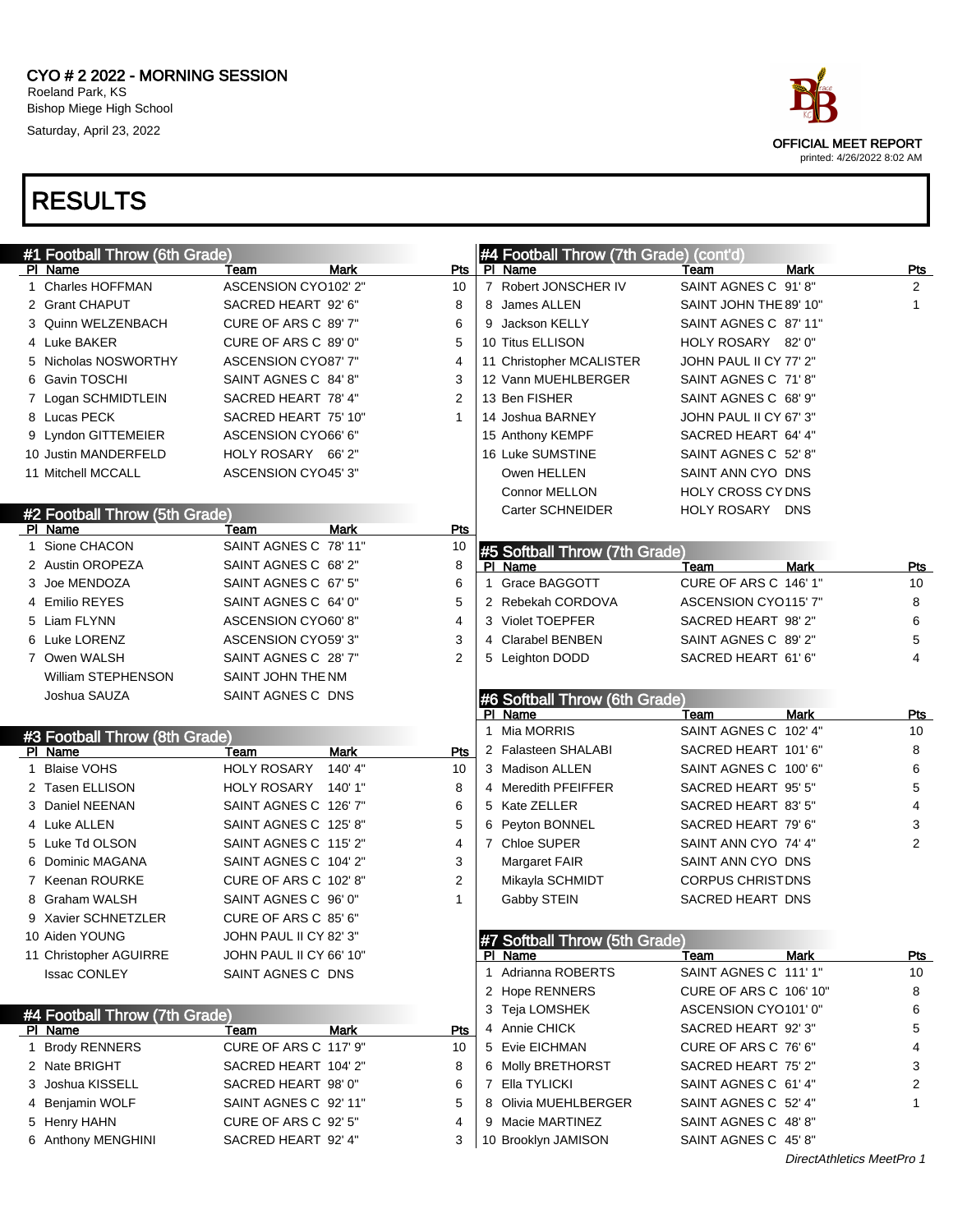#### CYO # 2 2022 - MORNING SESSION Roeland Park, KS Bishop Miege High School Saturday, April 23, 2022

| #7 Softball Throw (5th Grade) (cont'd)<br>PI Name | Team                      | Mark        | Pts | #92 Boys High Jump (5th Grade)<br>PI Name  | Team                  | <b>Mark</b> | Pts        |
|---------------------------------------------------|---------------------------|-------------|-----|--------------------------------------------|-----------------------|-------------|------------|
| 11 Skyler HAYS                                    | SACRED HEART 28' 0"       |             |     | 1J Nick BURKE                              | SACRED HEART 3' 8"    |             | 10         |
|                                                   |                           |             |     | 2J Noah TINOCO                             | SAINT AGNES C 3'8"    |             | 8          |
|                                                   |                           |             |     | 3J Colby HOLICK                            | SACRED HEART 3' 8"    |             | 6          |
| #8 Softball Throw (8th Grade)<br>PI Name          | Team                      | Mark        | Pts | 4J Julian TINOCO                           | SAINT AGNES C 3'6"    |             | 5          |
| 1 Eva RIVERA                                      | JOHN PAUL II CY 105' 6"   |             | 10  | Nicolas BARENBERG                          | JOHN PAUL II CY NH    |             |            |
| 2 Brianne SUTHERLIN                               | JOHN PAUL II CY 103' 3"   |             | 8   | <b>Felix BELL</b>                          | JOHN PAUL II CY NH    |             |            |
| 3 Myla PENDERGAST                                 | SACRED HEART 89' 0"       |             | 6   | Oliver GRACZYK                             | JOHN PAUL II CY NH    |             |            |
| 4 Maggie MOLONEY                                  | JOHN PAUL II CY 85' 2"    |             | 5   | Luke PLUNKETT                              | SACRED HEART NH       |             |            |
| 5 Beatrix PREU                                    | JOHN PAUL II CY 83' 11"   |             | 4   |                                            |                       |             |            |
| Mary BENES                                        | SAINT AGNES C DNS         |             |     |                                            |                       |             |            |
|                                                   |                           |             |     | #93 Girls High Jump (7th Grade)<br>PI Name | Team                  | <b>Mark</b> | Pts        |
|                                                   |                           |             |     | 1J Eleanor NICHOLS                         | SACRED HEART 4' 6"    |             | 10         |
| #89 Boys High Jump (7th Grade)<br>PI Name         | Team                      | Mark        | Pts | 2J Sofia HARPER                            | CORPUS CHRIST4' 6"    |             | 8          |
| 1 Landon COLE                                     | SAINT AGNES C 4' 6"       |             | 10  | 3J Jane CAST                               | SAINT JOHN THE 4' 4"  |             | 6          |
| 2 Dewayne WASHINGTON                              | SAINT ANN CYO 4' 4"       |             | 8   | 4J Natalie YEHLE                           | SACRED HEART 4' 0"    |             | 5          |
| 3 Grady OGDEN                                     | SACRED HEART 4' 2"        |             | 6   | 5J Elsie KELLERMAN                         | SAINT AGNES C 4' 0"   |             | 4          |
| 4J Owen MEYERS                                    | CURE OF ARS C 4' 0"       |             | 4.5 | 6J Tessa NOVER-ESTES                       | SAINT JOHN THE 3' 10" |             | 3          |
| 4J Rohan MULHERN                                  | SAINT JOHN THE 4' 0"      |             | 4.5 | 7J Josie ASTOR                             | SAINT AGNES C 3' 10"  |             | 2          |
| Felipe DIAZ                                       | <b>HOLY CROSS CYNH</b>    |             |     | Genevieve STEPHENSON                       | SAINT JOHN THE NH     |             |            |
| Charlie HOLLOWAY                                  | SAINT ANN CYO NH          |             |     |                                            |                       |             |            |
| Owen HELLEN                                       | SAINT ANN CYO DNS         |             |     |                                            |                       |             |            |
|                                                   |                           |             |     | #94 Girls High Jump (5th Grade)<br>PI Name | Team                  | <b>Mark</b> | <u>Pts</u> |
|                                                   |                           |             | 1   | Ella OLER                                  | JOHN PAUL II CY 3' 7" |             | 10         |
| #90 Boys High Jump (8th Grade)<br>PI Name         | Team                      | <b>Mark</b> | Pts | Lauren BURKE                               | SACRED HEART NH       |             |            |
| 1 Tasen ELLISON                                   | <b>HOLY ROSARY</b>        | 5'0''       | 10  | Annie CHICK                                | SACRED HEART NH       |             |            |
| 2 Jack CARPENTER                                  | SACRED HEART 4' 10"       |             | 8   | Chloe ZELLER                               | SACRED HEART NH       |             |            |
| 3 Brody BRUGGEMAN                                 | SACRED HEART 4'8"         |             | 6   |                                            |                       |             |            |
| 4 Ramsey MANDERFELD                               | HOLY ROSARY               | 4' 6"       | 5   |                                            |                       |             |            |
| 5J Benjamin HENDRIX                               | SAINT AGNES C 4' 4"       |             | 3.5 | #95 Girls High Jump (8th Grade)<br>PI Name | Team                  | <b>Mark</b> | Pts        |
| 5J Henry MORGAN                                   | JOHN PAUL II CY 4' 4"     |             | 3.5 | 1 Aubrey MEDER                             | <b>HOLY ROSARY</b>    | 4' 9"       | 10         |
| 7 Issac CONLEY                                    | SAINT AGNES C 4' 2"       |             | 2   | 2 Malin CHAPUT                             | SACRED HEART 4' 6"    |             | 8          |
|                                                   |                           |             |     | 3 Sophia HART                              | JOHN PAUL II CY 4' 4" |             | 6          |
|                                                   |                           |             |     | 4J Ainsley HALL                            | ASCENSION CYO4' 0"    |             | 5          |
| #91 Boys High Jump (6th Grade)<br>PI Name         | Team                      | <b>Mark</b> | Pts | 5J Gabrielle HIGGINS                       | SAINT ANN CYO 4' 0"   |             | 4          |
| 1J Trey RAND                                      | SACRED HEART 4' 0"        |             | 10  | 6 Lorelai FERNHOLZ                         | SACRED HEART 3' 10"   |             | 3          |
| 2J George BLASDEL                                 | SAINT ANN CYO 4' 0"       |             | 8   | Gianna WHALEN                              | SACRED HEART NH       |             |            |
| 3J Sam BLEYTHING                                  | SAINT ANN CYO 3' 10"      |             | 6   |                                            |                       |             |            |
| 4 James MOLONEY                                   | JOHN PAUL II CY 3' 8"     |             | 5   | #96 Girls High Jump (6th Grade)            |                       |             |            |
| 4J Jack DAHLSTRAND                                | <b>CORPUS CHRIST3' 8"</b> |             | 3   | PI Name                                    | Team                  | Mark        | <b>Pts</b> |
| 4J Jax HENDERSON                                  | SACRED HEART 3'8"         |             | 3   | 1 Ellen DORSEY                             | SACRED HEART 3' 10"   |             | 10         |
| 4J Charlie HOMSEY                                 | CURE OF ARS C 3'8"        |             | 3   | 2J Mira THOMAS                             | JOHN PAUL II CY 3' 8" |             | 8          |
| 7J Finley DORSEY                                  | SACRED HEART 3'8"         |             |     | 3J Emorey KOEHLER                          | CURE OF ARS C 3'8"    |             | 6          |
| 8 Quinn WELZENBACH                                | CURE OF ARS C 3'8"        |             | 1   | 4J Nicole DROESSLER                        | CURE OF ARS C 3'8"    |             | 5          |
| 11 Oliver HOLMES                                  | CORPUS CHRIST3' 6"        |             |     | 5J Elise MOHLMAN                           | CURE OF ARS C 3'8"    |             | 4          |
| David FAIR                                        | SAINT ANN CYO DNS         |             |     | 6J Elliot SCHERZER                         | SACRED HEART 3' 6"    |             | 3          |
| J.j. MCKIBBIN                                     | SACRED HEART DNS          |             |     |                                            |                       |             |            |
|                                                   |                           |             |     |                                            |                       |             |            |
|                                                   |                           |             |     |                                            |                       |             |            |

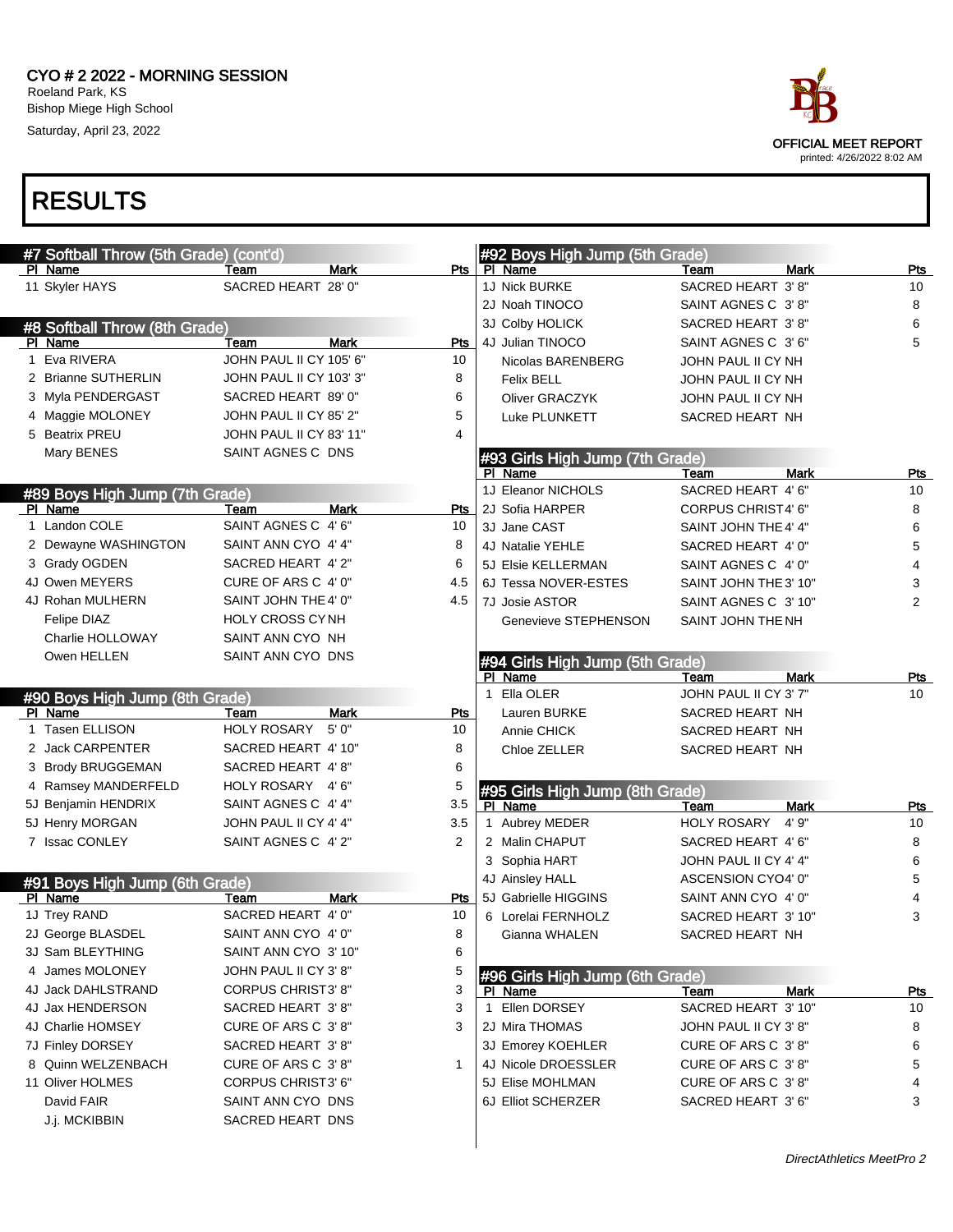

|   | #97 Boys Long Jump (5th Grade) |                                                      |             |                | #99 Boys Long Jump (7th Grade)  |                                                       |             |            |
|---|--------------------------------|------------------------------------------------------|-------------|----------------|---------------------------------|-------------------------------------------------------|-------------|------------|
|   | PI Name                        | Team                                                 | <b>Mark</b> | Pts            | PI Name                         | Team                                                  | <b>Mark</b> | <b>Pts</b> |
| 1 | Miles IQBAL                    | CURE OF ARS C 11' 11 <sup>1</sup> /2 (NW)            |             | 10             | 1 John HORNBACK                 | SACRED HEART 15' 0" (NW)                              |             | 10         |
|   | 2 Dominic CARA                 | JOHN PAUL II CY 11' 11" (NW)                         |             | 8              | 2 Anderson BATEMAN              | CORPUS CHRIST13' 0 <sup>1</sup> /2 (NW)               |             | 8          |
|   | 3 Graham RAPELYE               | CURE OF ARS C $11'5''$ (NW)                          |             | 6              | 3 Vincent GRONBERG              | ASCENSION CYO12' 334 (NW)                             |             | 6          |
|   | 4 Aiden KEMPF                  | SACRED HEART 10'8 <sup>1</sup> / <sub>2</sub> (NW)   |             | 5              | 4 Brock WONDRA                  | CORPUS CHRIST 12' 3 <sup>1/4</sup> (NW)               |             | 5          |
|   | 5 Jacob WOLF                   | SAINT AGNES C $10'6\frac{1}{2}$ (NW)                 |             | $\overline{4}$ | 5 Patrick SHIPMAN               | SAINT AGNES C $12'1'$ (NW)                            |             | 4          |
|   | 6 Felix BELL                   | JOHN PAUL II CY 10' 5 $\frac{1}{4}$ (NW)             |             | 3              | 6 Wesley WALSH                  | SAINT AGNES C 12' 0" (NW)                             |             | 3          |
|   | 7 Henry MENGHINI               | SACRED HEART 10' 2 $\frac{1}{4}$ (NW)                |             | 2              | 7 Benjamin WOLF                 | SAINT AGNES C 11' 11 <sup>3/4</sup> (NW)              |             | 2          |
|   | 8 Julian TINOCO                | SAINT AGNES C $9'6\frac{1}{2}$ (NW)                  |             | $\mathbf{1}$   | 8 Paul OLSON                    | SAINT AGNES C 11'11" (NW)                             |             |            |
|   | 9 Santos CABRERA               | SAINT AGNES C $9'1'4$ (NW)                           |             |                | 9 Peyton COFFEY                 | SACRED HEART 11' 8" (NW)                              |             |            |
|   | 10 Emilio REYES                | SAINT AGNES C $7'$ 11 $\frac{1}{2}$ (NW)             |             |                | 10 Andrew STEENSON              | ASCENSION CYO11' $2\frac{1}{2}$ (NW)                  |             |            |
|   | 11 Owen WALSH                  | SAINT AGNES C 7' 7" (NW)                             |             |                | 11 Isaac DAUGHERTY              | SAINT JOHN THE 11' 1 $\frac{3}{4}$ (NW)               |             |            |
|   | 12 Nathaniel MCLELLAN          | ASCENSION CYO6' 5 <sup>1</sup> /2 (NW)               |             |                | 12 Truman ELLISON               | HOLY ROSARY $11'0^{3/4}$ (NW)                         |             |            |
|   | 13 Mario REYES                 | SAINT AGNES C 6' 4 $\frac{1}{4}$ (NW)                |             |                | 13 Felipe DIAZ                  | HOLY CROSS CY 10' 11" (NW)                            |             |            |
|   | 14 Oliver GRACZYK              | JOHN PAUL II CY 6' 1 $\frac{1}{4}$ (NW)              |             |                | 13 Titus ELLISON                | HOLY ROSARY 10' 11" (NW)                              |             |            |
|   | <b>Isaac JAPS</b>              | ASCENSION CYODNS (NW)                                |             |                | 15 Sullivan DEE                 | SAINT AGNES C 10' 9" (NW)                             |             |            |
|   | Giles SHORT                    | ASCENSION CYODNS (NW)                                |             |                | 16 Joseph DAY                   | CORPUS CHRIST9' 4" (NW)                               |             |            |
|   |                                |                                                      |             |                | 17 Nathan SPURGIN               | SAINT JOHN THE 9' $2\frac{3}{4}$ (NW)                 |             |            |
|   | #98 Boys Long Jump (6th Grade) |                                                      |             |                | 18 Alexander RAMIREZ-MORRIS     | CORPUS CHRIST9' 2" (NW)                               |             |            |
|   | PI Name                        | Team                                                 | <b>Mark</b> | Pts            | 19 Luke SUMSTINE                | SAINT AGNES C 9' 1" (NW)                              |             |            |
|   | 1 Brooks BIRD                  | CORPUS CHRIST13' 03/4 (NW)                           |             | 10             | 20 Jacob LONG                   | SAINT JOHN THE 7' 11" (NW)                            |             |            |
|   | 2 Andrew HOUSE                 | JOHN PAUL II CY 12' 9" (NW)                          |             | 8              | <b>Emmanuel FASCHING</b>        | ASCENSION CYODNS (NW)                                 |             |            |
|   | 3 Tommy ROBERTS                | SAINT AGNES C 12' 6 <sup>1</sup> /2 (NW)             |             | 6              | <b>Christopher MCALISTER</b>    | JOHN PAUL II CY DNS (NW)                              |             |            |
|   | 4 Brandon MEDER                | HOLY ROSARY $12'0\frac{1}{4}$ (NW)                   |             | 5              | Connor MELLON                   | HOLY CROSS CY DNS (NW)                                |             |            |
|   | 5 Finley DORSEY                | SACRED HEART 11' 10 $\frac{1}{2}$ (NW)               |             | 4              | Nicholas PALMER                 | SAINT JOHN THE DNS (NW)                               |             |            |
|   | 6 Logan CARPENTER              | SACRED HEART 11' 9" (NW)                             |             | 3              | Elijah ROMERO                   | SAINT JOHN THE DNS (NW)                               |             |            |
|   | 7 Oliver HOLMES                | CORPUS CHRIST11' 6" (NW)                             |             | $\overline{2}$ | Carter SCHNEIDER                | HOLY ROSARY DNS (NW)                                  |             |            |
|   | 8 Luke VONDEMKAMP              | SACRED HEART 11' 2 $\frac{1}{4}$ (NW)                |             | $\mathbf{1}$   |                                 |                                                       |             |            |
|   | 9 Cooper DORSEY                | SACRED HEART 11' 2" (NW)                             |             |                | #100 Boys Long Jump (8th Grade) |                                                       |             |            |
|   | 10 Max LUKERT                  | SAINT ANN CYO 10' 11 $\frac{1}{2}$ (NW)              |             |                | PI Name                         | Team                                                  | <b>Mark</b> | <u>Pts</u> |
|   | 11 Isaac JAPS                  | ASCENSION CYO10' 10" (NW)                            |             |                | 1 Connor BALDWIN                | CORPUS CHRIST15' 0" (NW)                              |             | 10         |
|   | 12 Nolan FOLY                  | SACRED HEART 10' 6 $\frac{1}{2}$ (NW)                |             |                | 2 Noah SUMSTINE                 | SAINT AGNES C 14' 2" (NW)                             |             | 8          |
|   | 13 Gavin MCKENZIE              | SACRED HEART 10' 5" (NW)                             |             |                | 3 Mateo MADRIGAL                | SAINT AGNES C 12' 11 <sup>1</sup> / <sub>2</sub> (NW) |             | 6          |
|   | 13 Leyton ZIMMER               | ASCENSION CYO10' 5" (NW)                             |             |                | 4 Sawyer MANIRATH               | JOHN PAUL II CY 12' $6\frac{1}{2}$ (NW)               |             | 5          |
|   | 15 James MOLONEY               | JOHN PAUL II CY 10' 4" (NW)                          |             |                | 5 Will ROBERTSON                | CURE OF ARS C 12' 3" (NW)                             |             | 4          |
|   | 16 Gregory ARICO               | CURE OF ARS C 10' 3 <sup>1</sup> / <sub>2</sub> (NW) |             |                | 6 Roman ZIEGLER                 | CORPUS CHRIST 12' 1 <sup>1</sup> /2 (NW)              |             | 3          |
|   | 17 Jack DAHLSTRAND             | CORPUS CHRIST10' 2 <sup>1/2</sup> (NW)               |             |                | 7 Andrew NAEGER                 | SAINT JOHN THE 11' 7" (NW)                            |             | 2          |
|   | 18 Quinn MCGIVERN              | SACRED HEART 10' 0 $\frac{1}{4}$ (NW)                |             |                | 8 Reece CHILDRESS               | ASCENSION CYO11' 4 <sup>1</sup> /2 (NW)               |             | 1          |
|   | 19 George BLASDEL              | SAINT ANN CYO 8' 11" (NW)                            |             |                | 9 Michael ARICO                 | CURE OF ARS C 11' 4" (NW)                             |             |            |
|   | 20 Grant GELHAUS               | SAINT ANN CYO 7' 8 $\frac{1}{2}$ (NW)                |             |                | 10 Aiden NAJAFIZADEH            | SAINT JOHN THE 10' 7 <sup>1</sup> /2 (NW)             |             |            |
|   | <b>William FRISCH</b>          | CURE OF ARS C DNS (NW)                               |             |                | 11 Henry BEETS                  | HOLY ROSARY $10'6\frac{1}{2}$ (NW)                    |             |            |
|   | David FAIR                     | SAINT ANN CYO DNS (NW)                               |             |                | 12 Jack KELLEY                  | SACRED HEART 9'0" (NW)                                |             |            |
|   | Alexander CALDWELL             | CORPUS CHRISTDNS (NW)                                |             |                | Carter DENTON                   | SAINT JOHN THE DNS (NW)                               |             |            |
|   | Charlie HOMSEY                 | CURE OF ARS C DNS (NW)                               |             |                | Jack GELHAUS                    | SAINT ANN CYO DNS (NW)                                |             |            |
|   | Cooper WOODS                   | SAINT AGNES C DNS (NW)                               |             |                | Gabriel MCLELLAN                | ASCENSION CYODNS (NW)                                 |             |            |
|   |                                |                                                      |             |                | Aiden POSTON                    | HOLY ROSARY DNS (NW)                                  |             |            |
|   |                                |                                                      |             |                | Ethan REYES                     | SAINT AGNES C DNS (NW)                                |             |            |
|   |                                |                                                      |             |                |                                 |                                                       |             |            |

 $\overline{\phantom{a}}$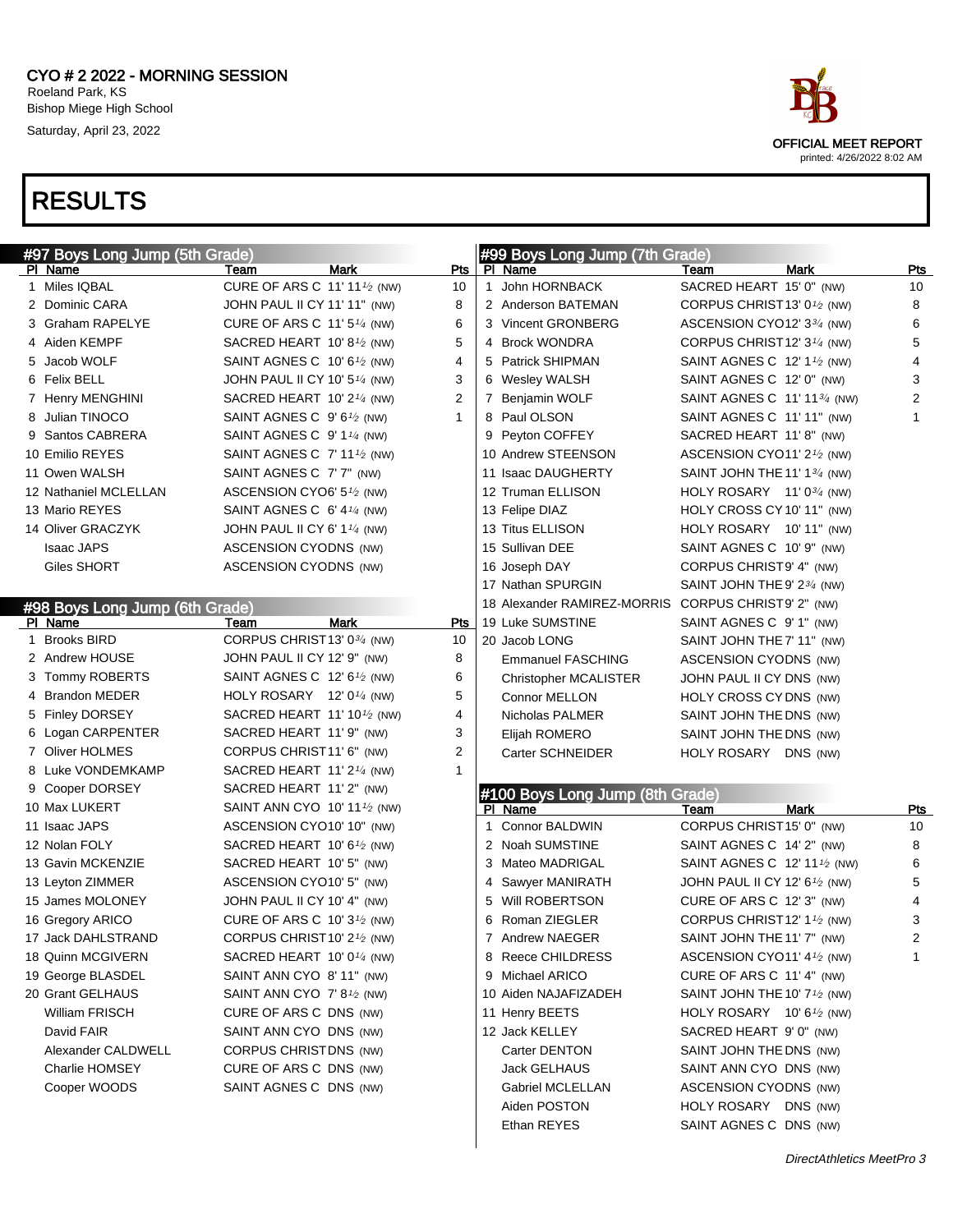#### CYO # 2 2022 - MORNING SESSION Roeland Park, KS Bishop Miege High School

Saturday, April 23, 2022

## RESULTS

| <b>RESULTS</b>                                      |                                                      |                |   |                                                      |                                           |                |
|-----------------------------------------------------|------------------------------------------------------|----------------|---|------------------------------------------------------|-------------------------------------------|----------------|
| #100 Boys Long Jump (8th Grade) (cont'd)<br>PI Name | <b>Mark</b><br>Team                                  | Pts            |   | #103 Girls Long Jump (8th Grade) (cont'd)<br>PI Name | Team<br>Mark                              | Pts            |
| Andrew RICKERT                                      | ASCENSION CYODNS (NW)                                |                |   | 8 Maggie MOLONEY                                     | JOHN PAUL II CY 9' 4 <sup>1/4</sup> (NW)  | 1              |
|                                                     |                                                      |                |   | 9 Beatrix PREU                                       | JOHN PAUL II CY 9' 0 $\frac{1}{4}$ (NW)   |                |
| #101 Girls Long Jump (5th Grade)                    |                                                      |                |   | 10 Haven BAUMAN                                      | JOHN PAUL II CY 8' 10 $\frac{1}{4}$ (NW)  |                |
| PI Name                                             | <b>Mark</b><br>Team                                  | <b>Pts</b>     |   | 11 Josie COOPER                                      | CURE OF ARS C $7'$ 11 $\frac{1}{2}$ (NW)  |                |
| 1 Eva SCIARA                                        | CURE OF ARS C 11' 1 <sup>1</sup> / <sub>2</sub> (NW) | 10             |   | Alyssa BUSETTI                                       | HOLY CROSS CY DNS (NW)                    |                |
| 2 Taylor HULCHER                                    | CORPUS CHRIST10' 8" (NW)                             | 8              |   | Isabella CASTILLO                                    | SAINT AGNES C DNS (NW)                    |                |
| 3 Beau HULCHER                                      | CORPUS CHRIST10' 6" (NW)                             | 6              |   | Ella DUNN                                            | CURE OF ARS C DNS (NW)                    |                |
| 4 Persia BAKER                                      | SAINT AGNES C $10'5\frac{1}{2}$ (NW)                 | 5              |   | Allison KUEBELBECK                                   | SACRED HEART DNS (NW)                     |                |
| 5 Eden DESSERT                                      | SAINT AGNES C 10' 3" (NW)                            | 4              |   |                                                      |                                           |                |
| 6 Rose ALLEY                                        | CORPUS CHRIST 10' 2 <sup>1/4</sup> (NW)              | 3              |   | #104 Girls Long Jump (6th Grade)                     |                                           |                |
| 7 Charlotte CODY                                    | CURE OF ARS C 9' 10" (NW)                            | $\overline{2}$ |   | PI Name                                              | <b>Mark</b><br>Team                       | Pts            |
| 8 Eleanora HARRINGTON                               | ASCENSION CYO9' 8 <sup>1</sup> /2 (NW)               | $\mathbf{1}$   |   | 1 Elliot SCHERZER                                    | SACRED HEART 12' 13/4 (NW)                | 10             |
| 9 Elizabeth CLARK                                   | SAINT ANN CYO 9'6" (NW)                              |                |   | 2 Ellen DORSEY                                       | SACRED HEART 12' 0" (NW)                  | 8              |
| 10 Ella OLER                                        | JOHN PAUL II CY 9' 5 <sup>1/4</sup> (NW)             |                |   | 3 Falasteen SHALABI                                  | SACRED HEART 11' 10 $\frac{1}{2}$ (NW)    | 6              |
| 11 Caroline COOPER                                  | ASCENSION CYO9' 4 <sup>1</sup> /2 (NW)               |                | 4 | Mira THOMAS                                          | JOHN PAUL II CY 11' 8" (NW)               | 4.5            |
| 12 Macie MARTINEZ                                   | SAINT AGNES C $8'7'$ (NW)                            |                | 4 | Rylee WILLIAMS                                       | CORPUS CHRIST11' 8" (NW)                  | 4.5            |
| 13 Ella MALONEY                                     | SAINT ANN CYO 8' $2\frac{1}{2}$ (NW)                 |                |   | 6 Mya LEE                                            | ASCENSION CYO11' 7" (NW)                  | 3              |
| 14 Hayley HELLEN                                    | SAINT ANN CYO 8' 03/4 (NW)                           |                |   | 7 Kaitlyn KELLERMAN                                  | SAINT ANN CYO 11' 5 $\frac{1}{4}$ (NW)    | 1.5            |
| 15 Caroline BODDICKER                               | ASCENSION CYO8' 0" (NW)                              |                |   | 7 Agnes WRIGHT                                       | SAINT AGNES C $11'5\frac{1}{4}$ (NW)      | 1.5            |
| 16 Emma DEVADER                                     | CORPUS CHRIST7' 10 <sup>3/4</sup> (NW)               |                |   | 9 Naomi ORTIZ                                        | JOHN PAUL II CY 11' 5" (NW)               |                |
| Liliana MUZQUIZ                                     | SAINT AGNES C DNS (NW)                               |                |   | 10 Vivian OVERLEASE                                  | CURE OF ARS C $11'2'$ (NW)                |                |
|                                                     |                                                      |                |   | 12 Natalie MILLIGAN                                  | SAINT AGNES C $11'0\frac{1}{2}$ (NW)      |                |
| #102 Girls Long Jump (7th Grade)                    |                                                      |                |   | 13 Kaydence HURLBERT                                 | SAINT AGNES C $11'0\frac{1}{4}$ (NW)      |                |
| PI Name                                             | Mark<br>Team                                         | Pts            |   | 14 Mary Jane SACHS                                   | CORPUS CHRIST 10' 11 <sup>3/4</sup> (NW)  |                |
| 1 Jane CAST                                         | SAINT JOHN THE 12' 11" (NW)                          | 10             |   | 15 Evelyn REYES                                      | SAINT AGNES C $10'$ 11 $\frac{1}{2}$ (NW) |                |
| 2 Sydney BLAINE                                     | SACRED HEART 12' 8 <sup>3/4</sup> (NW)               | 8              |   | 16 Kelly NEENAN                                      | SAINT AGNES C 10' 6" (NW)                 |                |
| 3 Sofia HARPER                                      | CORPUS CHRIST11' 11" (NW)                            | 6              |   | 17 Elizabeth FITZSIMMONS                             | SAINT AGNES C 10' 5" (NW)                 |                |
| 4 Ruby COSENTINO                                    | CURE OF ARS C 11' 10 $\frac{3}{4}$ (NW)              | 5              |   | 18 Tyler FRIZELLE                                    | SAINT AGNES C $10'$ 4 $\frac{1}{2}$ (NW)  |                |
| 5 Natalie YEHLE                                     | SACRED HEART 11' 9" (NW)                             | 4              |   | 18 Ella WONDRA                                       | CORPUS CHRIST 10' 4 <sup>1</sup> /2 (NW)  |                |
| 6 Charlotte HELLING                                 | CORPUS CHRIST11' 1" (NW)                             | 3              |   | 20 Kensie WOODS                                      | SAINT AGNES C 9'8 <sup>1</sup> /2 (NW)    |                |
| 7 Kennedy HUGUNIN                                   | CORPUS CHRIST 10' 10" (NW)                           | $\overline{2}$ |   | 21 Cecilia SIMEK                                     | CURE OF ARS C $8'8'$ (NW)                 |                |
| 8 Genevieve MCDANIEL                                | CURE OF ARS C 10' $5\frac{3}{4}$ (NW)                | $\mathbf{1}$   |   | 22 Kate HUNTER                                       | SAINT ANN CYO 8' 4" (NW)                  |                |
| 9 Hadley HAHN                                       | CURE OF ARS C $9'5^{3/4}$ (NW)                       |                |   | 23 Ashley RAMOS                                      | JOHN PAUL II CY 6' $2\frac{1}{2}$ (NW)    |                |
| 10 Alicia JACQUES                                   | CORPUS CHRIST6' 634 (NW)                             |                |   | Mikayla SCHMIDT                                      | CORPUS CHRISTDNS (NW)                     |                |
| Catalina HURTADO                                    | SAINT AGNES C DNS (NW)                               |                |   |                                                      |                                           |                |
| Piper KRESHA                                        | SACRED HEART DNS (NW)                                |                |   | #105 Boys Shot Put (5th Grade)                       |                                           |                |
| Alma Y SAUZA                                        | SAINT AGNES C DNS (NW)                               |                |   | PI Name                                              | Mark<br>Team                              | <u>Pts</u>     |
|                                                     |                                                      |                |   | 1 Sione CHACON                                       | SAINT AGNES C 24' 2"                      | 10             |
| #103 Girls Long Jump (8th Grade)                    |                                                      |                |   | 2 Daniel CRUSE                                       | JOHN PAUL II CY 20' 11"                   | 8              |
| PI Name                                             | Mark<br>Team                                         | Pts            |   | 3 Weston MEYER                                       | SAINT ANN CYO 19' 0 $1/2$                 | 6              |
| 1 Lauren KINCAID                                    | SACRED HEART 12' $0\frac{1}{4}$ (NW)                 | 10             |   | 4 Cash SNEED                                         | SAINT JOHN THE 17' 8 $1/2$                | 5              |
| 2 Maeve RILEY                                       | CURE OF ARS C 11' 11" (NW)                           | 8              |   | 5 Jack GATZ                                          | SAINT ANN CYO 17' 5"                      | 4              |
| 3 Gabrielle HIGGINS                                 | SAINT ANN CYO 10' 6" (NW)                            | 6              |   | 6 Luke LORENZ                                        | ASCENSION CYO17' 41/2                     | 3              |
| 4 Clare DAHLSTRAND                                  | CORPUS CHRIST9' 11" (NW)                             | 5              |   | 7 Benjamin DUGAN                                     | ASCENSION CYO16' 23/4                     | $\overline{c}$ |
| 5 Brianne SUTHERLIN                                 | JOHN PAUL II CY 9' 10 <sup>3/4</sup> (NW)            | 4              |   | 8 Nick BURKE                                         | SACRED HEART 16' 0"                       | 1              |
| 6 Myla PENDERGAST                                   | SACRED HEART 9' 10 <sup>1</sup> /2 (NW)              | 3              |   | 9 Liam FLYNN                                         | ASCENSION CYO15' 51/2                     |                |
| 7 Mary BENES                                        | SAINT AGNES C 9' 7" (NW)                             | $\overline{2}$ |   |                                                      |                                           |                |



DirectAthletics MeetPro 4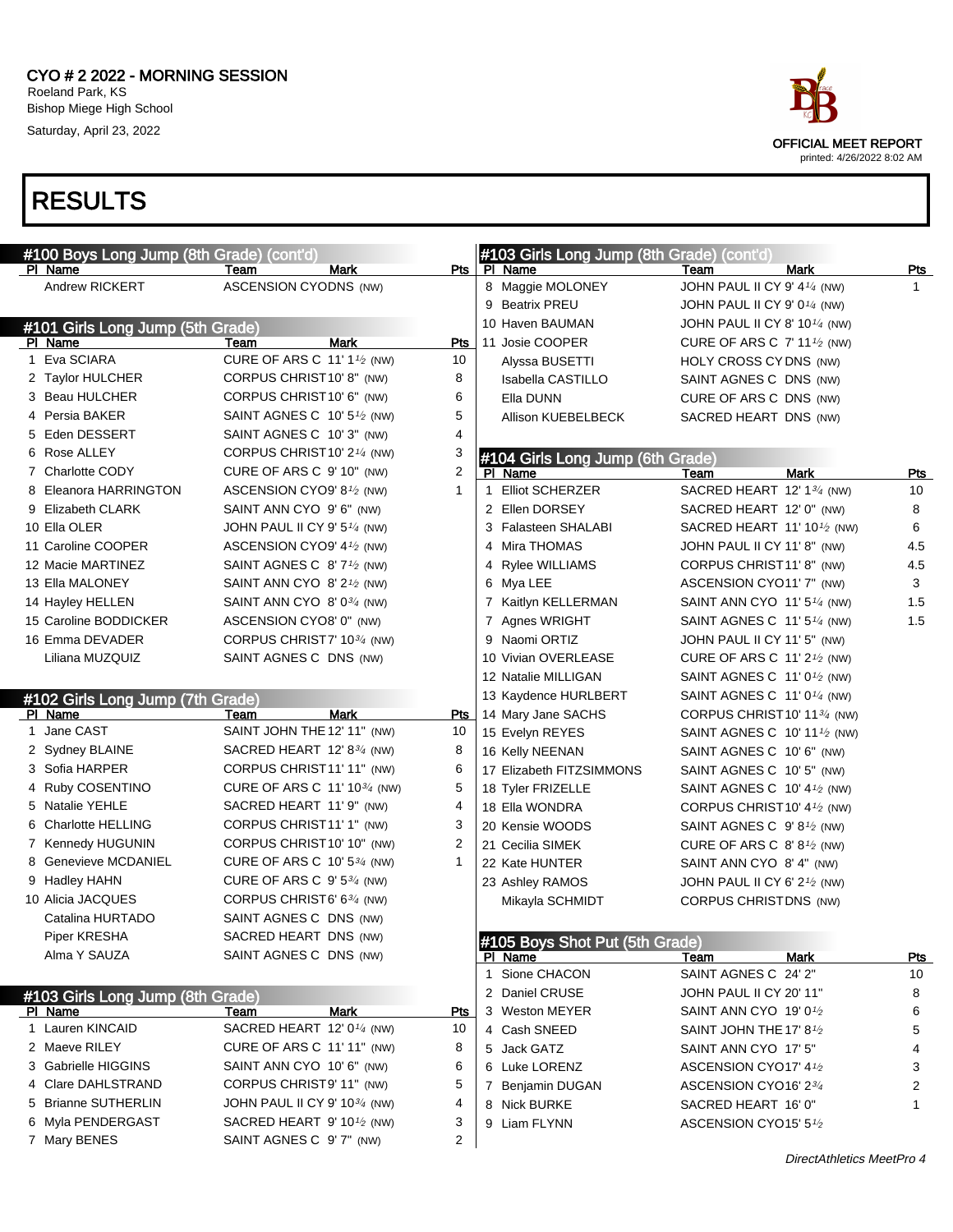#### CYO # 2 2022 - MORNING SESSION Roeland Park, KS Bishop Miege High School Saturday, April 23, 2022



| #105 Boys Shot Put (5th Grade) (cont'd) |                                     |                    |   | #108 Boys Shot Put (7th Grade) (cont'd) |                                        |             |                |
|-----------------------------------------|-------------------------------------|--------------------|---|-----------------------------------------|----------------------------------------|-------------|----------------|
| PI Name                                 | Team                                | Pts<br>Mark        |   | PI Name                                 | Team                                   | <b>Mark</b> | Pts            |
| 10 Chris BURKE                          | SACRED HEART 15' 01/2               |                    |   | 4 Alijah NEWMAN                         | HOLY CROSS CY 26' 4 <sup>1</sup> /2    |             | 5              |
| 11 Brayden ROWLAND                      | <b>CURE OF ARS C 14' 41/2</b>       |                    |   | 5 Ben FISHER                            | SAINT AGNES C 24' 0 <sup>1</sup> /2    |             | 4              |
| 12 William STEPHENSON                   | SAINT JOHN THE 14' 4"               |                    |   | 6 Henry HAHN                            | CURE OF ARS C 23' 5 <sup>1/4</sup>     |             | 3              |
| 13 Xander SLOWIK                        | JOHN PAUL II CY 14' 0"              |                    |   | 7 Robert JONSCHER IV                    | SAINT AGNES C 20' 1 <sup>1</sup> /2    |             | $\overline{2}$ |
| 14 Santos CABRERA                       | SAINT AGNES C 13' 7"                |                    |   | Peter SEXTON                            | SAINT ANN CYO DNS                      |             |                |
| 15 Daniel ROBERTSON                     | CURE OF ARS C 13' 4"                |                    |   |                                         |                                        |             |                |
| 16 Asa SCHNETZLER                       | CURE OF ARS C 11' 4"                |                    |   | #109 Girls Shot Put (6th Grade)         |                                        |             |                |
|                                         |                                     |                    |   | PI Name                                 | Team                                   | <b>Mark</b> | <b>Pts</b>     |
| #106 Boys Shot Put (6th Grade)          |                                     |                    | 1 | Brianna EBLE                            | SACRED HEART 21' 7"                    |             | 10             |
| PI Name                                 | Team                                | Mark<br>Pts        |   | 2 Libby LOWE                            | CURE OF ARS C 21'4"                    |             | 8              |
| 1 Brooks BIRD                           | CORPUS CHRIST28' 01/2               | 10                 |   | 3 Meredith PFEIFFER                     | SACRED HEART 21' 1"                    |             | 6              |
| 2 Gavin TOSCHI                          | SAINT AGNES C 25' 3"                | 8                  |   | 4 Kate ZELLER                           | SACRED HEART 20'3"                     |             | 5              |
| 3 Logan SCHMIDTLEIN                     | SACRED HEART 24' 734                | 6                  |   | 5 Ella WONDRA                           | CORPUS CHRIST17' 6"                    |             | 4              |
| 4 Luke BAKER                            | CURE OF ARS C 24' 3"                | 5                  |   | 6 Peyton BONNEL                         | SACRED HEART 17' 01/2                  |             | 3              |
| 5 Gregory ARICO                         | <b>CURE OF ARS C 22' 41/2</b>       | 4                  |   |                                         |                                        |             |                |
| 6 Quinn WELZENBACH                      | CURE OF ARS C 21' 10"               | 3                  |   | #110 Girls Shot Put (8th Grade)         |                                        |             |                |
| 7 Justin MANDERFELD                     | HOLY ROSARY 20' 10 <sup>1</sup> /2  | 2                  |   | PI Name                                 | Team                                   | <b>Mark</b> | Pts            |
| 8 Oliver CLEMENTS                       | SAINT AGNES C 19' 10 <sup>1/4</sup> | 1                  |   | 1 Amelia SACHS                          | CORPUS CHRIST27' 934                   |             | 10             |
| 9 J.j. MCKIBBIN                         | SACRED HEART 18'1 <sup>1</sup> /2   |                    |   | 2 Allison KUEBELBECK                    | SACRED HEART 26' 13/4                  |             | 8              |
| 10 Grant GELHAUS                        | SAINT ANN CYO 18' 0"                |                    |   | 3 Eva RIVERA                            | JOHN PAUL II CY 22' 11"                |             | 6              |
| 11 Graydon KINCAID                      | SACRED HEART 16' 9 <sup>1</sup> /2  |                    |   |                                         |                                        |             |                |
| 12 Marco DIGIORGIO                      | SACRED HEART 15' 4"                 |                    |   | #111 Girls Shot Put (5th Grade)         |                                        |             |                |
| <b>Jake PHELPS</b>                      | SACRED HEART DNS                    |                    |   | PI Name                                 | Team                                   | <b>Mark</b> | Pts            |
|                                         |                                     |                    |   | 1 Adrianna ROBERTS                      | SAINT AGNES C 25' 0"                   |             | 10             |
| #107 Boys Shot Put (8th Grade)          |                                     |                    |   | 2 Hope RENNERS                          | <b>CURE OF ARS C 19' 11/2</b>          |             | 8              |
| PI Name                                 | Team                                | Mark<br>Pts        |   | 3 Lauren BURKE                          | SACRED HEART 18' 23/4                  |             | 6              |
| 1 Tasen ELLISON                         | <b>HOLY ROSARY</b>                  | 37'5''<br>10       |   | 4 Anna SUIT                             | SAINT AGNES C 14' 11 <sup>1</sup> /2   |             | 5              |
| 2 Brody BRUGGEMAN                       | SACRED HEART 36' 10"                | 8                  |   | 5 Anna ATCHITY                          | SAINT AGNES C 13' 10 <sup>1</sup> /2   |             | 4              |
| 3 Luke Td OLSON                         | SAINT AGNES C 35' 61/2              | 6                  |   | 6 Louise MORGAN                         | JOHN PAUL II CY 11' 10 <sup>1</sup> /2 |             | 3              |
| 4 Ramsey MANDERFELD                     | HOLY ROSARY 28' 101/2               | 5                  |   | Eva ETZEL                               | SAINT JOHN THE DNS                     |             |                |
| 5 Joshua COLLINS                        | SAINT AGNES C 27' 111/2             | 4                  |   | Kaitlynn KELLY                          | SACRED HEART DNS                       |             |                |
| 6 Rohan SCHIELTZ                        | ASCENSION CYO26' 71/2               | 3                  |   |                                         |                                        |             |                |
| 7 Brady HARLEY                          | SACRED HEART 23' 111/2              | 2                  |   | #112 Girls Shot Put (7th Grade)         |                                        |             |                |
| 8 John BURKE                            | SACRED HEART 23' 11"                | 1                  |   | PI Name                                 | Team                                   | Mark        | Pts            |
| 9 Mateo MADRIGAL                        | SAINT AGNES C 23' 2"                |                    |   | 1 Laila FRAHER                          | ASCENSION CYO28' 2"                    |             | 10             |
| 10 Robert EVANGELIDIS                   | SAINT ANN CYO 23' 1"                |                    |   | 2 Hadley HAHN                           | <b>CURE OF ARS C 23' 21/2</b>          |             | 8              |
| 11 Aiden YOUNG                          | JOHN PAUL II CY 22' 91/2            |                    |   | 3 Samantha MOHLMAN                      | CURE OF ARS C 22' 11"                  |             | 6              |
| 12 Campbell LUZAR                       | SAINT AGNES C 22' 7"                |                    |   | 4 Clarabel BENBEN                       | SAINT AGNES C 12' 4"                   |             | 5              |
| 13 Henry BEETS                          | HOLY ROSARY 17' 10"                 |                    |   |                                         |                                        |             |                |
| Carter DENTON                           | SAINT JOHN THE DNS                  |                    |   | #200 Girls 1600 Meters (5th Grade)      |                                        |             |                |
| Aiden POSTON                            | HOLY ROSARY DNS                     |                    |   | PI Name                                 | Team                                   | Time        | <u>Pts</u>     |
|                                         |                                     |                    |   | Kaitlyn PRINGLE                         | <b>SACRED HEART</b>                    | 6:53.38     |                |
| #108 Boys Shot Put (7th Grade)          |                                     |                    |   | Emma DEVADER                            | <b>CORPUS CHRIST</b>                   | 7:28.03     |                |
| PI Name                                 | Team                                | Mark<br><u>Pts</u> |   | Rose ALLEY                              | <b>CORPUS CHRIST</b>                   | 8:24.07     |                |
| 1 Brody RENNERS                         | CURE OF ARS C 30' 0"                | 10                 |   | Kaitlynn KELLY                          | SACRED HEART                           | <b>DNS</b>  |                |
| 2 Joshua KISSELL                        | SACRED HEART 28' 91⁄2               | 8                  |   |                                         |                                        |             |                |
| 3 Nate BRIGHT                           | SACRED HEART 28' 7 <sup>1</sup> /2  | 6                  |   |                                         |                                        |             |                |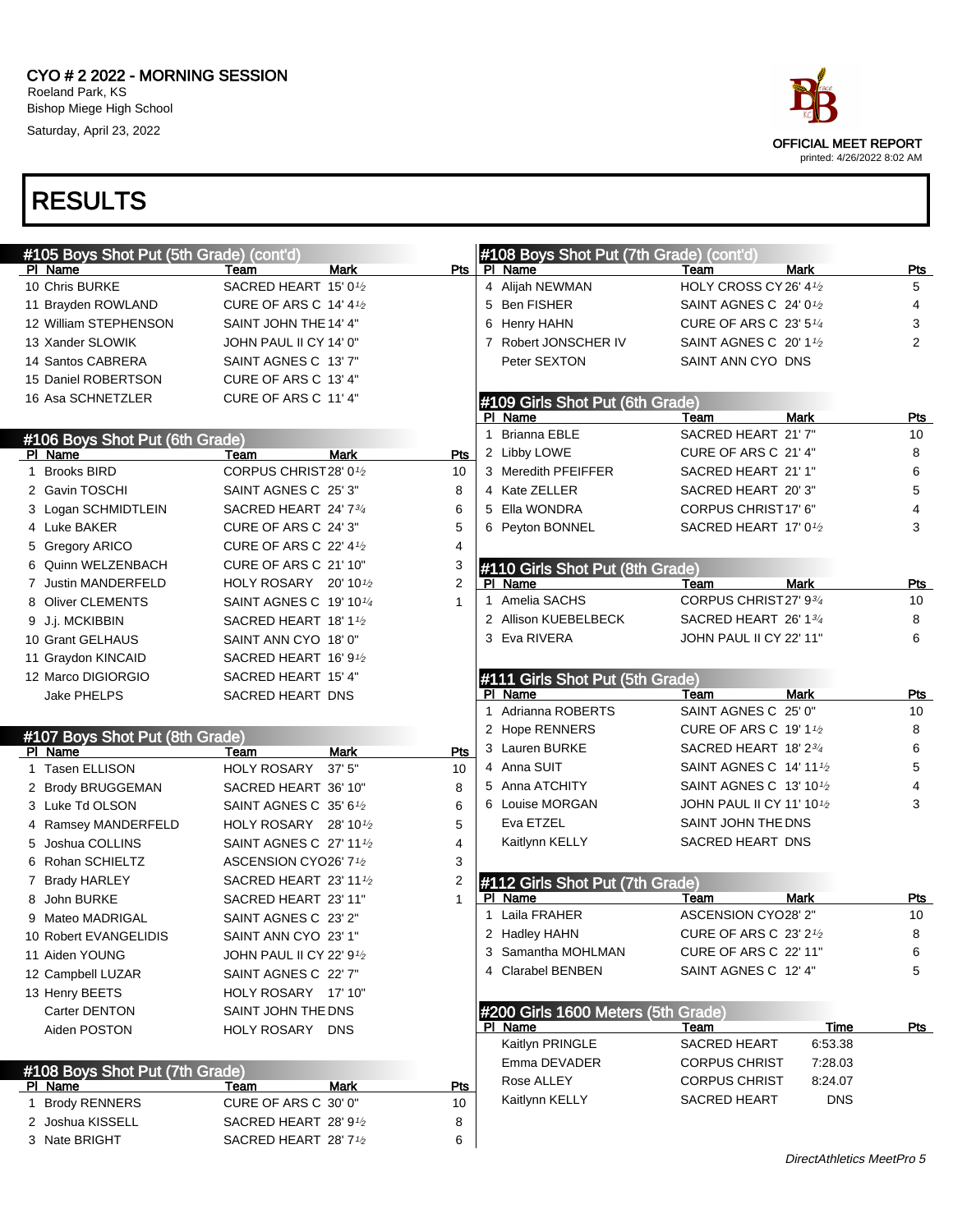

|              | #201 Girls 1600 Meters (6th Grade) |                      |             |            |   | #207 Boys 1600 Meters (8th Grade) (cont'd) |                            |            |             |             |
|--------------|------------------------------------|----------------------|-------------|------------|---|--------------------------------------------|----------------------------|------------|-------------|-------------|
|              | PI Name                            | Team                 | Time        | Pts        |   | PI Name                                    | Team                       | Time       |             | Pts         |
|              | 1 Monica DORING                    | CURE OF ARS C        | 7:09.70     | 10         |   | 3 Will ROBERTSON                           | CURE OF ARS C              | 6:07.26    |             | 6           |
|              | 2 Mary Jane SACHS                  | <b>CORPUS CHRIST</b> | 7:11.01     | 8          |   | 4 Roman ZIEGLER                            | <b>CORPUS CHRIST</b>       | 6:14.24    |             | 5           |
|              |                                    |                      |             |            |   | 5 Eli SHORT                                | <b>ASCENSION CYO</b>       | 6:19.76    |             | 4           |
|              | #202 Girls 1600 Meters (7th Grade) |                      |             |            |   | 6 Michael ARICO                            | <b>CURE OF ARS C</b>       | 6:32.17    |             | 3           |
|              | PI Name                            | Team                 | Time        | <b>Pts</b> |   | Carter DENTON                              | SAINT JOHN THE             | <b>DNS</b> |             |             |
| $\mathbf{1}$ | <b>Lillianne BENBEN</b>            | SAINT AGNES C        | 6.45.45     | 10         |   |                                            |                            |            |             |             |
|              | 2 Anna MENGHINI                    | <b>ASCENSION CYO</b> | 7:06.83     | 8          |   | #208 Girls 100 Meters (5th Grade)          |                            |            |             |             |
|              | 3 Carys SKAHAN                     | <b>SACRED HEART</b>  | 8:07.83     | 6          |   | PI Name                                    | Team                       | Time       |             | $H(PI)$ Pts |
|              | 4 Joanna MAY                       | <b>SACRED HEART</b>  | 8:17.71     | 5          | 1 | Teja LOMSHEK                               | ASCENSION CYO 16.99 (NW)   |            | 2(1)        | 10          |
|              |                                    |                      |             |            |   | 2 Chloe ZELLER                             | SACRED HEART               | 18.05 (NW) | 1(1)        | 8           |
|              | #203 Girls 1600 Meters (8th Grade) |                      |             |            |   | 3 Evie EICHMAN                             | CURE OF ARS C              | 18.89 (NW) | 2(2)        | 6           |
|              | PI Name                            | Team                 | Time        | <b>Pts</b> |   | 4 Collette COLVIN                          | SAINT JOHN THE 18.96 (NW)  |            | 1(2)        | 5           |
|              | 1 Ava FUGATE                       | CURE OF ARS C        | 7:03.65     | 10         |   | 5 Lucy NGUYEN                              | SAINT ANN CYO              | 19.15 (NW) | 1(3)        | 4           |
|              | 2 Hannah GRACE                     | <b>ASCENSION CYO</b> | 7:20.11     | 8          |   | 6 Ella MALONEY                             | SAINT ANN CYO              | 19.75 (NW) | 2(3)        | 3           |
|              | 3 Lorelai FERNHOLZ                 | <b>SACRED HEART</b>  | 7:22.53     | 6          |   | 7 Louise MORGAN                            | JOHN PAUL II CY 22.23 (NW) |            | 2(4)        | 2           |
|              | 4 Clare DAHLSTRAND                 | <b>CORPUS CHRIST</b> | 7:49.39     | 5          |   | 8 Skyler HAYS                              | SACRED HEART               | 22.41 (NW) | 2(5)        | 1           |
|              | 5 Gabrielle HIGGINS                | SAINT ANN CYO        | 7:56.20     | 4          |   | <b>Grace TONER</b>                         | SAINT JOHN THE             | DNS (NW)   | 1           |             |
|              |                                    |                      |             |            |   | Liliana MUZQUIZ                            | SAINT AGNES C              | DNS (NW)   | 1           |             |
|              | #204 Boys 1600 Meters (5th Grade)  |                      |             |            |   |                                            |                            |            |             |             |
|              | PI Name                            | Team                 | Time        | Pts        |   | <b>SECTION RESULTS</b>                     |                            |            |             |             |
|              | 1 Thomas DORING                    | CURE OF ARS C        | 6:53.33     | 10         |   | PI Name                                    | Team                       | Time       |             |             |
|              |                                    |                      |             |            |   | Section 1 of 2                             |                            |            | Wind: (NW)  |             |
|              | #205 Boys 1600 Meters (6th Grade)  |                      |             |            |   | 1 Chloe ZELLER                             | <b>SACRED HEART</b>        | 18.05      |             |             |
|              | PI Name                            | Team                 | Time        | <b>Pts</b> |   | 2 Collette COLVIN                          | SAINT JOHN THE             | 18.96      |             |             |
|              | Nicholas NEWKIRK                   | <b>CORPUS CHRIST</b> | 6:06.54     | 10         |   | 3 Lucy NGUYEN                              | SAINT ANN CYO              | 19.15      |             |             |
|              | 2 Isaac JAPS                       | <b>ASCENSION CYO</b> | 6:21.72     | 8          |   | Grace TONER                                | SAINT JOHN THE             | <b>DNS</b> |             |             |
|              | 3 Jax HENDERSON                    | <b>SACRED HEART</b>  | 6:33.26     | 6          |   | Liliana MUZQUIZ                            | SAINT AGNES C              | <b>DNS</b> |             |             |
|              | 4 Charlie HOMSEY                   | <b>CURE OF ARS C</b> | 6:34.17     | 5          |   | Section 2 of 2                             |                            |            | Wind: (NW)  |             |
|              | 5 Lane CARPENTER                   | <b>SACRED HEART</b>  | 6:44.07     | 4          |   | 1 Teja LOMSHEK                             | <b>ASCENSION CYO</b>       | 16.99      |             |             |
|              | 6 Ryan WHALEN                      | <b>SACRED HEART</b>  | 6:57.05     | 3          |   | 2 Evie EICHMAN                             | <b>CURE OF ARS C</b>       | 18.89      |             |             |
|              |                                    |                      |             |            |   | 3 Ella MALONEY                             | SAINT ANN CYO              | 19.75      |             |             |
|              | #206 Boys 1600 Meters (7th Grade)  |                      |             |            |   | 4 Louise MORGAN                            | JOHN PAUL II CY            | 22.23      |             |             |
|              | PI Name                            | Team                 | Time        | Pts        |   | 5 Skyler HAYS                              | SACRED HEART               | 22.41      |             |             |
|              | <b>Oliver SCHWARTZ</b>             | SAINT JOHN THE       | 5:42.97     | 10         |   | #209 Girls 100 Meters (6th Grade)          |                            |            |             |             |
|              | 2 Vincent GRONBERG                 | <b>ASCENSION CYO</b> | 5:45.82     | 8          |   | PI Name                                    | Team                       | Time       | $H(PI)$ Pts |             |
|              | 3 Jack GRISOLANO                   | <b>CURE OF ARS C</b> | 6:19.04     | 6          | 1 | Naomi ORTIZ                                | JOHN PAUL II CY 15.50 (NW) |            | $1(1)$ 10   |             |
|              | 4 Eli ROSENDAHL                    | <b>SACRED HEART</b>  | 6:24.77     | 5          |   | 2 Tyler FRIZELLE                           | SAINT AGNES C              | 16.02 (NW) | 2(1)        | 8           |
|              | 5 Sullivan DEE                     | SAINT AGNES C        | 6:28.69     | 4          |   | 3 Mia MORRIS                               | SAINT AGNES C              | 16.27 (NW) | 1(2)        | 6           |
|              | 6 Truman ELLISON                   | <b>HOLY ROSARY</b>   | 6:36.07     | 3          |   | 4 Isla LONG                                | SAINT JOHN THE 16.38 (NW)  |            | 2(2)        | 5           |
|              | 7 Patrick SHIPMAN                  | SAINT AGNES C        | 6:42.89     | 2          |   | 5 Emma RADKE                               | ASCENSION CYO 16.59 (NW)   |            | 1(3)        | 4           |
|              | 8 Owen HELLEN                      | SAINT ANN CYO        | 7:40.55     | 1          |   | 6 Hayden BAUER                             | SACRED HEART               | 16.64 (NW) | 2(3)        | 3           |
|              | 9 Luke SUMSTINE                    | SAINT AGNES C        | 9:02.40     |            |   | 7 Mary Jane SACHS                          | CORPUS CHRIST 16.66 (NW)   |            | 1(4)        | 2           |
|              |                                    |                      |             |            |   | 8 Rylee WILLIAMS                           | CORPUS CHRIST 16.67 (NW)   |            | 1(5)        | 1           |
|              | #207 Boys 1600 Meters (8th Grade)  |                      |             |            |   | 9 Sara DIETZ                               | SAINT AGNES C              | 18.98 (NW) | 2(4)        |             |
|              | <b>PI Name</b>                     | Team                 | <b>Time</b> | <b>Pts</b> |   | 10 Libby LOWE                              | CURE OF ARS C              | 19.62 (NW) | 2(5)        |             |
| 1            | James PECK                         | <b>SACRED HEART</b>  | 5:41.03     | 10         |   | Mikayla SCHMIDT                            | <b>CORPUS CHRIST</b>       | DNS (NW)   | 1           |             |
|              | 2 Connor BALDWIN                   | <b>CORPUS CHRIST</b> | 6:02.24     | 8          |   |                                            |                            |            |             |             |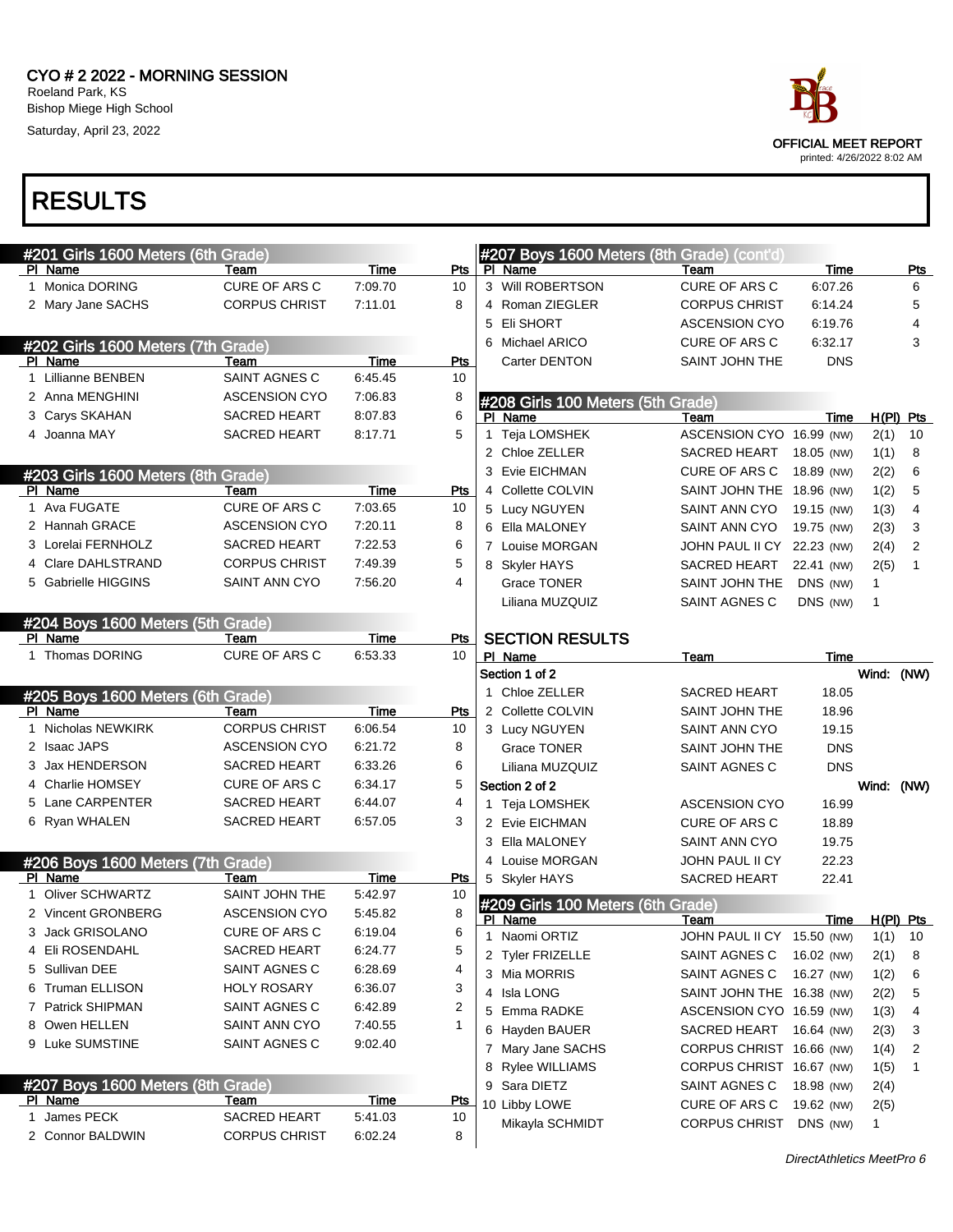

| #209 Girls 100 Meters (6th Grade) (cont'd) |                           |            |                |              |   | #210 Girls 100 Meters (7th Grade) (cont'd) |                            |             |            |                |
|--------------------------------------------|---------------------------|------------|----------------|--------------|---|--------------------------------------------|----------------------------|-------------|------------|----------------|
| PI Name                                    | Team                      | Time       |                | $H(PI)$ Pts  |   | PI Name                                    | Team                       | Time        |            |                |
| Annie BROWN                                | <b>CURE OF ARS C</b>      | DNS (NW)   | 2              |              |   | Catalina HURTADO                           | <b>SAINT AGNES C</b>       | <b>DNS</b>  |            |                |
| Reagan MILES                               | <b>SACRED HEART</b>       | DNS (NW)   | 2              |              |   | Section 2 of 2                             |                            |             | Wind: (NW) |                |
|                                            |                           |            |                |              |   | 1 Grace BAGGOTT                            | <b>CURE OF ARS C</b>       | 15.26       |            |                |
| <b>SECTION RESULTS</b>                     |                           |            |                |              | 2 | Josie ASTOR                                | SAINT AGNES C              | 15.48       |            |                |
| PI Name                                    | Team                      | Time       |                |              |   | 3 Laila FRAHER                             | <b>ASCENSION CYO</b>       | 16.13       |            |                |
| Section 1 of 2                             |                           |            | Wind:          | (NW)         |   | 4 Ruby COSENTINO                           | <b>CURE OF ARS C</b>       | 16.58       |            |                |
| 1 Naomi ORTIZ                              | <b>JOHN PAUL II CY</b>    | 15.50      |                |              |   | 5 Kennedy HUGUNIN                          | <b>CORPUS CHRIST</b>       | 17.20       |            |                |
| 2 Mia MORRIS                               | SAINT AGNES C             | 16.27      |                |              | 6 | <b>Charlotte HELLING</b>                   | <b>CORPUS CHRIST</b>       | 17.21       |            |                |
| 3 Emma RADKE                               | <b>ASCENSION CYO</b>      | 16.59      |                |              | 7 | <b>Adelheid BENBEN</b>                     | SAINT AGNES C              | 18.39       |            |                |
| 4 Mary Jane SACHS                          | <b>CORPUS CHRIST</b>      | 16.66      |                |              |   | 8 Rosey ANDERSON                           | SAINT JOHN THE             | 19.77       |            |                |
| 5 Rylee WILLIAMS                           | <b>CORPUS CHRIST</b>      | 16.67      |                |              |   | #211 Girls 100 Meters (8th Grade)          |                            |             |            |                |
| Mikayla SCHMIDT                            | <b>CORPUS CHRIST</b>      | <b>DNS</b> |                |              |   | PI Name                                    | Team                       | Time        |            | $H(PI)$ Pts    |
| Section 2 of 2                             |                           |            | Wind: (NW)     |              |   | 1 Amelia SACHS                             | CORPUS CHRIST 15.52 (NW)   |             | 1(1)       | 10             |
| 1 Tyler FRIZELLE                           | SAINT AGNES C             | 16.02      |                |              |   | 2 Nora CONWAY                              | CURE OF ARS C 15.72 (NW)   |             | 2(1)       | 8              |
| 2 Isla LONG                                | SAINT JOHN THE            | 16.38      |                |              | 3 | Sophia HART                                | JOHN PAUL II CY 15.90 (NW) |             | 2(2)       | 6              |
| 3 Hayden BAUER                             | <b>SACRED HEART</b>       | 16.64      |                |              |   | 4 Malin CHAPUT                             | SACRED HEART 16.06 (NW)    |             | 2(3)       | 5              |
| 4 Sara DIETZ                               | SAINT AGNES C             | 18.98      |                |              | 5 | Zala LOMSHEK                               | ASCENSION CYO 16.38 (NW)   |             | 2(4)       | 4              |
| 5 Libby LOWE                               | CURE OF ARS C             | 19.62      |                |              | 6 | Eva RIVERA                                 | JOHN PAUL II CY 16.82 (NW) |             | 1(2)       | 3              |
| Annie BROWN                                | CURE OF ARS C             | <b>DNS</b> |                |              |   | 7 Maggie MOLONEY                           | JOHN PAUL II CY 17.06 (NW) |             | 1(3)       | $\overline{2}$ |
| Reagan MILES                               | <b>SACRED HEART</b>       | <b>DNS</b> |                |              | 8 | <b>Brianne SUTHERLIN</b>                   | JOHN PAUL II CY 17.08 (NW) |             | 1(4)       | 1              |
| #210 Girls 100 Meters (7th Grade)          |                           |            |                |              |   | 9 Mary BENES                               | SAINT AGNES C              | 17.39 (NW)  | 1(5)       |                |
| PI Name                                    | Team                      | Time       |                | $H(PI)$ Pts  |   | 10 Beatrix PREU                            | JOHN PAUL II CY 18.09 (NW) |             | 1(6)       |                |
| 1 Grace BAGGOTT                            | <b>CURE OF ARS C</b>      | 15.26 (NW) | 2(1)           | 10           |   | 11 Ella DUNN                               | CURE OF ARS C              | 19.24 (NW)  | 2(5)       |                |
| 2 Josie ASTOR                              | SAINT AGNES C             | 15.48 (NW) | 2(2)           | 8            |   | Isabella CASTILLO                          | SAINT AGNES C              | DNS (NW)    | 2          |                |
| 3 Laila FRAHER                             | ASCENSION CYO 16.13 (NW)  |            | 2(3)           | 6            |   |                                            |                            |             |            |                |
| 4 Ruby COSENTINO                           | CURE OF ARS C             | 16.58 (NW) | 2(4)           | 5            |   | <b>SECTION RESULTS</b>                     |                            |             |            |                |
| 5 Finley RHOADES                           | SAINT AGNES C             | 16.87 (NW) | 1(1)           | 4            |   | PI Name                                    | Team                       | Time        |            |                |
| 6 Kennedy HUGUNIN                          | CORPUS CHRIST 17.20 (NW)  |            | 2(5)           | 3            |   | Section 1 of 2                             |                            |             | Wind: (NW) |                |
| 7 Charlotte HELLING                        | CORPUS CHRIST 17.21 (NW)  |            | 2(6)           | 2            |   | 1 Amelia SACHS                             | <b>CORPUS CHRIST</b>       | 15.52       |            |                |
| 8 Alicia JACQUES                           | CORPUS CHRIST 17.49 (NW)  |            | 1(2)           | $\mathbf{1}$ |   | 2 Eva RIVERA                               | JOHN PAUL II CY            | 16.82       |            |                |
| 9 Piper KRESHA                             | SACRED HEART 17.93 (NW)   |            | 1(3)           |              |   | 3 Maggie MOLONEY                           | JOHN PAUL II CY            | 17.06       |            |                |
| 10 Genevieve STEPHENSON                    | SAINT JOHN THE 17.96 (NW) |            | 1(4)           |              |   | 4 Brianne SUTHERLIN                        | JOHN PAUL II CY            | 17.08       |            |                |
| 11 Adelheid BENBEN                         | SAINT AGNES C             | 18.39 (NW) | 2(7)           |              |   | 5 Mary BENES                               | SAINT AGNES C              | 17.39       |            |                |
| 12 Macey NISSEN                            | SAINT JOHN THE 18.66 (NW) |            | 1(5)           |              |   | 6 Beatrix PREU                             | JOHN PAUL II CY            | 18.09       |            |                |
| 13 Rosey ANDERSON                          | SAINT JOHN THE 19.77 (NW) |            | 2(8)           |              |   | Section 2 of 2                             |                            |             | Wind: (NW) |                |
| Alma Y SAUZA                               | SAINT AGNES C DNS (NW)    |            | $\mathbf{1}$   |              |   | 1 Nora CONWAY                              | CURE OF ARS C              | 15.72       |            |                |
| Catalina HURTADO                           | SAINT AGNES C             | DNS (NW)   | $\overline{1}$ |              |   | 2 Sophia HART                              | JOHN PAUL II CY            | 15.90       |            |                |
|                                            |                           |            |                |              |   | 3 Malin CHAPUT                             | <b>SACRED HEART</b>        | 16.06       |            |                |
| <b>SECTION RESULTS</b>                     |                           |            |                |              |   | 4 Zala LOMSHEK                             | <b>ASCENSION CYO</b>       | 16.38       |            |                |
| PI Name                                    | Team                      | Time       |                |              |   | 5 Ella DUNN                                | CURE OF ARS C              | 19.24       |            |                |
| Section 1 of 2                             |                           |            | Wind: (NW)     |              |   | Isabella CASTILLO                          | SAINT AGNES C              | <b>DNS</b>  |            |                |
| 1 Finley RHOADES                           | SAINT AGNES C             | 16.87      |                |              |   | #212 Boys 100 Meters (5th Grade)           |                            |             |            |                |
| 2 Alicia JACQUES                           | <b>CORPUS CHRIST</b>      | 17.49      |                |              |   | <u>PI Name</u>                             | <u>Team</u>                | <u>Time</u> |            | $H(PI)$ Pts    |
| 3 Piper KRESHA                             | <b>SACRED HEART</b>       | 17.93      |                |              |   | 1 Austin RISCOE                            | ASCENSION CYO 15.91 (NW)   |             | 2(1)       | 10             |
| 4 Genevieve STEPHENSON                     | SAINT JOHN THE            | 17.96      |                |              |   | 2 Dominic CARA                             | JOHN PAUL II CY 16.83 (NW) |             | 4(1)       | 8              |
| 5 Macey NISSEN                             | SAINT JOHN THE            | 18.66      |                |              |   | 3 Jasper GUERRA                            | ASCENSION CYO 17.25 (NW)   |             | 3          | 6              |
| Alma Y SAUZA                               | SAINT AGNES C             | <b>DNS</b> |                |              |   |                                            |                            |             |            |                |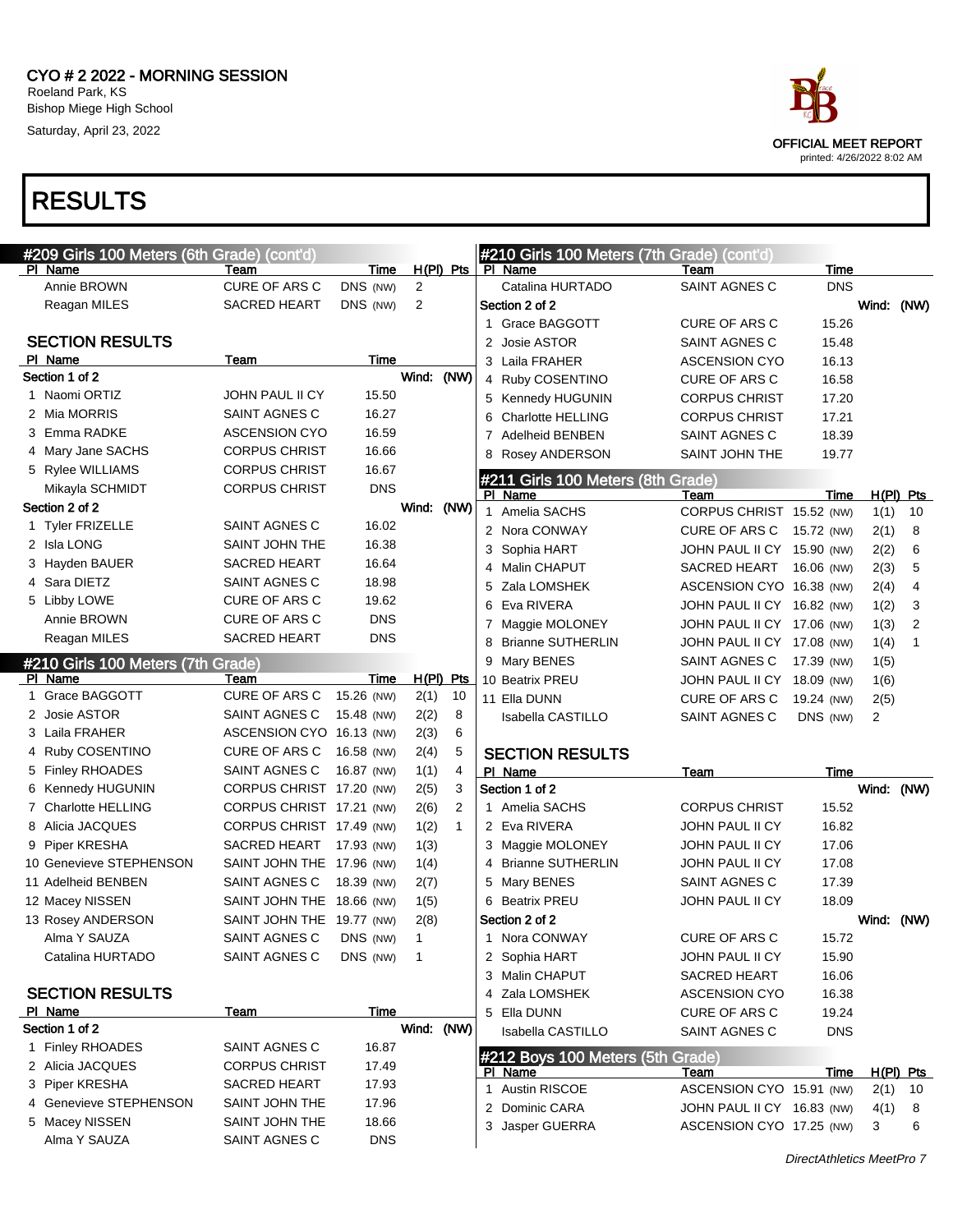

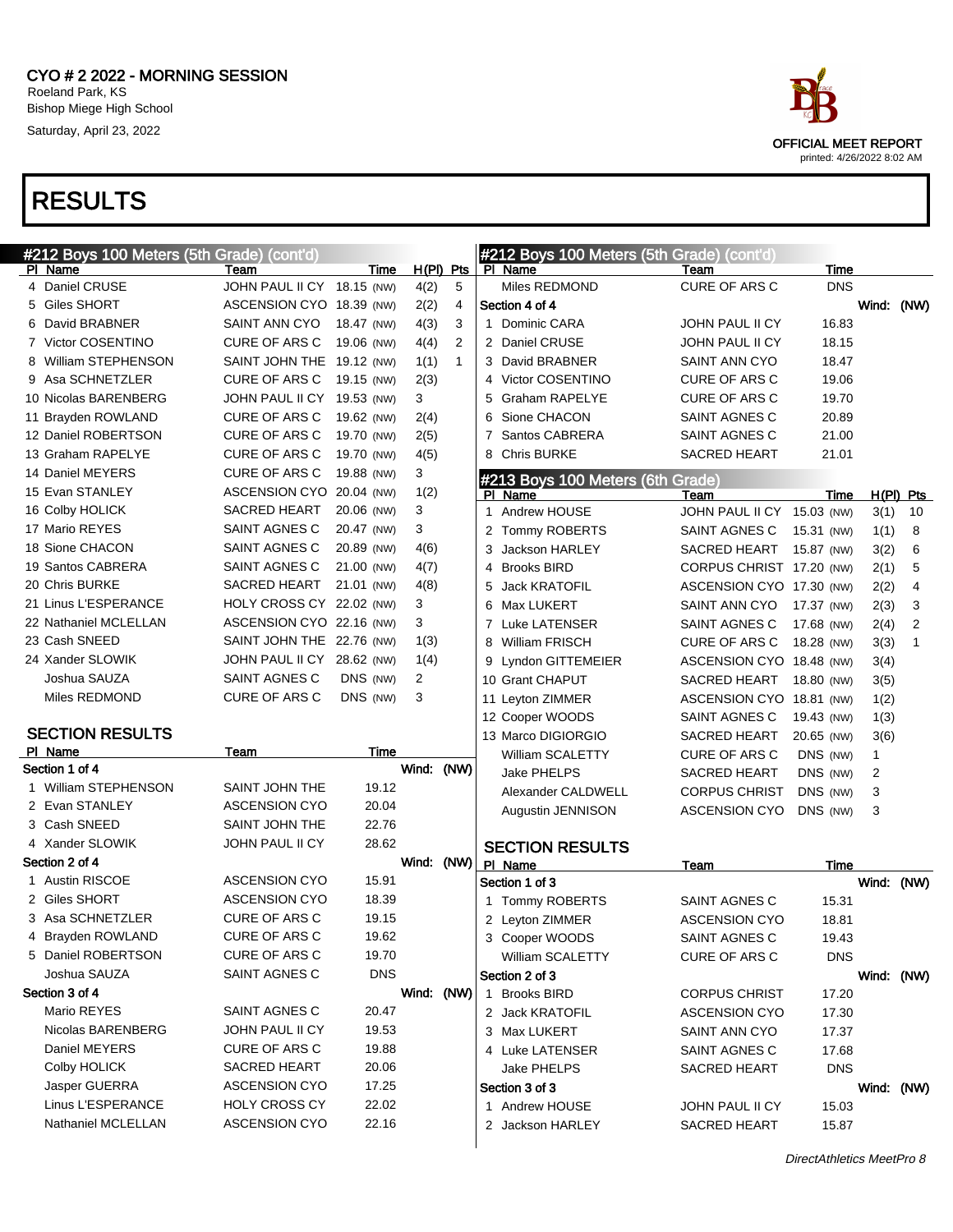

| #213 Boys 100 Meters (6th Grade)      | (cont'd)                              |                          |              |                |                | #214 Boys 100 Meters (7th Grade) | (cont'd)                   |            |            |           |
|---------------------------------------|---------------------------------------|--------------------------|--------------|----------------|----------------|----------------------------------|----------------------------|------------|------------|-----------|
| PI Name                               | Team                                  | Time                     |              |                |                | PI Name                          | Team                       | Time       |            |           |
| 3 William FRISCH                      | <b>CURE OF ARS C</b>                  | 18.28                    |              |                |                | 2 Charlie L'ESPERANCE            | <b>HOLY CROSS CY</b>       | 15.80      |            |           |
| 4 Lyndon GITTEMEIER                   | <b>ASCENSION CYO</b>                  | 18.48                    |              |                | 3              | Owen MEYERS                      | CURE OF ARS C              | 16.34      |            |           |
| 5 Grant CHAPUT                        | <b>SACRED HEART</b>                   | 18.80                    |              |                | 4              | Vann MUEHLBERGER                 | SAINT AGNES C              | 16.82      |            |           |
| 6 Marco DIGIORGIO                     | <b>SACRED HEART</b>                   | 20.65                    |              |                | 5              | Alexander RAMIREZ-MORRIS         | <b>CORPUS CHRIST</b>       | 18.62      |            |           |
| Alexander CALDWELL                    | <b>CORPUS CHRIST</b>                  | <b>DNS</b>               |              |                |                | Connor MELLON                    | <b>HOLY CROSS CY</b>       | <b>DNS</b> |            |           |
| Augustin JENNISON                     | <b>ASCENSION CYO</b>                  | <b>DNS</b>               |              |                |                | Section 3 of 4                   |                            |            | Wind: (NW) |           |
| #214 Boys 100 Meters (7th Grade)      |                                       |                          |              |                |                | 1 Emmanuel FASCHING              | <b>ASCENSION CYO</b>       | 15.10      |            |           |
| PI Name                               | Team                                  | Time                     | $H(PI)$ Pts  |                |                | 2 Francis HESS                   | <b>SACRED HEART</b>        | 15.68      |            |           |
| 1 Tyler URBAN                         | SAINT JOHN THE 14.81 (NW)             |                          | 1(1)         | 10             |                | 3 Miles ENGLERT                  | CURE OF ARS C              | 16.11      |            |           |
| 2 Emmanuel FASCHING                   | ASCENSION CYO 15.10 (NW)              |                          | 3(1)         | 8              |                | 4 Joshua BARNEY                  | JOHN PAUL II CY            | 16.23      |            |           |
| 3 Grady OGDEN                         | SACRED HEART                          | 15.36 (NW)               | 2(1)         | 6              |                | 5 Anthony KEMPF                  | <b>SACRED HEART</b>        | 16.50      |            |           |
| 4 Dewayne WASHINGTON                  | SAINT ANN CYO                         | 15.62 (NW)               | 1(2)         | 5              |                | 6 Henry HAHN                     | CURE OF ARS C              | 16.89      |            |           |
| 5 Francis HESS                        | SACRED HEART                          | 15.68 (NW)               | 3(2)         | $\overline{4}$ |                | 7 Jackson KELLY                  | SAINT AGNES C              | 18.53      |            |           |
| 6 Charlie L'ESPERANCE                 | HOLY CROSS CY 15.80 (NW)              |                          | 2(2)         | 3              |                | <b>Truman ELLISON</b>            | <b>HOLY ROSARY</b>         | <b>DNS</b> |            |           |
| 7 Isaac DAUGHERTY                     | SAINT JOHN THE 16.09 (NW)             |                          | 4(1)         | 2              |                | Section 4 of 4                   |                            |            | Wind: (NW) |           |
| 8 Miles ENGLERT                       | CURE OF ARS C                         | 16.11 (NW)               | 3(3)         | $\mathbf{1}$   |                | 1 Isaac DAUGHERTY                | SAINT JOHN THE             | 16.09      |            |           |
| 9 Joshua BARNEY                       | JOHN PAUL II CY 16.23 (NW)            |                          | 3(4)         |                |                | 2 Peyton COFFEY                  | SACRED HEART               | 16.37      |            |           |
| 10 Owen MEYERS                        | CURE OF ARS C                         | 16.34 (NW)               | 2(3)         |                |                | 3 Auggie COLLINS                 | <b>ASCENSION CYO</b>       | 16.65      |            |           |
| 11 Peyton COFFEY                      | SACRED HEART                          | 16.37 (NW)               | 4(2)         |                | 4              | Nate BRIGHT                      | <b>SACRED HEART</b>        | 17.31      |            |           |
| 12 Anthony KEMPF                      | <b>SACRED HEART</b>                   | 16.50 (NW)               | 3(5)         |                | 5              | Joseph DAY                       | <b>CORPUS CHRIST</b>       | 17.61      |            |           |
| 13 Auggie COLLINS                     | ASCENSION CYO 16.65 (NW)              |                          | 4(3)         |                | 6              | Charlie HOLLOWAY                 | SAINT ANN CYO              | 18.20      |            |           |
| 14 Vann MUEHLBERGER                   | SAINT AGNES C                         | 16.82 (NW)               | 2(4)         |                | $\overline{7}$ | Chase DEVLIN                     | <b>CORPUS CHRIST</b>       | 18.24      |            |           |
| 15 Henry HAHN                         | CURE OF ARS C                         | 16.89 (NW)               | 3(6)         |                |                | Anderson BATEMAN                 | <b>CORPUS CHRIST</b>       | <b>DNS</b> |            |           |
| 16 Nate BRIGHT                        | SACRED HEART                          | 17.31 (NW)               | 4(4)         |                |                | #215 Boys 100 Meters (8th Grade) |                            |            |            |           |
| 17 Joseph DAY                         | CORPUS CHRIST 17.61 (NW)              |                          | 4(5)         |                |                | PI Name                          | Team                       | Time       |            | H(PI) Pts |
| 18 Charlie HOLLOWAY                   | SAINT ANN CYO                         | 18.20 (NW)               | 4(6)         |                |                | 1 Alec JETT                      | <b>SACRED HEART</b>        | 13.74 (NW) | 3(1)       | 10        |
| 19 Chase DEVLIN                       | CORPUS CHRIST 18.24 (NW)              |                          | 4(7)         |                |                | 2 Azee LOPEZ                     | CURE OF ARS C              | 13.74 (NW) | 4(1)       | 8         |
| 20 Jackson KELLY                      | SAINT AGNES C                         | 18.53 (NW)               | 3(7)         |                |                | 3 Tobi OYETUNJI                  | SAINT ANN CYO              | 13.86 (NW) | 2(1)       | 6         |
| 21 Alexander RAMIREZ-MORRIS           | CORPUS CHRIST 18.62 (NW)              |                          | 2(5)         |                |                | 4 Andrew RICKERT                 | ASCENSION CYO 14.00 (NW)   |            | 2(2)       | 5         |
| <b>Connor MELLON</b>                  | <b>HOLY CROSS CY</b>                  | DNS (NW)                 | 2            |                |                | 5 Noah SUMSTINE                  | SAINT AGNES C              | 14.13 (NW) | 1(1)       | 4         |
| Frank REDMOND                         | <b>CURE OF ARS C</b>                  | DNS (NW)                 | $\mathbf{1}$ |                | 6              | Jack GELHAUS                     | SAINT ANN CYO              | 14.16 (NW) | 3(2)       | 3         |
| Drew SHEPHERD                         | <b>ASCENSION CYO</b>                  | DNS (NW)                 | $\mathbf{1}$ |                |                | 7 William CONWAY                 | CURE OF ARS C              | 14.31 (NW) | 4(2)       | 2         |
| Carter SCHNEIDER                      | <b>HOLY ROSARY</b>                    | DNS (NW)                 | $\mathbf{1}$ |                |                | 8 Keenan ROURKE                  | CURE OF ARS C              | 14.71 (NW) | 1(2)       | 1         |
| <b>Truman ELLISON</b>                 | <b>HOLY ROSARY</b>                    | DNS (NW)                 | 3            |                |                | 9 Caden FLORES                   | <b>SAINT AGNES C</b>       | 14.72 (NW) | 4(3)       |           |
| Anderson BATEMAN                      | <b>CORPUS CHRIST</b>                  | DNS (NW)                 | 4            |                |                | 10 Ramsey MANDERFELD             | <b>HOLY ROSARY</b>         | 14.83 (NW) | 3(3)       |           |
|                                       |                                       |                          |              |                |                | 11 Luke ALLEN                    | SAINT AGNES C              | 15.17 (NW) | 4(4)       |           |
| <b>SECTION RESULTS</b>                |                                       |                          |              |                |                | 12 Sawyer MANIRATH               | JOHN PAUL II CY 15.21 (NW) |            | 3(4)       |           |
| PI Name<br>Section 1 of 4             | <u>Team</u>                           | <b>Time</b>              | Wind: (NW)   |                |                | 13 Reece CHILDRESS               | ASCENSION CYO 15.27 (NW)   |            | 4(5)       |           |
|                                       |                                       |                          |              |                |                | 14 Gabriel MCLELLAN              | ASCENSION CYO 15.37 (NW)   |            | 2(3)       |           |
| 1 Tyler URBAN<br>2 Dewayne WASHINGTON | SAINT JOHN THE                        | 14.81                    |              |                |                | 15 Andrew NAEGER                 | SAINT JOHN THE 15.46 (NW)  |            | 2(4)       |           |
|                                       | SAINT ANN CYO                         | 15.62                    |              |                |                | 16 Benjamin HENDRIX              | SAINT AGNES C              | 15.47 (NW) | 3(5)       |           |
| Frank REDMOND<br>Drew SHEPHERD        | CURE OF ARS C<br><b>ASCENSION CYO</b> | <b>DNS</b>               |              |                |                | 17 Jack KELLEY                   | SACRED HEART               | 15.91 (NW) | 3(6)       |           |
|                                       |                                       | <b>DNS</b><br><b>DNS</b> |              |                |                | 18 Dominic MAGANA                | SAINT AGNES C              | 15.92 (NW) | 3(7)       |           |
| Carter SCHNEIDER<br>Section 2 of 4    | <b>HOLY ROSARY</b>                    |                          |              |                |                | 19 John BURKE                    | SACRED HEART               | 16.30 (NW) | 4(6)       |           |
| 1 Grady OGDEN                         | <b>SACRED HEART</b>                   | 15.36                    | Wind: (NW)   |                |                | 20 Xavier SCHNETZLER             | CURE OF ARS C              | 16.44 (NW) | 1(3)       |           |
|                                       |                                       |                          |              |                |                | 21 Rohan SCHIELTZ                | ASCENSION CYO 16.68 (NW)   |            | 1(4)       |           |
|                                       |                                       |                          |              |                |                |                                  |                            |            |            |           |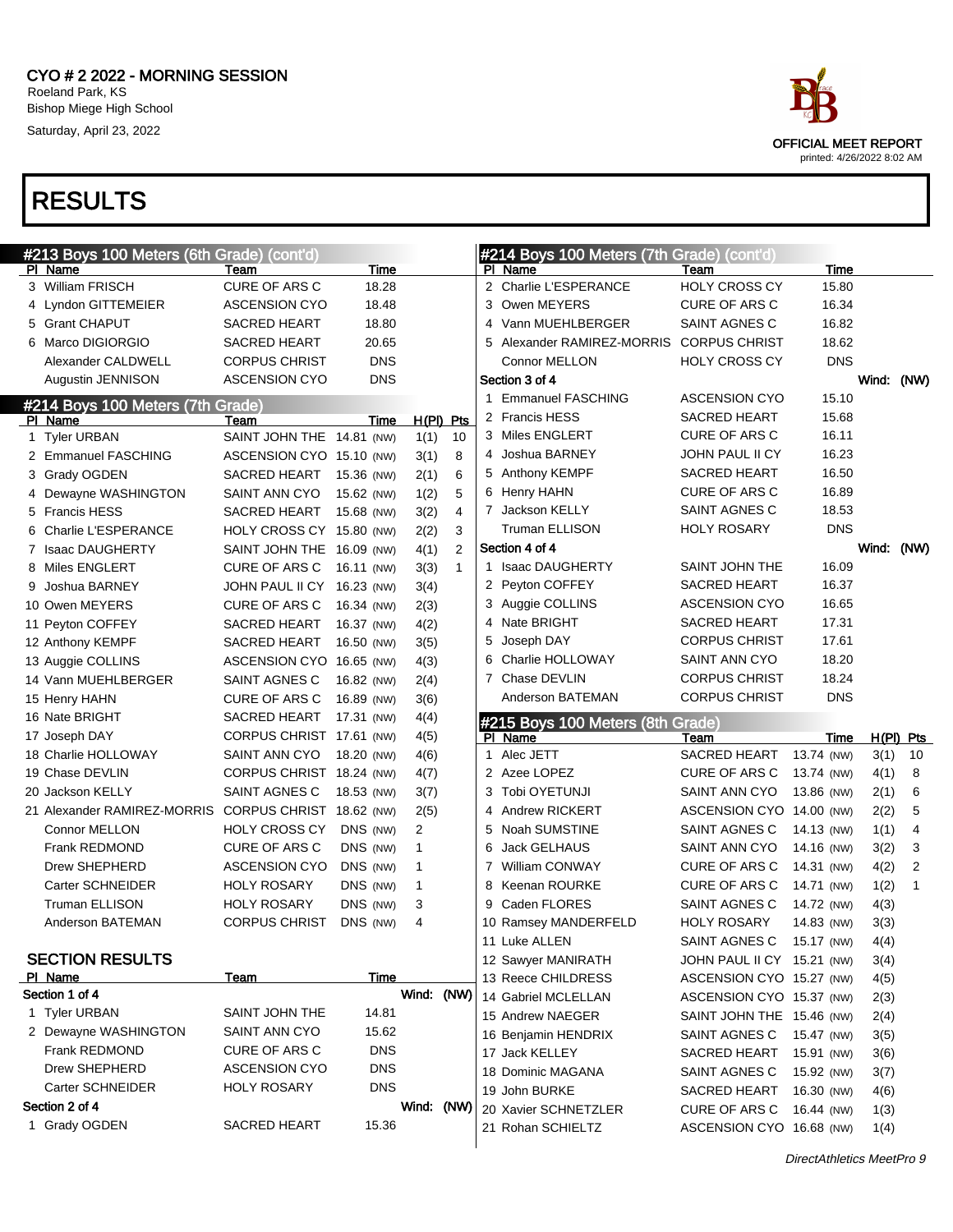

| #215 Boys 100 Meters (8th Grade) (cont'd) |                                      |             |             |            |     | #218 Women's DMR (7th Grade)                |                            |                 |             |           |
|-------------------------------------------|--------------------------------------|-------------|-------------|------------|-----|---------------------------------------------|----------------------------|-----------------|-------------|-----------|
| PI Name                                   | Team                                 | Time        | $H(PI)$ Pts |            | PI. | Team                                        |                            | Time            |             | Pts       |
| 22 Joshua COLLINS                         | SAINT AGNES C                        | 17.44 (NW)  | 4(7)        |            |     | 1 SAINT AGNES CYOKS (A)                     |                            | 2:18.73         |             | 10        |
| 23 Robert EVANGELIDIS                     | SAINT ANN CYO                        | 17.70 (NW)  | 4(8)        |            |     | 2 SACRED HEART CYOKS (A)                    |                            | 2:20.33         |             | 8         |
| 24 Christopher AGUIRRE                    | JOHN PAUL II CY 17.99 (NW)           |             | 3(8)        |            |     | 3 CURE OF ARS CYOKS (A)                     |                            | 2:28.08         |             | 6         |
| Ethan REYES                               | SAINT AGNES C                        | DNS (NW)    | 2           |            |     |                                             |                            |                 |             |           |
|                                           |                                      |             |             |            |     | #219 Women's DMR (8th Grade)                |                            |                 |             |           |
| <b>SECTION RESULTS</b>                    |                                      |             |             |            |     | PI Team                                     |                            | Time            |             | Pts       |
| PI Name                                   | Team                                 | Time        |             |            |     | 1 ASCENSION CYOKS (A)                       |                            | 2:20.30         |             | 10        |
| Section 1 of 4                            |                                      |             | Wind: (NW)  |            |     |                                             |                            |                 |             |           |
| 1 Noah SUMSTINE                           | SAINT AGNES C                        | 14.13       |             |            |     | #221 Men's DMR (6th Grade)                  |                            |                 |             |           |
| 2 Keenan ROURKE                           | <b>CURE OF ARS C</b>                 | 14.71       |             |            |     | PI Team                                     |                            | Time            |             | Pts       |
| 3 Xavier SCHNETZLER                       | <b>CURE OF ARS C</b>                 | 16.44       |             |            | 1   | SAINT AGNES CYOKS (A)                       |                            | 2:21.51         |             | 10        |
| 4 Rohan SCHIELTZ                          | <b>ASCENSION CYO</b>                 | 16.68       |             |            |     | 2 SACRED HEART CYOKS (A)                    |                            | 2:26.34         |             | 8         |
| Section 2 of 4                            |                                      |             | Wind: (NW)  |            |     |                                             |                            |                 |             |           |
| 1 Tobi OYETUNJI                           | SAINT ANN CYO                        | 13.86       |             |            |     | #222 Men's DMR (7th Grade)                  |                            |                 |             |           |
| 2 Andrew RICKERT                          | <b>ASCENSION CYO</b>                 | 14.00       |             |            |     | PI Team                                     |                            | Time            |             | Pts       |
| 3 Gabriel MCLELLAN                        | <b>ASCENSION CYO</b>                 | 15.37       |             |            |     | 1 SACRED HEART CYOKS (A)                    |                            | 2:09.40         |             | 10        |
| 4 Andrew NAEGER                           | SAINT JOHN THE                       | 15.46       |             |            |     | 2 SAINT JOHN THE EVANGELIST (A)             |                            | 2:13.19         |             | 8         |
| Ethan REYES                               | SAINT AGNES C                        | <b>DNS</b>  |             |            |     | 3 SAINT AGNES CYOKS (A)                     |                            | 2:30.71         |             | 6         |
| Section 3 of 4                            |                                      |             | Wind: (NW)  |            |     |                                             |                            |                 |             |           |
| 1 Alec JETT                               | <b>SACRED HEART</b>                  | 13.74       |             |            |     | #223 Men's DMR (8th Grade)<br>PI Team       |                            |                 |             |           |
| 2 Jack GELHAUS                            | SAINT ANN CYO                        | 14.16       |             |            |     | 1 SACRED HEART CYOKS (A)                    |                            | Time<br>2:02.58 |             | Pts<br>10 |
| 3 Ramsey MANDERFELD                       | <b>HOLY ROSARY</b>                   | 14.83       |             |            |     | 2 SAINT AGNES CYOKS (A)                     |                            | 2:06.22         |             | 8         |
| 4 Sawyer MANIRATH                         | <b>JOHN PAUL II CY</b>               | 15.21       |             |            |     |                                             |                            |                 |             |           |
| 5 Benjamin HENDRIX                        | SAINT AGNES C                        | 15.47       |             |            |     |                                             |                            |                 |             |           |
| 6 Jack KELLEY                             | <b>SACRED HEART</b>                  | 15.91       |             |            |     | #224 Girls 60 Meters (5th Grade)<br>PI Name | Team                       | Time            | $H(PI)$ Pts |           |
| 7 Dominic MAGANA                          | SAINT AGNES C                        | 15.92       |             |            |     | 1 Rose ALLEY                                | <b>CORPUS CHRIST</b>       | 9.51 (NW)       | 1(1)        | 10        |
| 8 Christopher AGUIRRE                     | JOHN PAUL II CY                      | 17.99       |             |            |     | 2 Teja LOMSHEK                              | <b>ASCENSION CYO</b>       | 9.67 (NW)       | 2(1)        | 8         |
| Section 4 of 4                            |                                      |             | Wind: (NW)  |            |     | 3 Anna ATCHITY                              | SAINT AGNES C              | 9.78 (NW)       | 2(2)        | 6         |
| 1 Azee LOPEZ                              | <b>CURE OF ARS C</b>                 | 13.74       |             |            | 4   | Anna SUIT                                   | SAINT AGNES C              | 10.16 (NW)      | 1(2)        | 5         |
| 2 William CONWAY                          | <b>CURE OF ARS C</b>                 | 14.31       |             |            |     | 5 Charlotte CODY                            | CURE OF ARS C              | 10.33 (NW)      | 2(3)        | 4         |
| 3 Caden FLORES                            | SAINT AGNES C                        | 14.72       |             |            |     | 6 Molly BRETHORST                           | SACRED HEART               | 10.33 (NW)      | 2(3)        | 3         |
| 4 Luke ALLEN                              | SAINT AGNES C                        | 15.17       |             |            |     | 7 Lucy NGUYEN                               | SAINT ANN CYO              | 10.40 (NW)      | 1(3)        | 2         |
| 5 Reece CHILDRESS                         | <b>ASCENSION CYO</b>                 | 15.27       |             |            |     | 8 Macie MARTINEZ                            | SAINT AGNES C              | 10.57 (NW)      | 1(4)        | 1         |
| 6 John BURKE                              | <b>SACRED HEART</b><br>SAINT AGNES C | 16.30       |             |            |     | Brooklyn JAMISON                            | <b>SAINT AGNES C</b>       | 10.69 (NW)      | 2(5)        |           |
| 7 Joshua COLLINS                          |                                      | 17.44       |             |            |     | 10 Annie CHICK                              | <b>SACRED HEART</b>        | 11.19 (NW)      | 2(6)        |           |
| 8 Robert EVANGELIDIS                      | SAINT ANN CYO                        | 17.70       |             |            |     | 11 Louise MORGAN                            | JOHN PAUL II CY 11.25 (NW) |                 | 1(5)        |           |
| #216 Women's DMR (5th Grade)              |                                      |             |             |            |     | 12 Hayley HELLEN                            | SAINT ANN CYO              | 11.27 (NW)      | 2(7)        |           |
| PI Team                                   |                                      | <b>Time</b> |             | Pts        |     | Liliana MUZQUIZ                             | SAINT AGNES C              | DNS (NW)        | 1           |           |
| 1 CURE OF ARS CYOKS (A)                   |                                      | 2:34.03     |             | 10         |     | Grace TONER                                 | SAINT JOHN THE             | DNS (NW)        | 1           |           |
|                                           |                                      |             |             |            |     |                                             |                            |                 |             |           |
| #217 Women's DMR (6th Grade)              |                                      |             |             |            |     | <b>SECTION RESULTS</b>                      |                            |                 |             |           |
| PI Team                                   |                                      | Time        |             | <b>Pts</b> |     | PI Name                                     | Team                       | Time            |             |           |
| 1 SAINT AGNES CYOKS (A)                   |                                      | 2:25.64     |             | 10         |     | Section 1 of 2                              |                            |                 | Wind: (NW)  |           |
| 2 SACRED HEART CYOKS (A)                  |                                      | 2:30.04     |             | 8          |     | 1 Rose ALLEY                                | <b>CORPUS CHRIST</b>       | 9.51            |             |           |
| 3 CURE OF ARS CYOKS (A)                   |                                      | 2:31.17     |             | 6          |     | 2 Anna SUIT                                 | SAINT AGNES C              | 10.16           |             |           |
| SAINT JOHN THE EVANGELIST (A)             |                                      | <b>DNS</b>  |             |            |     | 3 Lucy NGUYEN                               | SAINT ANN CYO              | 10.40           |             |           |
|                                           |                                      |             |             |            |     |                                             |                            |                 |             |           |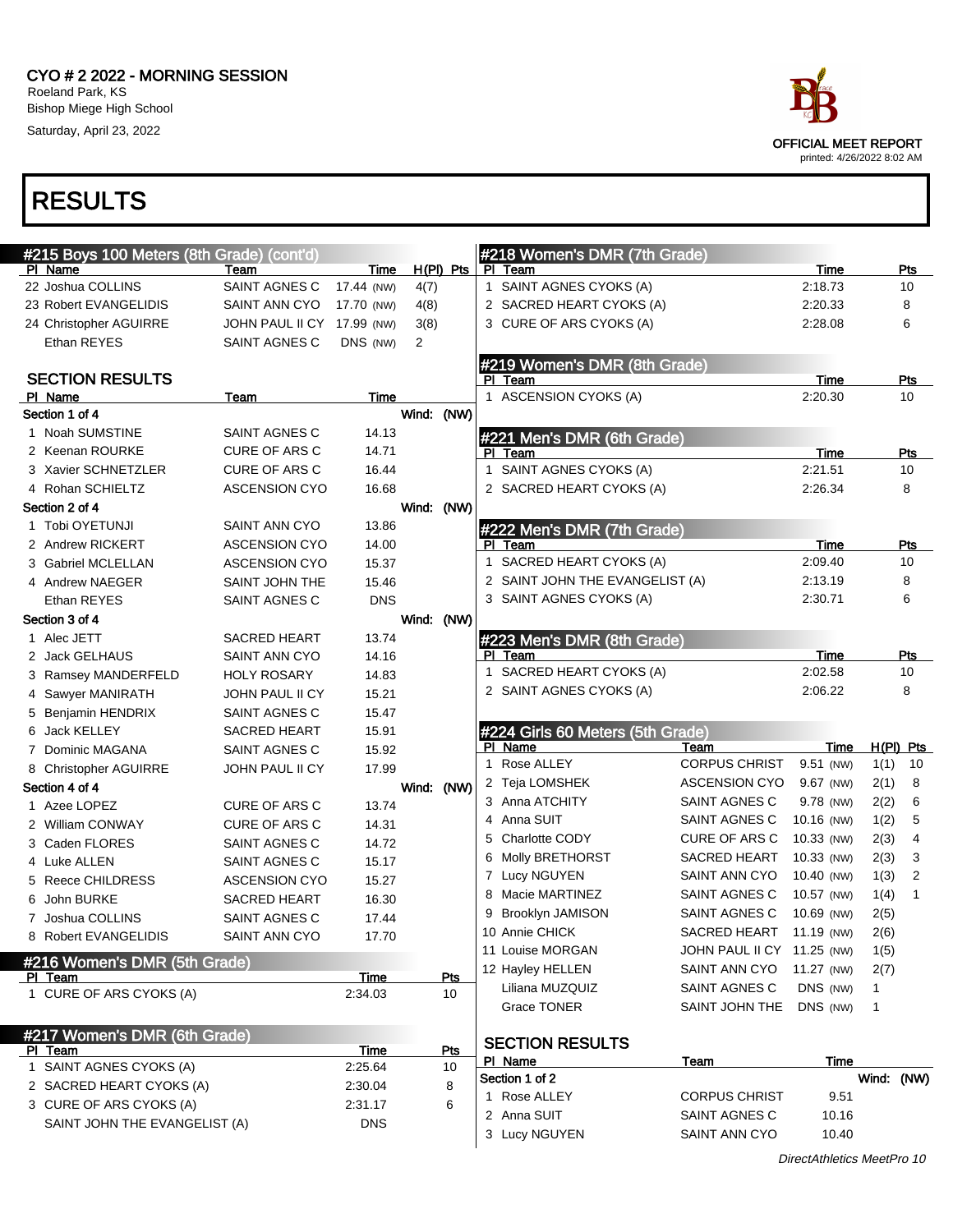

| #224 Girls 60 Meters (5th Grade) (cont'd) |                      |             |                |                |   | #225 Girls 60 Meters (6th Grade) (cont'd) |                      |             |              |                |
|-------------------------------------------|----------------------|-------------|----------------|----------------|---|-------------------------------------------|----------------------|-------------|--------------|----------------|
| PI Name                                   | Team                 | Time        |                |                |   | PI Name                                   | Team                 | Time        |              |                |
| 4 Macie MARTINEZ                          | <b>SAINT AGNES C</b> | 10.57       |                |                |   | Reagan MILES                              | <b>SACRED HEART</b>  | <b>DNS</b>  |              |                |
| 5 Louise MORGAN                           | JOHN PAUL II CY      | 11.25       |                |                |   | #226 Girls 60 Meters (7th Grade)          |                      |             |              |                |
| Liliana MUZQUIZ                           | SAINT AGNES C        | <b>DNS</b>  |                |                |   | PI Name                                   | Team                 | Time        |              | $H(PI)$ Pts    |
| <b>Grace TONER</b>                        | SAINT JOHN THE       | <b>DNS</b>  |                |                |   | 1 Laila FRAHER                            | <b>ASCENSION CYO</b> | 8.66 (NW)   | 2(1)         | 10             |
| Section 2 of 2                            |                      |             | Wind: (NW)     |                |   | 2 Leighton DODD                           | <b>SACRED HEART</b>  | 8.75 (NW)   | 2(2)         | 8              |
| 1 Teja LOMSHEK                            | <b>ASCENSION CYO</b> | 9.67        |                |                |   | 3 Kennedy HUGUNIN                         | <b>CORPUS CHRIST</b> | 9.29 (NW)   | 2(3)         | 6              |
| 2 Anna ATCHITY                            | SAINT AGNES C        | 9.78        |                |                |   | Hadley HAHN                               | <b>CURE OF ARS C</b> | 9.53 (NW)   | 2(4)         | 5              |
| 3 Charlotte CODY                          | <b>CURE OF ARS C</b> | 10.33       |                |                | 5 | Alicia JACQUES                            | <b>CORPUS CHRIST</b> | 9.75 (NW)   | 1(1)         | $\overline{4}$ |
| 3 Molly BRETHORST                         | <b>SACRED HEART</b>  | 10.33       |                |                | 6 | <b>Adelheid BENBEN</b>                    | SAINT AGNES C        | 10.00 (NW)  | 2(5)         | 3              |
| 5 Brooklyn JAMISON                        | SAINT AGNES C        | 10.69       |                |                |   | 7 Macey NISSEN                            | SAINT JOHN THE       | 10.33 (NW)  | 1(2)         | 2              |
| 6 Annie CHICK                             | <b>SACRED HEART</b>  | 11.19       |                |                | 8 | Rosey ANDERSON                            | SAINT JOHN THE       | 10.41 (NW)  | 2(6)         | $\mathbf{1}$   |
| 7 Hayley HELLEN                           | SAINT ANN CYO        | 11.27       |                |                | 9 | Piper KRESHA                              | <b>SACRED HEART</b>  | 10.43 (NW)  | 1(3)         |                |
| #225 Girls 60 Meters (6th Grade)          |                      |             |                |                |   | Catalina HURTADO                          | SAINT AGNES C        | DNS (NW)    | 1            |                |
| <b>PI</b> Name                            | Team                 | Time        |                | $H(PI)$ Pts    |   | Alma Y SAUZA                              | SAINT AGNES C        | DNS (NW)    | 1            |                |
| 1 Hayden BAUER                            | <b>SACRED HEART</b>  | 8.93 (NW)   | 1(1)           | 10             |   |                                           |                      |             |              |                |
| 2 Mira THOMAS                             | JOHN PAUL II CY      | 8.98 (NW)   | 1(2)           | 8              |   | <b>SECTION RESULTS</b>                    |                      |             |              |                |
| 3 Emma RADKE                              | <b>ASCENSION CYO</b> | $9.06$ (NW) | 1(3)           | 6              |   | PI Name                                   | Team                 | Time        |              |                |
| 4 Elliot SCHERZER                         | <b>SACRED HEART</b>  | 9.56 (NW)   | 1(4)           | 5              |   | Section 1 of 2                            |                      |             | Wind: (NW)   |                |
| 5 Nicole DROESSLER                        | <b>CURE OF ARS C</b> | 9.57 (NW)   | 2(1)           | $\overline{4}$ |   | 1 Alicia JACQUES                          | <b>CORPUS CHRIST</b> | 9.75        |              |                |
| 6 Emorey KOEHLER                          | <b>CURE OF ARS C</b> | 9.89 (NW)   | 2(2)           | 3              |   | 2 Macey NISSEN                            | SAINT JOHN THE       | 10.33       |              |                |
| 7 Brianna EBLE                            | <b>SACRED HEART</b>  | 9.94 (NW)   | 2(3)           | $\overline{2}$ |   | 3 Piper KRESHA                            | <b>SACRED HEART</b>  | 10.43       |              |                |
| 8 Elise MOHLMAN                           | <b>CURE OF ARS C</b> | 10.34 (NW)  | 2(4)           | $\mathbf{1}$   |   | Catalina HURTADO                          | SAINT AGNES C        | <b>DNS</b>  |              |                |
| 9 Libby LOWE                              | <b>CURE OF ARS C</b> | 10.49 (NW)  | 2(5)           |                |   | Alma Y SAUZA                              | SAINT AGNES C        | <b>DNS</b>  |              |                |
| 10 Chloe SUPER                            | <b>SAINT ANN CYO</b> | 10.53 (NW)  | 1(5)           |                |   | Section 2 of 2                            |                      |             | Wind: (NW)   |                |
| 11 Ashley RAMOS                           | JOHN PAUL II CY      | 11.14 (NW)  | 1(6)           |                |   | 1 Laila FRAHER                            | <b>ASCENSION CYO</b> | 8.66        |              |                |
| Gabby STEIN                               | <b>SACRED HEART</b>  | DNS (NW)    | 1              |                |   | 2 Leighton DODD                           | <b>SACRED HEART</b>  | 8.75        |              |                |
| <b>Margaret FAIR</b>                      | SAINT ANN CYO        | DNS (NW)    | $\overline{2}$ |                |   | 3 Kennedy HUGUNIN                         | <b>CORPUS CHRIST</b> | 9.29        |              |                |
| Reagan MILES                              | <b>SACRED HEART</b>  | DNS (NW)    | $\overline{2}$ |                | 4 | Hadley HAHN                               | <b>CURE OF ARS C</b> | 9.53        |              |                |
|                                           |                      |             |                |                | 5 | <b>Adelheid BENBEN</b>                    | SAINT AGNES C        | 10.00       |              |                |
| <b>SECTION RESULTS</b>                    |                      |             |                |                | 6 | <b>Rosey ANDERSON</b>                     | SAINT JOHN THE       | 10.41       |              |                |
| PI Name                                   | Team                 | Time        |                |                |   | #227 Girls 60 Meters (8th Grade)          |                      |             |              |                |
| Section 1 of 2                            |                      |             | Wind: (NW)     |                |   |                                           |                      |             | Wind: (+0.0) |                |
| 1 Hayden BAUER                            | <b>SACRED HEART</b>  | 8.93        |                |                |   | PI Name                                   | Team                 | Time        |              | Pts            |
| 2 Mira THOMAS                             | JOHN PAUL II CY      | 8.98        |                |                |   | Amelia SACHS                              | <b>CORPUS CHRIST</b> | 8.42        |              | 10             |
| 3 Emma RADKE                              | <b>ASCENSION CYO</b> | 9.06        |                |                |   | 2 Zala LOMSHEK                            | <b>ASCENSION CYO</b> | 8.84        |              | 8              |
| <b>Elliot SCHERZER</b>                    | SACRED HEART         | 9.56        |                |                |   | 3 Gianna WHALEN                           | SACRED HEART         | 9.00        |              | 6              |
| 5 Chloe SUPER                             | SAINT ANN CYO        | 10.53       |                |                |   | 4 Alyssa BUSETTI                          | <b>HOLY CROSS CY</b> | 9.60        |              | 5              |
| 6 Ashley RAMOS                            | JOHN PAUL II CY      | 11.14       |                |                |   | 5 Ella DUNN                               | CURE OF ARS C        | 9.98        |              | 4              |
| Gabby STEIN                               | SACRED HEART         | <b>DNS</b>  |                |                |   | 6 Josie COOPER                            | CURE OF ARS C        | 10.05       |              | 3              |
| Section 2 of 2                            |                      |             | Wind: (NW)     |                |   |                                           |                      |             |              |                |
| 1 Nicole DROESSLER                        | CURE OF ARS C        | 9.57        |                |                |   | #228 Boys 60 Meters (5th Grade)           |                      |             |              |                |
| 2 Emorey KOEHLER                          | CURE OF ARS C        | 9.89        |                |                |   | PI Name                                   | <u>Team</u>          | <u>Time</u> |              | H(PI) Pts      |
| 3 Brianna EBLE                            | <b>SACRED HEART</b>  | 9.94        |                |                |   | 1 Henry MENGHINI                          | <b>SACRED HEART</b>  | 9.55 (NW)   | 2(1)         | 10             |
| 4 Elise MOHLMAN                           | <b>CURE OF ARS C</b> | 10.34       |                |                |   | 2 Austin OROPEZA                          | SAINT AGNES C        | 9.68 (NW)   | 2(2)         | 8              |
| 5 Libby LOWE                              | CURE OF ARS C        | 10.49       |                |                |   | 3 Aiden KEMPF                             | <b>SACRED HEART</b>  | 9.76 (NW)   | 3(1)         | 6              |
| <b>Margaret FAIR</b>                      | SAINT ANN CYO        | <b>DNS</b>  |                |                |   | 4 Jacob WOLF                              | SAINT AGNES C        | 9.92 (NW)   | 1(1)         | 5              |
|                                           |                      |             |                |                |   |                                           |                      |             |              |                |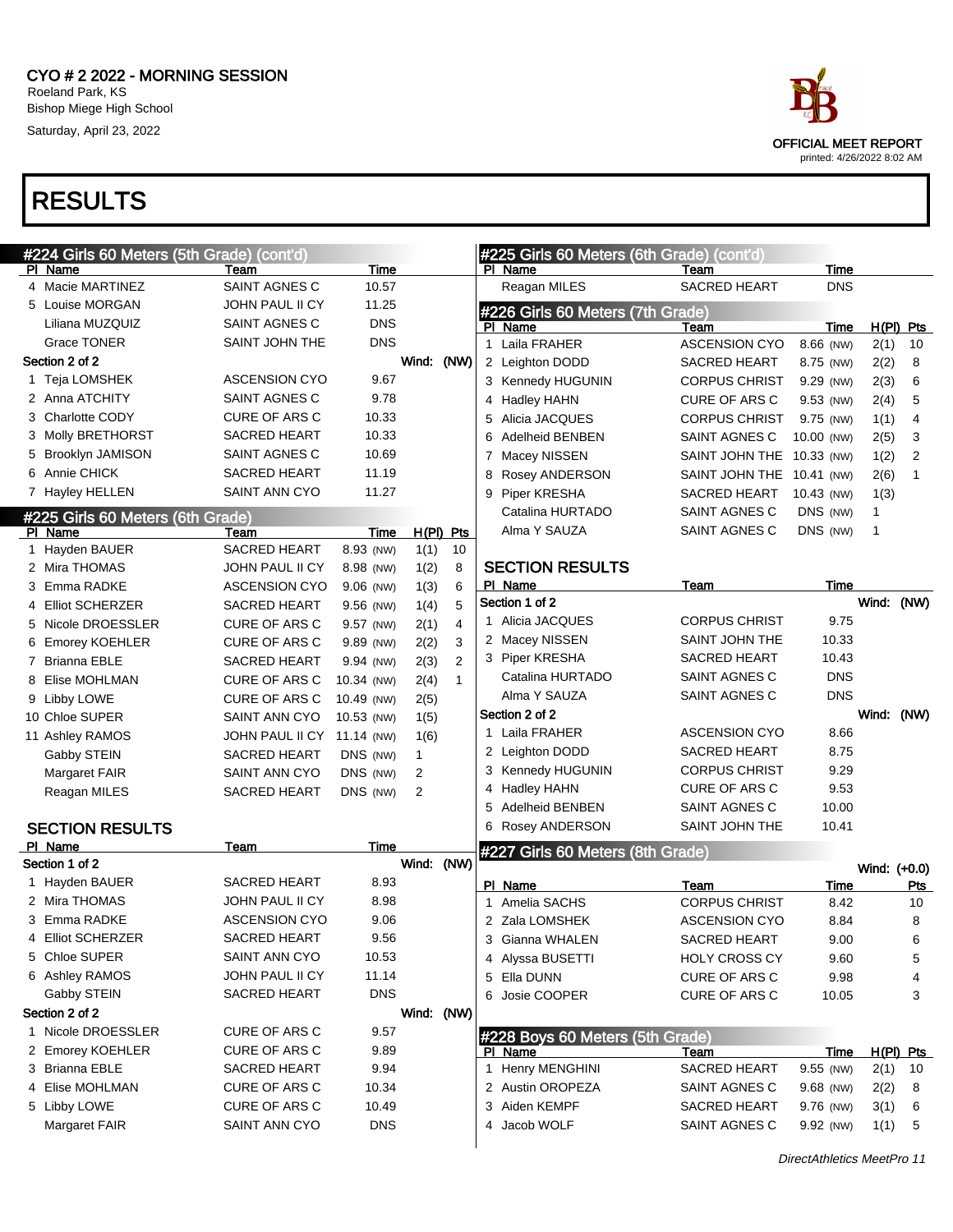

| #228 Boys 60 Meters (5th Grade) (cont'd) |                            |             |              |              | #228 Boys 60 Meters (5th Grade) (cont'd) |                          |             |             |    |
|------------------------------------------|----------------------------|-------------|--------------|--------------|------------------------------------------|--------------------------|-------------|-------------|----|
| PI Name                                  | Team                       | Time        | $H(PI)$ Pts  |              | PI Name                                  | Team                     | Time        |             |    |
| 5 Graham RAPELYE                         | <b>CURE OF ARS C</b>       | 9.93 (NW)   | 1(2)         | 4            | 5 Chris BURKE                            | <b>SACRED HEART</b>      | 11.31       |             |    |
| 6 Victor COSENTINO                       | CURE OF ARS C              | 10.09 (NW)  | 3(2)         | 3            | 6 Oliver GRACZYK                         | JOHN PAUL II CY          | 11.69       |             |    |
| 7 David BRABNER                          | SAINT ANN CYO              | 10.10 (NW)  | 3(3)         | 2            | 7 Weston MEYER                           | SAINT ANN CYO            | 13.31       |             |    |
| 8 Daniel MEYERS                          | CURE OF ARS C              | 10.15 (NW)  | 2(3)         | $\mathbf{1}$ | Will EWING                               | <b>ASCENSION CYO</b>     | <b>DNS</b>  |             |    |
| 9 Evan STANLEY                           | ASCENSION CYO 10.16 (NW)   |             | 1(3)         |              | #229 Boys 60 Meters (6th Grade)          |                          |             |             |    |
| 10 Evan O'NEILL                          | SAINT AGNES C              | 10.21 (NW)  | 2(4)         |              | PI Name                                  | Team                     | Time        | $H(PI)$ Pts |    |
| 11 Asa SCHNETZLER                        | CURE OF ARS C              | 10.55 (NW)  | 1(4)         |              | Jackson HARLEY<br>1                      | <b>SACRED HEART</b>      | 8.77 (NW)   | 2(1)        | 10 |
| 12 Nicolas BARENBERG                     | JOHN PAUL II CY 10.60 (NW) |             | 2(5)         |              | 2 Brandon MEDER                          | <b>HOLY ROSARY</b>       | 9.10 (NW)   | 1(1)        | 8  |
| 13 Brayden ROWLAND                       | CURE OF ARS C              | 10.70 (NW)  | 1(5)         |              | Jack KRATOFIL<br>3                       | <b>ASCENSION CYO</b>     | 9.39 (NW)   | 2(2)        | 6  |
| 14 Jack GATZ                             | SAINT ANN CYO              | 10.85 (NW)  | 3(4)         |              | Ryan WHALEN<br>4                         | <b>SACRED HEART</b>      | 9.54 (NW)   | 1(2)        | 5  |
| 15 Luke LORENZ                           | ASCENSION CYO 11.10 (NW)   |             | 2(6)         |              | Justin MANDERFELD<br>5                   | <b>HOLY ROSARY</b>       | 9.58 (NW)   | 2(3)        | 4  |
| 16 Chris BURKE                           | SACRED HEART 11.31 (NW)    |             | 3(5)         |              | Augustin JENNISON<br>6                   | <b>ASCENSION CYO</b>     | 9.85 (NW)   | 2(4)        | 3  |
| 17 Oliver GRACZYK                        | JOHN PAUL II CY 11.69 (NW) |             | 3(6)         |              | 7 William FRISCH                         | <b>CURE OF ARS C</b>     | 9.96 (NW)   | 2(5)        | 2  |
| 18 Nathaniel MCLELLAN                    | ASCENSION CYO 11.77 (NW)   |             | 2(7)         |              | 8 Nicholas NOSWORTHY                     | ASCENSION CYO 10.04 (NW) |             | 1(3)        | 1  |
| 19 Linus L'ESPERANCE                     | HOLY CROSS CY 12.30 (NW)   |             | 2(8)         |              | 9 Leyton ZIMMER                          | ASCENSION CYO 10.20 (NW) |             | 1(4)        |    |
| 20 Weston MEYER                          | SAINT ANN CYO              | 13.31 (NW)  | 3(7)         |              | 10 Lyndon GITTEMEIER                     | ASCENSION CYO 10.58 (NW) |             | 2(6)        |    |
| Cash SNEED                               | SAINT JOHN THE             | DNS (NW)    | 1            |              | 11 Mitchell MCCALL                       | ASCENSION CYO 11.18 (NW) |             | 2(7)        |    |
| Joshua SAUZA                             | SAINT AGNES C              | DNS (NW)    | 1            |              | 12 Grant GELHAUS                         | SAINT ANN CYO            | 11.19 (NW)  | 2(8)        |    |
| Miles REDMOND                            | CURE OF ARS C              | DNS (NW)    | $\mathbf{1}$ |              | 13 Luke BAKER                            | CURE OF ARS C            | 11.57 (NW)  | 1(5)        |    |
| Will EWING                               | <b>ASCENSION CYO</b>       | DNS (NW)    | 3            |              | Lucas PECK                               | <b>SACRED HEART</b>      | DNS (NW)    | 1           |    |
|                                          |                            |             |              |              | William SCALETTY                         | CURE OF ARS C            | DNS (NW)    | 1           |    |
| <b>SECTION RESULTS</b>                   |                            |             |              |              | Cooper WOODS                             | SAINT AGNES C            | DNS (NW)    | 1           |    |
| PI Name                                  | Team                       | <b>Time</b> |              |              |                                          |                          |             |             |    |
|                                          |                            |             |              |              |                                          |                          |             |             |    |
| Section 1 of 3                           |                            |             | Wind: (NW)   |              | <b>SECTION RESULTS</b>                   |                          |             |             |    |
| 1 Jacob WOLF                             | SAINT AGNES C              | 9.92        |              |              | PI Name                                  | Team                     | <b>Time</b> |             |    |
| 2 Graham RAPELYE                         | <b>CURE OF ARS C</b>       | 9.93        |              |              | Section 1 of 2                           |                          |             | Wind: (NW)  |    |
| 3 Evan STANLEY                           | <b>ASCENSION CYO</b>       | 10.16       |              |              | <b>Brandon MEDER</b><br>1                | <b>HOLY ROSARY</b>       | 9.10        |             |    |
| 4 Asa SCHNETZLER                         | <b>CURE OF ARS C</b>       | 10.55       |              |              | 2 Ryan WHALEN                            | <b>SACRED HEART</b>      | 9.54        |             |    |
| 5 Brayden ROWLAND                        | <b>CURE OF ARS C</b>       | 10.70       |              |              | Nicholas NOSWORTHY<br>3                  | <b>ASCENSION CYO</b>     | 10.04       |             |    |
| Cash SNEED                               | SAINT JOHN THE             | <b>DNS</b>  |              |              | Leyton ZIMMER<br>4                       | <b>ASCENSION CYO</b>     | 10.20       |             |    |
| Joshua SAUZA                             | SAINT AGNES C              | <b>DNS</b>  |              |              | 5 Luke BAKER                             | CURE OF ARS C            | 11.57       |             |    |
| Miles REDMOND                            | <b>CURE OF ARS C</b>       | <b>DNS</b>  |              |              | Lucas PECK                               | <b>SACRED HEART</b>      | <b>DNS</b>  |             |    |
| Section 2 of 3                           |                            |             | Wind: (NW)   |              | William SCALETTY                         | <b>CURE OF ARS C</b>     | <b>DNS</b>  |             |    |
| 1 Henry MENGHINI                         | <b>SACRED HEART</b>        | 9.55        |              |              | Cooper WOODS                             | SAINT AGNES C            | <b>DNS</b>  |             |    |
| 2 Austin OROPEZA                         | SAINT AGNES C              | 9.68        |              |              | Section 2 of 2                           |                          |             | Wind: (NW)  |    |
| 3 Daniel MEYERS                          | CURE OF ARS C              | 10.15       |              |              | 1 Jackson HARLEY                         | SACRED HEART             | 8.77        |             |    |
| 4 Evan O'NEILL                           | SAINT AGNES C              | 10.21       |              |              | 2 Jack KRATOFIL                          | <b>ASCENSION CYO</b>     | 9.39        |             |    |
| 5 Nicolas BARENBERG                      | JOHN PAUL II CY            | 10.60       |              |              | 3 Justin MANDERFELD                      | <b>HOLY ROSARY</b>       | 9.58        |             |    |
| 6 Luke LORENZ                            | <b>ASCENSION CYO</b>       | 11.10       |              |              | 4 Augustin JENNISON                      | <b>ASCENSION CYO</b>     | 9.85        |             |    |
| 7 Nathaniel MCLELLAN                     | <b>ASCENSION CYO</b>       | 11.77       |              |              | 5 William FRISCH                         | CURE OF ARS C            | 9.96        |             |    |
| 8 Linus L'ESPERANCE                      | <b>HOLY CROSS CY</b>       | 12.30       |              |              | 6 Lyndon GITTEMEIER                      | <b>ASCENSION CYO</b>     | 10.58       |             |    |
| Section 3 of 3                           |                            |             | Wind: (NW)   |              | 7 Mitchell MCCALL                        | <b>ASCENSION CYO</b>     | 11.18       |             |    |
| 1 Aiden KEMPF                            | SACRED HEART               | 9.76        |              |              | 8 Grant GELHAUS                          | SAINT ANN CYO            | 11.19       |             |    |
| 2 Victor COSENTINO                       | CURE OF ARS C              | 10.09       |              |              |                                          |                          |             |             |    |
| 3 David BRABNER                          | SAINT ANN CYO              | 10.10       |              |              |                                          |                          |             |             |    |
| 4 Jack GATZ                              | SAINT ANN CYO              | 10.85       |              |              |                                          |                          |             |             |    |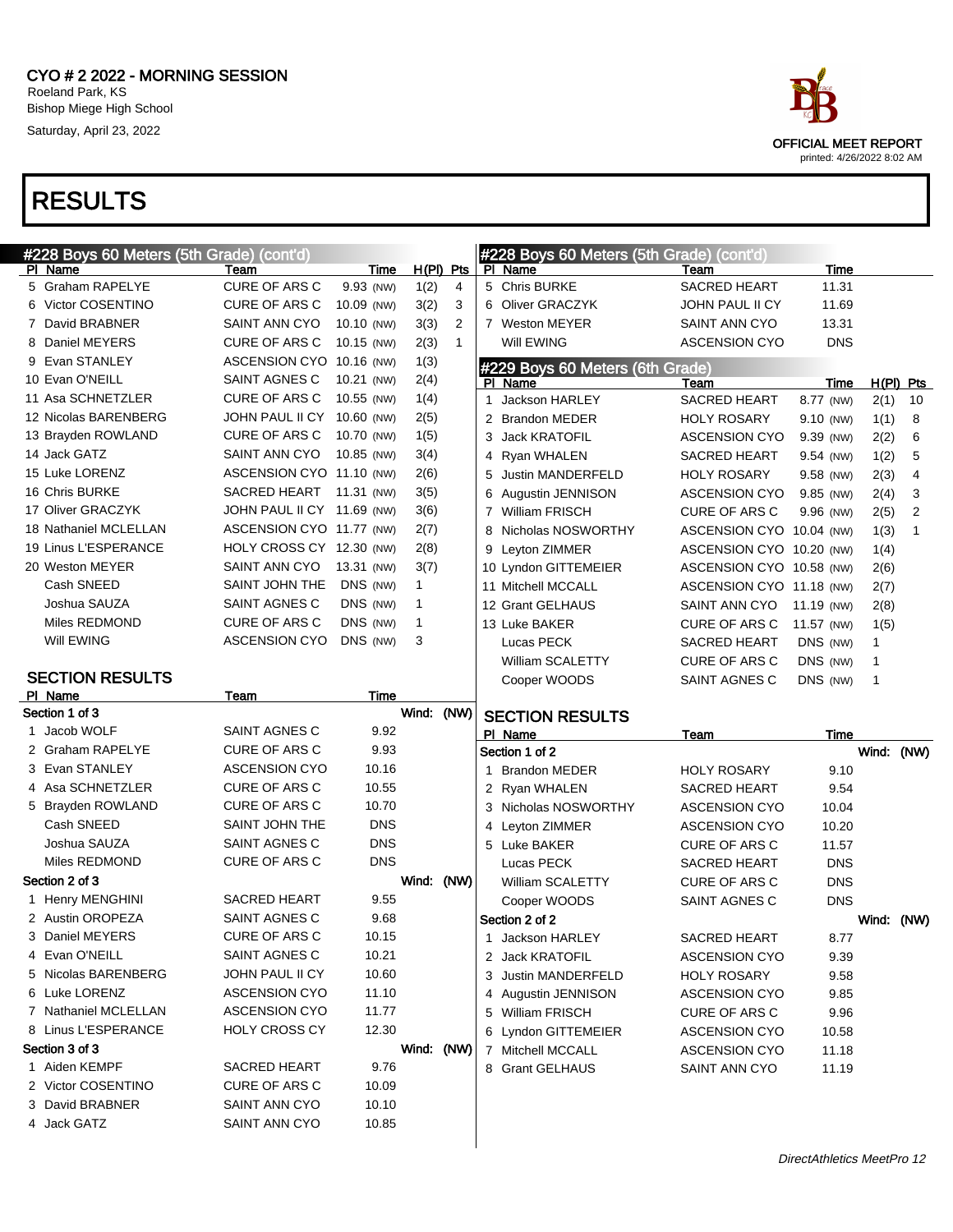



| #230 Boys 60 Meters (7th Grade) |                      |            |             |                |     | #231 Boys 60 Meters (8th Grade) (cont'd)  |                      |            |              |             |
|---------------------------------|----------------------|------------|-------------|----------------|-----|-------------------------------------------|----------------------|------------|--------------|-------------|
| PI Name                         | Team                 | Time       | $H(PI)$ Pts |                |     | PI Name                                   | Team                 | Time       |              | $H(PI)$ Pts |
| 1 Anthony MENGHINI              | SACRED HEART         | 8.59 (NW)  | 1(1)        | 10             |     | 14 Joshua COLLINS                         | SAINT AGNES C        | 9.48 (NW)  | 3(6)         |             |
| 2 Francis HESS                  | <b>SACRED HEART</b>  | 8.62 (NW)  | 2(1)        | 8              |     | 15 Graham WALSH                           | SAINT AGNES C        | 9.57 (NW)  | 1(4)         |             |
| Charlie L'ESPERANCE<br>З        | <b>HOLY CROSS CY</b> | 8.82 (NW)  | 1(2)        | 6              |     | 16 Campbell LUZAR                         | SAINT AGNES C        | 9.61 (NW)  | 2(6)         |             |
| Joshua BARNEY<br>4              | JOHN PAUL II CY      | 8.87 (NW)  | 2(2)        | 5              |     | 17 Luke Td OLSON                          | SAINT AGNES C        | 9.66 (NW)  | 1(5)         |             |
| 5 Miles ENGLERT                 | CURE OF ARS C        | 8.91 (NW)  | 2(3)        | 4              |     | Aiden POSTON                              | <b>HOLY ROSARY</b>   | DNS (NW)   | $\mathbf{1}$ |             |
| Peyton COFFEY<br>6              | <b>SACRED HEART</b>  | 9.22 (NW)  | 2(4)        | 3              |     |                                           |                      |            |              |             |
| 7 Felipe DIAZ                   | <b>HOLY CROSS CY</b> | 9.26 (NW)  | 2(5)        | $\overline{2}$ |     | <b>SECTION RESULTS</b>                    |                      |            |              |             |
| Robert JONSCHER IV<br>8         | SAINT AGNES C        | 9.27 (NW)  | 2(6)        | $\mathbf{1}$   |     | PI Name                                   | <u>Team</u>          | Time       |              |             |
| 9 Anthony KEMPF                 | <b>SACRED HEART</b>  | 9.27 (NW)  | 1(3)        |                |     | Section 1 of 3                            |                      |            | Wind: (NW)   |             |
| 10 Jacob LONG                   | SAINT JOHN THE       | 9.84 (NW)  | 1(4)        |                |     | 1 Keenan ROURKE                           | <b>CURE OF ARS C</b> | 8.59       |              |             |
| 11 Joseph DAY                   | <b>CORPUS CHRIST</b> | 9.87 (NW)  | 2(7)        |                |     | 2 Rohan SCHIELTZ                          | <b>ASCENSION CYO</b> | 9.31       |              |             |
| 12 Brody RENNERS                | <b>CURE OF ARS C</b> | 10.12 (NW) | 1(5)        |                |     | 3 Xavier SCHNETZLER                       | <b>CURE OF ARS C</b> | 9.42       |              |             |
| Elijah ROMERO                   | SAINT JOHN THE       | DNS (NW)   | 1           |                | 4   | Graham WALSH                              | SAINT AGNES C        | 9.57       |              |             |
|                                 |                      |            |             |                |     | 5 Luke Td OLSON                           | SAINT AGNES C        | 9.66       |              |             |
| <b>SECTION RESULTS</b>          |                      |            |             |                |     | Aiden POSTON                              | <b>HOLY ROSARY</b>   | <b>DNS</b> |              |             |
| PI Name                         | Team                 | Time       |             |                |     | Section 2 of 3                            |                      |            | Wind: (NW)   |             |
| Section 1 of 2                  |                      |            | Wind:       | (NW)           |     | 1 Francis MENGHINI                        | <b>SACRED HEART</b>  | 7.77       |              |             |
| 1 Anthony MENGHINI              | <b>SACRED HEART</b>  | 8.59       |             |                |     | 2 Azee LOPEZ                              | <b>CURE OF ARS C</b> | 7.87       |              |             |
| 2 Charlie L'ESPERANCE           | <b>HOLY CROSS CY</b> | 8.82       |             |                | 3   | <b>Jack KELLEY</b>                        | <b>SACRED HEART</b>  | 9.03       |              |             |
| 3 Anthony KEMPF                 | <b>SACRED HEART</b>  | 9.27       |             |                | 4   | Dominic MAGANA                            | SAINT AGNES C        | 9.24       |              |             |
| Jacob LONG<br>4                 | SAINT JOHN THE       | 9.84       |             |                |     | 5 Henry BEETS                             | <b>HOLY ROSARY</b>   | 9.34       |              |             |
| 5 Brody RENNERS                 | CURE OF ARS C        | 10.12      |             |                |     | 6 Campbell LUZAR                          | SAINT AGNES C        | 9.61       |              |             |
| Elijah ROMERO                   | SAINT JOHN THE       | <b>DNS</b> |             |                |     | Section 3 of 3                            |                      |            | Wind: (NW)   |             |
| Section 2 of 2                  |                      |            | Wind:       | (NW)           | 1.  | <b>Brady HARLEY</b>                       | <b>SACRED HEART</b>  | 7.95       |              |             |
| 1 Francis HESS                  | <b>SACRED HEART</b>  | 8.62       |             |                |     | 2 William CONWAY                          | <b>CURE OF ARS C</b> | 7.97       |              |             |
| Joshua BARNEY                   | JOHN PAUL II CY      | 8.87       |             |                | 3   | Caden FLORES                              | SAINT AGNES C        | 8.39       |              |             |
| 3 Miles ENGLERT                 | CURE OF ARS C        | 8.91       |             |                | 4   | Mateo MADRIGAL                            | SAINT AGNES C        | 8.81       |              |             |
| Peyton COFFEY<br>4              | <b>SACRED HEART</b>  | 9.22       |             |                | 5   | John BURKE                                | <b>SACRED HEART</b>  | 8.98       |              |             |
| 5 Felipe DIAZ                   | <b>HOLY CROSS CY</b> | 9.26       |             |                | 6   | Joshua COLLINS                            | SAINT AGNES C        | 9.48       |              |             |
| Robert JONSCHER IV<br>6.        | SAINT AGNES C        | 9.27       |             |                |     |                                           |                      |            |              |             |
| 7 Joseph DAY                    | <b>CORPUS CHRIST</b> | 9.87       |             |                | PI. | #232 Girls 400 Meters (5th Grade)<br>Name | Team                 | Time       |              | Pts         |
|                                 |                      |            |             |                | 1   | <b>Beau HULCHER</b>                       | <b>CORPUS CHRIST</b> | 1:19.09    |              | 10          |
| #231 Boys 60 Meters (8th Grade) | Team                 | Time       | $H(PI)$ Pts |                |     | 2 Kaitlyn PRINGLE                         | SACRED HEART         | 1:19.78    |              | 8           |
| PI Name<br>1 Francis MENGHINI   | <b>SACRED HEART</b>  | 7.77 (NW)  | 2(1)        | 10             |     | 3 Caroline COOPER                         | <b>ASCENSION CYO</b> | 1:22.33    |              | 6           |
| 2 Azee LOPEZ                    | CURE OF ARS C        | 7.87 (NW)  | 2(2)        | 8              |     | 4 Taylor HULCHER                          | <b>CORPUS CHRIST</b> | 1:23.16    |              | 5           |
| 3 Brady HARLEY                  | SACRED HEART         | 7.95 (NW)  | 3(1)        |                |     | Caroline BODDICKER                        | <b>ASCENSION CYO</b> | 1:27.98    |              |             |
| 4 William CONWAY                |                      |            |             | 6              | 5   | 6 Adelaide SLOEY                          |                      |            |              | 4           |
|                                 | CURE OF ARS C        | 7.97 (NW)  | 3(2)        | 5              |     |                                           | SAINT AGNES C        | 1:29.18    |              | 3           |
| 5 Caden FLORES                  | SAINT AGNES C        | 8.39 (NW)  | 3(3)        | 4              |     | 7 Eleanora HARRINGTON                     | <b>ASCENSION CYO</b> | 1:38.46    |              | 2           |
| 6 Keenan ROURKE                 | CURE OF ARS C        | 8.59 (NW)  | 1(1)        | 3              |     |                                           |                      |            |              |             |
| 7 Mateo MADRIGAL                | SAINT AGNES C        | 8.81 (NW)  | 3(4)        | 2              |     | #233 Girls 400 Meters (6th Grade)         |                      |            |              |             |
| 8 John BURKE                    | <b>SACRED HEART</b>  | 8.98 (NW)  | 3(5)        | $\mathbf{1}$   |     | PI Name                                   | Team                 | Time       |              | <u>Pts</u>  |
| 9 Jack KELLEY                   | SACRED HEART         | 9.03 (NW)  | 2(3)        |                |     | 1 Kate DICARLO                            | <b>ASCENSION CYO</b> | 1:13.92    |              | 10          |
| 10 Dominic MAGANA               | SAINT AGNES C        | 9.24 (NW)  | 2(4)        |                |     | 2 Isabel WISDOM                           | CURE OF ARS C        | 1:17.37    |              | 8           |
| 11 Rohan SCHIELTZ               | <b>ASCENSION CYO</b> | 9.31 (NW)  | 1(2)        |                |     | 3 Kelly NEENAN                            | SAINT AGNES C        | 1:19.19    |              | 6           |
| 12 Henry BEETS                  | <b>HOLY ROSARY</b>   | 9.34 (NW)  | 2(5)        |                |     | 4 Colbie PATTISON                         | SACRED HEART         | 1:19.43    |              | 5           |
| 13 Xavier SCHNETZLER            | CURE OF ARS C        | 9.42 (NW)  | 1(3)        |                |     | 5 Kaydence HURLBERT                       | SAINT AGNES C        | 1:20.01    |              | 4           |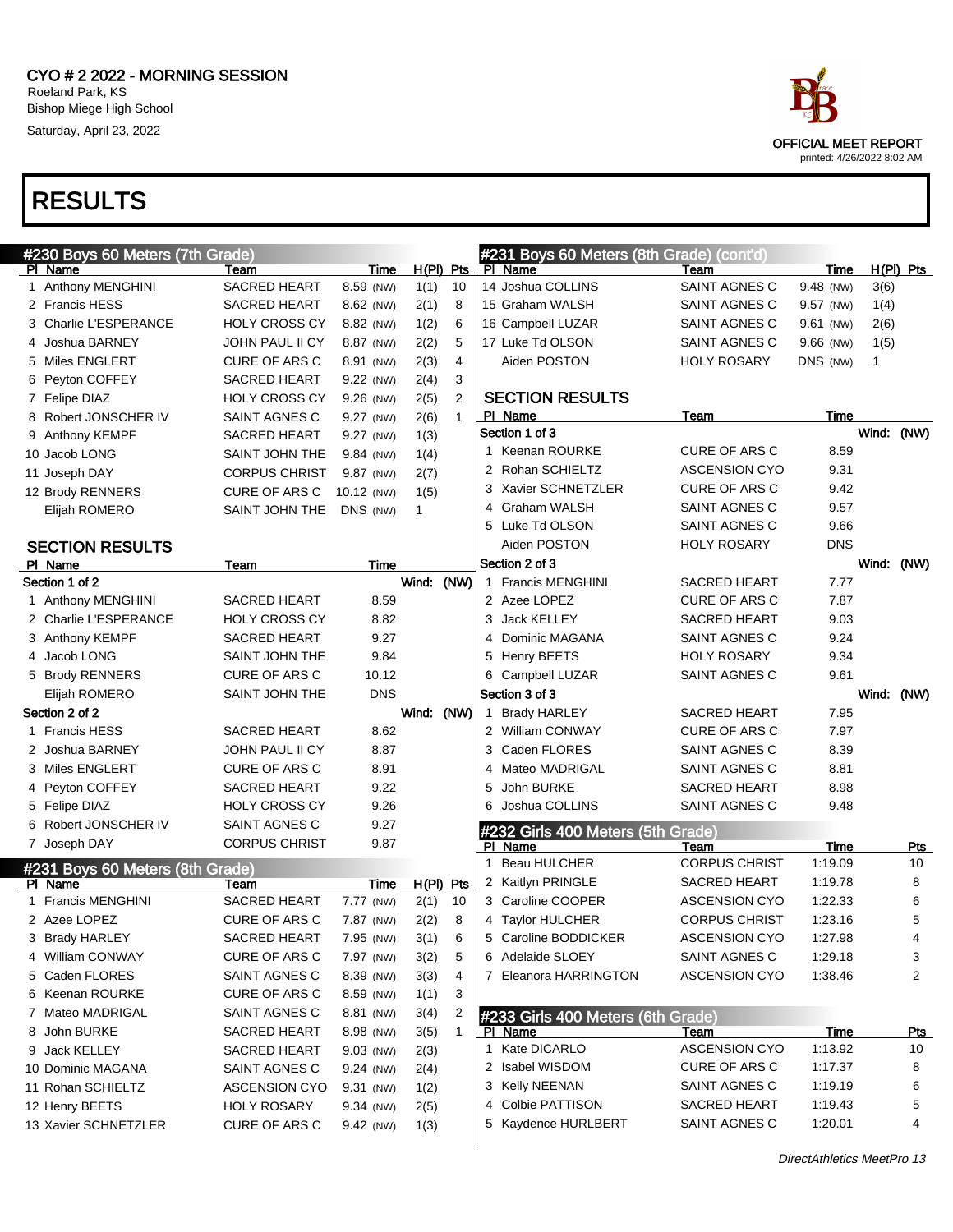

| #233 Girls 400 Meters (6th Grade) (cont'd) |                      |             |             |              | #238 Boys 400 Meters (7th Grade) (cont'd) |                            |            |                |              |
|--------------------------------------------|----------------------|-------------|-------------|--------------|-------------------------------------------|----------------------------|------------|----------------|--------------|
| PI Name                                    | Team                 | Time        | Pts         |              | PI Name                                   | Team                       | Time       | $H(PI)$ Pts    |              |
| 6 Maggie WOHLETZ                           | <b>SACRED HEART</b>  | 1:25.59     | 3           |              | 5 Paul OLSON                              | SAINT AGNES C              | 1:16.73    | 2(4)           | 4            |
| 7 Kensie WOODS                             | SAINT AGNES C        | 1.28.36     | 2           |              | 6 Auggie COLLINS                          | <b>ASCENSION CYO</b>       | 1:16.90    | 2(5)           | 3            |
| Monica DORING                              | <b>CURE OF ARS C</b> | <b>DNS</b>  |             |              | 7 Miles ENGLERT                           | CURE OF ARS C              | 1:18.45    | 2(6)           | 2            |
|                                            |                      |             |             |              | 8 Andrew STEENSON                         | <b>ASCENSION CYO</b>       | 1:24.37    | 1(2)           | $\mathbf{1}$ |
| #234 Girls 400 Meters (7th Grade)          |                      |             |             |              | 9 Alexander RAMIREZ-MORRIS CORPUS CHRIST  |                            | 1:37.50    | 1(3)           |              |
| PI Name                                    | Team                 | <b>Time</b> | <b>Pts</b>  |              | Frank REDMOND                             | <b>CURE OF ARS C</b>       | <b>DNS</b> | $\mathbf{1}$   |              |
| 1 Rebekah CORDOVA                          | <b>ASCENSION CYO</b> | 1:16.38     | 10          |              | Peter SEXTON                              | SAINT ANN CYO              | <b>DNS</b> | 1              |              |
| 2 Eleanor NICHOLS                          | <b>SACRED HEART</b>  | 1:17.51     | 8           |              | Elias STUPNIANEK                          | <b>SACRED HEART</b>        | <b>DNS</b> | $\mathbf{1}$   |              |
| 3 Charlotte HELLING                        | <b>CORPUS CHRIST</b> | 1:19.79     | 6           |              | Jack BODDICKER                            | <b>ASCENSION CYO</b>       | <b>DNS</b> | $\overline{2}$ |              |
| 4 Carys SKAHAN                             | <b>SACRED HEART</b>  | 1:37.02     | 5           |              |                                           |                            |            |                |              |
| <b>Violet TOEPFER</b>                      | SACRED HEART         | <b>DNS</b>  |             |              | <b>SECTION RESULTS</b>                    |                            |            |                |              |
|                                            |                      |             |             |              | PI Name                                   | <b>Team</b>                | Time       |                |              |
| #235 Girls 400 Meters (8th Grade)          |                      |             |             |              | Section 1 of 2                            |                            |            |                |              |
| PI Name                                    | Team                 | Time        | <b>Pts</b>  |              | 1 Tyler URBAN                             | SAINT JOHN THE             | 1:11.92    |                |              |
| 1 Nora CONWAY                              | CURE OF ARS C        | 1:11.26     | 10          |              | 2 Andrew STEENSON                         | <b>ASCENSION CYO</b>       | 1:24.37    |                |              |
| 2 Aubrey MEDER                             | <b>HOLY ROSARY</b>   | 1:13.05     | 8           |              | 3 Alexander RAMIREZ-MORRIS                | <b>CORPUS CHRIST</b>       | 1:37.50    |                |              |
| 3 Ainsley HALL                             | <b>ASCENSION CYO</b> | 1:20.00     | 6           |              | Frank REDMOND                             | <b>CURE OF ARS C</b>       | <b>DNS</b> |                |              |
| 4 Caitlyn KRATOFIL                         | <b>ASCENSION CYO</b> | 1:20.74     | 5           |              | Peter SEXTON                              | SAINT ANN CYO              | <b>DNS</b> |                |              |
| 5 Alyssa BUSETTI                           | <b>HOLY CROSS CY</b> | 1:22.38     | 4           |              | Elias STUPNIANEK                          | <b>SACRED HEART</b>        | <b>DNS</b> |                |              |
| 6 Haven BAUMAN                             | JOHN PAUL II CY      | 1:26.58     | 3           |              | Section 2 of 2                            |                            |            |                |              |
|                                            |                      |             |             |              | 1 Landon COLE                             | SAINT AGNES C              | 1:01.02    |                |              |
| #236 Boys 400 Meters (5th Grade)           |                      |             |             |              | 2 Henry OVERLEASE                         | <b>CURE OF ARS C</b>       | 1:07.11    |                |              |
| PI Name                                    | Team                 | Time        | Pts         |              | 3 Truman CARDADOR                         | SAINT AGNES C              | 1:13.51    |                |              |
| 1 Jasper GUERRA                            | <b>ASCENSION CYO</b> | 1:15.75     | 10          |              | 4 Paul OLSON                              | SAINT AGNES C              | 1:16.73    |                |              |
| 2 Julian TINOCO                            | SAINT AGNES C        | 1:19.87     | 8           |              | 5 Auggie COLLINS                          | <b>ASCENSION CYO</b>       | 1:16.90    |                |              |
| 3 Evan STANLEY                             | <b>ASCENSION CYO</b> | 1:31.32     | 6           |              | 6 Miles ENGLERT                           | <b>CURE OF ARS C</b>       | 1:18.45    |                |              |
| 4 Nick BURKE                               | <b>SACRED HEART</b>  | 1:35.89     | 5           |              | Jack BODDICKER                            | <b>ASCENSION CYO</b>       | <b>DNS</b> |                |              |
| 5 Joe MENDOZA                              | SAINT AGNES C        | 1:35.94     | 4           |              | #239 Boys 400 Meters (8th Grade)          |                            |            |                |              |
| 6 Daniel ROBERTSON                         | CURE OF ARS C        | 1:37.82     | 3           |              | PI Name                                   | Team                       | Time       |                | <u>Pts</u>   |
|                                            |                      |             |             | $\mathbf{1}$ | Tobi OYETUNJI                             | SAINT ANN CYO              | 1:03.90    |                | 10           |
| #237 Boys 400 Meters (6th Grade)           |                      |             |             |              | 2 Ethan GREER                             | HOLY CROSS CY              | 1:09.30    |                | 8            |
| PI Name                                    | Team                 | Time        | <b>Pts</b>  |              | 3 Will ROBERTSON                          | CURE OF ARS C              | 1:09.85    |                | 6            |
| 1 Charles HOFFMAN                          | <b>ASCENSION CYO</b> | 1:10.05     | 10          |              |                                           |                            |            |                |              |
| 2 Nicholas NEWKIRK                         | <b>CORPUS CHRIST</b> | 1:10.28     | 8           |              | #240 Girls 200 Meters (5th Grade)         |                            |            |                |              |
| 3 Nolan FOLY                               | <b>SACRED HEART</b>  | 1:12.63     | 6           |              | PI Name                                   | Team                       | Time       | $H(PI)$ Pts    |              |
| 4 Isaac JAPS                               | <b>ASCENSION CYO</b> | 1:17.54     | 5           | 1            | Persia BAKER                              | SAINT AGNES C              | 36.23 (NW) | $2(1)$ 10      |              |
| 5 Brandon MEDER                            | <b>HOLY ROSARY</b>   | 1:20.42     | 4           |              | 2 Eva SCIARA                              | CURE OF ARS C 36.36 (NW)   |            | 1(1)           | 8            |
| 6 Ryan WHALEN                              | <b>SACRED HEART</b>  | 1:25.63     | 3           |              | 3 Taylor HULCHER                          | CORPUS CHRIST 36.75 (NW)   |            | 2(2)           | 6            |
| 7 Oliver CLEMENTS                          | SAINT AGNES C        | 1:26.18     | 2           |              | 4 Caroline BODDICKER                      | ASCENSION CYO 37.68 (NW)   |            | 2(3)           | 5            |
| 8 Quinn MCGIVERN                           | SACRED HEART         | 1:28.04     | $\mathbf 1$ |              | 5 Caroline COOPER                         | ASCENSION CYO 38.28 (NW)   |            | 2(4)           | 4            |
|                                            |                      |             |             |              | 6 Beau HULCHER                            | CORPUS CHRIST 38.73 (NW)   |            | 2(5)           | 3            |
| #238 Boys 400 Meters (7th Grade)           |                      |             |             |              | 7 Adelaide SLOEY                          | SAINT AGNES C              | 39.28 (NW) | 1(2)           | 2            |
| PI Name                                    | Team                 | <u>Time</u> | H(PI) Pts   |              | 8 Chloe ZELLER                            | SACRED HEART               | 39.77 (NW) | 1(3)           | 1            |
| 1 Landon COLE                              | SAINT AGNES C        | 1:01.02     | 2(1)<br>10  |              | 9 Ella OLER                               | JOHN PAUL II CY 40.69 (NW) |            | 1(4)           |              |
| 2 Henry OVERLEASE                          | CURE OF ARS C        | 1:07.11     | 2(2)<br>8   |              | 10 Hope RENNERS                           | CURE OF ARS C              | 42.23 (NW) | 1(5)           |              |
| 3 Tyler URBAN                              | SAINT JOHN THE       | 1:11.92     | 6<br>1(1)   |              | 11 Olivia MUEHLBERGER                     | SAINT AGNES C              | 45.50 (NW) | 1(6)           |              |
| 4 Truman CARDADOR                          | SAINT AGNES C        | 1:13.51     | 5<br>2(3)   |              |                                           |                            |            |                |              |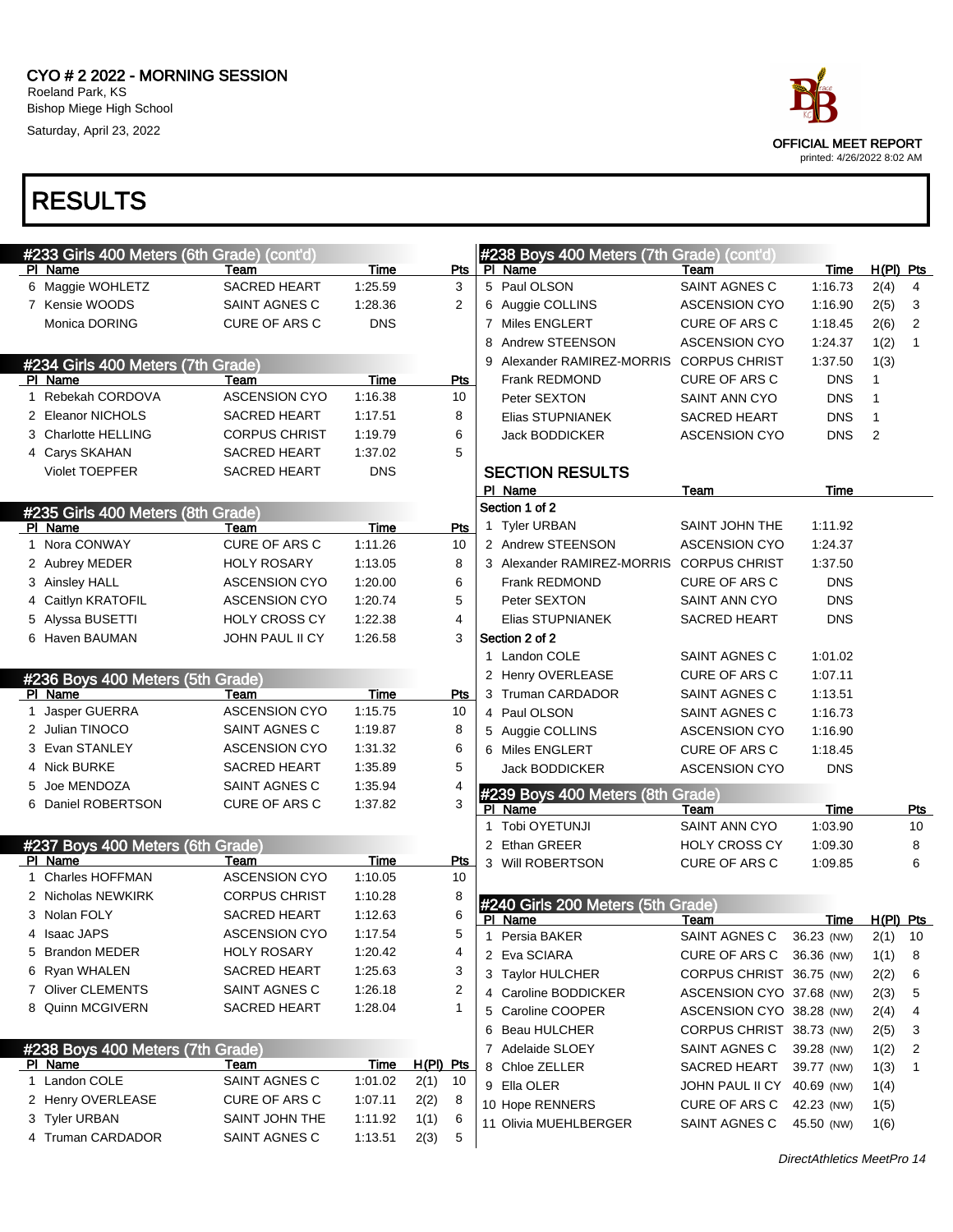

| #240 Girls 200 Meters (5th Grade) (cont'd) |                            |            |                |              |   | #241 Girls 200 Meters (6th Grade) (cont'd)  |                            |            |              |                |
|--------------------------------------------|----------------------------|------------|----------------|--------------|---|---------------------------------------------|----------------------------|------------|--------------|----------------|
| PI Name                                    | Team                       | Time       |                | $H(PI)$ Pts  |   | PI Name                                     | Team                       | Time       |              |                |
| 12 Eleanora HARRINGTON                     | ASCENSION CYO 45.86 (NW)   |            | 2(6)           |              |   | 7 Agnes WRIGHT                              | SAINT AGNES C              | 36.86      |              |                |
| Skyler HAYS                                | <b>SACRED HEART</b>        | DNS (NW)   | $\overline{2}$ |              |   | Section 2 of 2                              |                            |            | Wind: (NW)   |                |
|                                            |                            |            |                |              |   | 1 Naomi ORTIZ                               | JOHN PAUL II CY            | 33.22      |              |                |
| <b>SECTION RESULTS</b>                     |                            |            |                |              |   | 2 Kate DICARLO                              | <b>ASCENSION CYO</b>       | 34.74      |              |                |
| PI Name                                    | Team                       | Time       |                |              |   | 3 Natalie MILLIGAN                          | SAINT AGNES C              | 35.12      |              |                |
| Section 1 of 2                             |                            |            | Wind: (NW)     |              |   | 4 Ellen DORSEY                              | <b>SACRED HEART</b>        | 37.05      |              |                |
| 1 Eva SCIARA                               | <b>CURE OF ARS C</b>       | 36.36      |                |              |   | 5 Zoey DUCKERS                              | SAINT AGNES C              | 37.07      |              |                |
| 2 Adelaide SLOEY                           | SAINT AGNES C              | 39.28      |                |              |   | 6 Kate HUNTER                               | SAINT ANN CYO              | 37.90      |              |                |
| 3 Chloe ZELLER                             | <b>SACRED HEART</b>        | 39.77      |                |              |   | 7 Annie BROWN                               | <b>CURE OF ARS C</b>       | 38.21      |              |                |
| 4 Ella OLER                                | JOHN PAUL II CY            | 40.69      |                |              |   | 8 Sara DIETZ                                | SAINT AGNES C              | 39.85      |              |                |
| 5 Hope RENNERS                             | CURE OF ARS C              | 42.23      |                |              |   | #242 Girls 200 Meters (7th Grade)           |                            |            |              |                |
| 6 Olivia MUEHLBERGER                       | SAINT AGNES C              | 45.50      |                |              |   |                                             |                            |            | Wind: (+0.0) |                |
| Section 2 of 2                             |                            |            | Wind: (NW)     |              |   | PI_Name                                     | Team                       | Time       |              | Pts            |
| 1 Persia BAKER                             | SAINT AGNES C              | 36.23      |                |              |   | 1 Sydney BLAINE                             | <b>SACRED HEART</b>        | 32.60      |              | 10             |
| 2 Taylor HULCHER                           | <b>CORPUS CHRIST</b>       | 36.75      |                |              |   | 2 Elsie KELLERMAN                           | SAINT AGNES C              | 34.47      |              | 8              |
| 3 Caroline BODDICKER                       | <b>ASCENSION CYO</b>       | 37.68      |                |              |   | 3 Rilla REEL                                | SAINT AGNES C              | 34.86      |              | 6              |
| 4 Caroline COOPER                          | <b>ASCENSION CYO</b>       | 38.28      |                |              |   | 4 Finley RHOADES                            | SAINT AGNES C              | 35.39      |              | 5              |
| 5 Beau HULCHER                             | <b>CORPUS CHRIST</b>       | 38.73      |                |              |   | 5 Samantha MOHLMAN                          | <b>CURE OF ARS C</b>       | 36.15      |              | 4              |
| 6 Eleanora HARRINGTON                      | <b>ASCENSION CYO</b>       | 45.86      |                |              |   | Tessa NOVER-ESTES                           | SAINT JOHN THE             | <b>DNS</b> |              |                |
| Skyler HAYS                                | <b>SACRED HEART</b>        | <b>DNS</b> |                |              |   | Genevieve STEPHENSON                        | SAINT JOHN THE             | <b>DNS</b> |              |                |
| #241 Girls 200 Meters (6th Grade)          |                            |            |                |              |   |                                             |                            |            |              |                |
| PI Name                                    | Team                       | Time       |                | $H(PI)$ Pts  |   | #243 Girls 200 Meters (8th Grade)           |                            |            |              |                |
| 1 Naomi ORTIZ                              | JOHN PAUL II CY 33.22 (NW) |            | 2(1)           | 10           |   |                                             |                            |            |              | Wind: (+0.0)   |
|                                            |                            |            |                |              |   |                                             |                            |            |              |                |
| 2 Colbie PATTISON                          | SACRED HEART               | 33.68 (NW) | 1(1)           | 8            |   | PI_Name                                     | Team                       | Time       |              | Pts            |
| 3 Evelyn REYES                             | SAINT AGNES C              | 34.14 (NW) | 1(2)           | 6            |   | 1 Sophia HART                               | JOHN PAUL II CY            | 33.44      |              | 10             |
| 4 Isabel WISDOM                            | CURE OF ARS C              | 34.73 (NW) | 1(3)           | 5            |   | 2 Maeve RILEY                               | <b>CURE OF ARS C</b>       | 34.70      |              | 8              |
| 5 Kate DICARLO                             | ASCENSION CYO 34.74 (NW)   |            | 2(2)           | 4            |   | Isabella CASTILLO                           | SAINT AGNES C              | <b>DNS</b> |              |                |
| 6 Natalie MILLIGAN                         | SAINT AGNES C              | 35.12 (NW) | 2(3)           | 3            |   |                                             |                            |            |              |                |
| 7 Emma RADKE                               | ASCENSION CYO 35.85 (NW)   |            | 1(4)           | 2            |   |                                             |                            |            |              |                |
| 8 Vivian OVERLEASE                         | CURE OF ARS C              | 36.00 (NW) | 1(5)           | $\mathbf{1}$ |   | #244 Boys 200 Meters (5th Grade)<br>PI Name | Team                       | Time       |              | $H(PI)$ Pts    |
| 9 Rylee WILLIAMS                           | CORPUS CHRIST 36.85 (NW)   |            | 1(6)           |              |   | 1 Dominic CARA                              | JOHN PAUL II CY 37.03 (NW) |            | 2(1)         | 10             |
| 10 Agnes WRIGHT                            | SAINT AGNES C              | 36.86 (NW) | 1(7)           |              |   | 2 Jasper GUERRA                             | ASCENSION CYO 38.83 (NW)   |            | 2(2)         | 8              |
| 11 Ellen DORSEY                            | <b>SACRED HEART</b>        | 37.05 (NW) | 2(4)           |              |   | 3 Giles SHORT                               | ASCENSION CYO 39.97 (NW)   |            | 1(1)         | 6              |
| 12 Zoey DUCKERS                            | SAINT AGNES C              | 37.07 (NW) | 2(5)           |              | 4 | Miles IQBAL                                 | CURE OF ARS C              | 40.89 (NW) | 2(3)         | 5              |
| 13 Kate HUNTER                             | SAINT ANN CYO              | 37.90 (NW) | 2(6)           |              |   | 5 Noah TINOCO                               | SAINT AGNES C 41.14 (NW)   |            | 1(2)         | $\overline{4}$ |
| 14 Annie BROWN                             | CURE OF ARS C 38.21 (NW)   |            | 2(7)           |              |   | 6 Leo BURNS                                 | SACRED HEART               | 42.00 (NW) | 1(3)         | 3              |
| 15 Sara DIETZ                              | SAINT AGNES C              | 39.85 (NW) | 2(8)           |              |   | 7 Luke PLUNKETT                             | SACRED HEART 42.68 (NW)    |            | 1(4)         | 2              |
|                                            |                            |            |                |              |   | 8 Benjamin DUGAN                            | ASCENSION CYO 42.92 (NW)   |            | 2(4)         | 1              |
| <b>SECTION RESULTS</b>                     |                            |            |                |              |   | 9 Linus L'ESPERANCE                         | HOLY CROSS CY 51.97 (NW)   |            | 1(5)         |                |
| PI Name                                    | <b>Team</b>                | Time       |                |              |   | Will EWING                                  | ASCENSION CYO DNS (NW)     |            | 2            |                |
| Section 1 of 2                             |                            |            | Wind: (NW)     |              |   |                                             |                            |            |              |                |
| 1 Colbie PATTISON                          | SACRED HEART               | 33.68      |                |              |   | <b>SECTION RESULTS</b>                      |                            |            |              |                |
| 2 Evelyn REYES                             | SAINT AGNES C              | 34.14      |                |              |   | PI Name                                     | <u>Team</u>                | Time       |              |                |
| 3 Isabel WISDOM                            | <b>CURE OF ARS C</b>       | 34.73      |                |              |   | Section 1 of 2                              |                            |            | Wind: (NW)   |                |
| 4 Emma RADKE                               | <b>ASCENSION CYO</b>       | 35.85      |                |              |   | 1 Giles SHORT                               | <b>ASCENSION CYO</b>       | 39.97      |              |                |
| 5 Vivian OVERLEASE                         | <b>CURE OF ARS C</b>       | 36.00      |                |              |   | 2 Noah TINOCO                               | SAINT AGNES C              | 41.14      |              |                |
| 6 Rylee WILLIAMS                           | <b>CORPUS CHRIST</b>       | 36.85      |                |              |   | 3 Leo BURNS                                 | <b>SACRED HEART</b>        | 42.00      |              |                |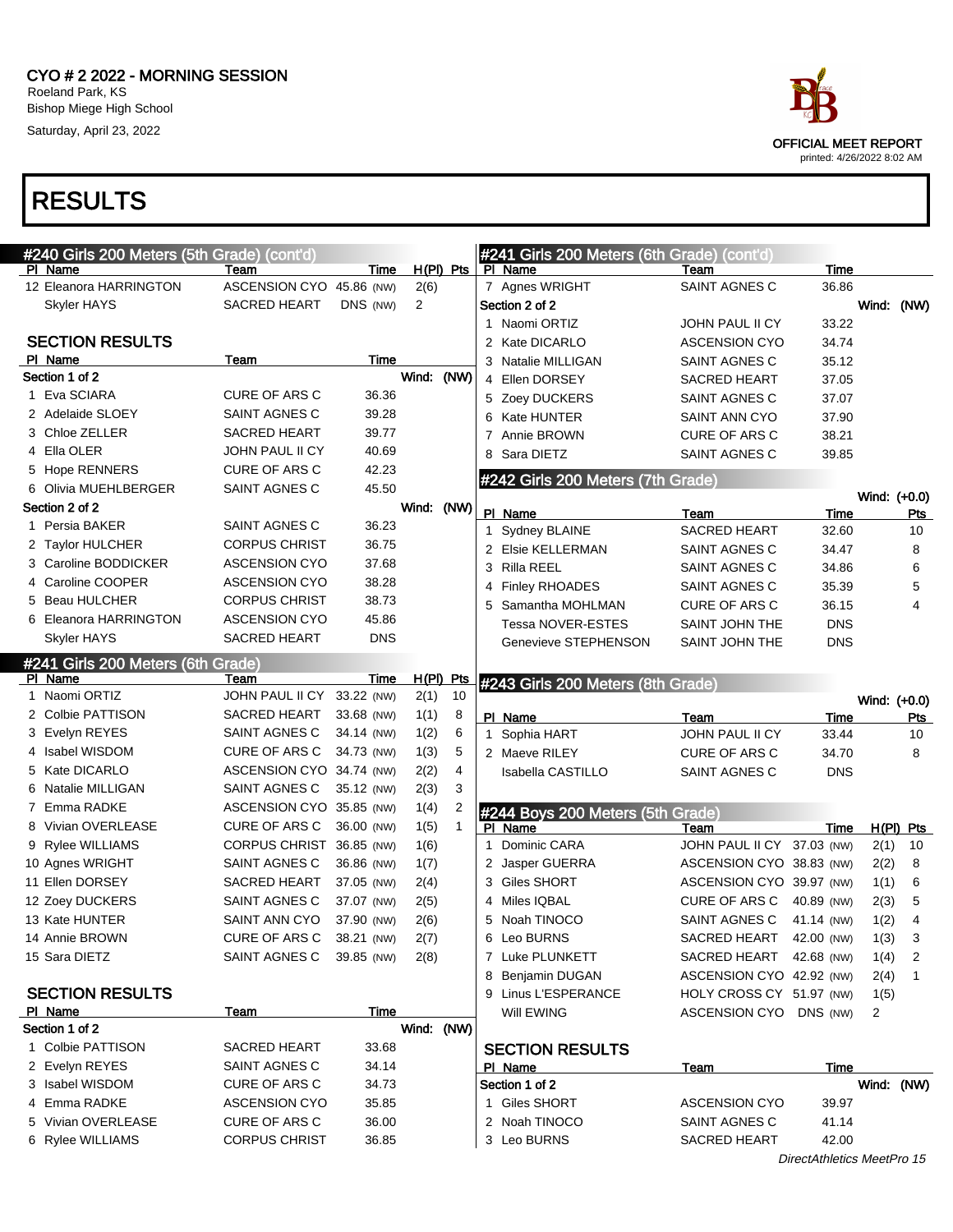

|   | #244 Boys 200 Meters (5th Grade) (cont'd)<br>PI Name | Team                     | Time       |              |                |   | #245 Boys 200 Meters (6th Grade) (cont'd)<br>PI Name | Team                       | Time        |            |                |
|---|------------------------------------------------------|--------------------------|------------|--------------|----------------|---|------------------------------------------------------|----------------------------|-------------|------------|----------------|
|   | 4 Luke PLUNKETT                                      | SACRED HEART             | 42.68      |              |                |   | Alexander CALDWELL                                   | <b>CORPUS CHRIST</b>       | <b>DNS</b>  |            |                |
|   | 5 Linus L'ESPERANCE                                  | <b>HOLY CROSS CY</b>     | 51.97      |              |                |   |                                                      |                            |             |            |                |
|   | Section 2 of 2                                       |                          |            | Wind: (NW)   |                |   | #246 Boys 200 Meters (7th Grade)<br>PI Name          | Team                       | Time        |            | $H(PI)$ Pts    |
|   | 1 Dominic CARA                                       | JOHN PAUL II CY          | 37.03      |              |                | 1 | <b>Brock WONDRA</b>                                  | CORPUS CHRIST 30.50 (NW)   |             | 1(1)       | 10             |
|   | 2 Jasper GUERRA                                      | <b>ASCENSION CYO</b>     | 38.83      |              |                |   | 2 Henry OVERLEASE                                    | CURE OF ARS C              | 31.07 (NW)  | 2(1)       | 8              |
|   | 3 Miles IQBAL                                        | CURE OF ARS C            | 40.89      |              |                | 3 | Jack GRISOLANO                                       | CURE OF ARS C              | 32.27 (NW)  | 2(2)       | 6              |
|   | 4 Benjamin DUGAN                                     | <b>ASCENSION CYO</b>     | 42.92      |              |                | 4 | Charlie L'ESPERANCE                                  | HOLY CROSS CY 32.58 (NW)   |             | 2(3)       | 5              |
|   | Will EWING                                           | <b>ASCENSION CYO</b>     | <b>DNS</b> |              |                | 5 | Owen MEYERS                                          | CURE OF ARS C              | 33.60 (NW)  | 2(4)       | 4              |
|   | #245 Boys 200 Meters (6th Grade)                     |                          |            |              |                |   | 6 Vann MUEHLBERGER                                   | SAINT AGNES C              | 36.17 (NW)  | 2(5)       | 3              |
|   | PI Name                                              | Team                     | Time       | $H(PI)$ Pts  |                |   | 7 Nathan SPURGIN                                     | SAINT JOHN THE 36.69 (NW)  |             | 1(2)       | $\overline{2}$ |
|   | 1 Andrew HOUSE                                       | JOHN PAUL II CY          | 30.87 (NW) | 2(1)         | 10             |   | 8 Chase DEVLIN                                       | CORPUS CHRIST 38.86 (NW)   |             | 2(6)       | $\mathbf{1}$   |
|   | 2 Luke LATENSER                                      | SAINT AGNES C            | 32.59 (NW) | 2(2)         | 8              |   | Peter SEXTON                                         | <b>SAINT ANN CYO</b>       | DNS (NW)    | 1          |                |
|   | 3 Charles HOFFMAN                                    | ASCENSION CYO 32.97 (NW) |            | 2(3)         | 6              |   | Frank REDMOND                                        | CURE OF ARS C              | DNS (NW)    | 1          |                |
|   | 4 Sam BLEYTHING                                      | SAINT ANN CYO            | 33.31 (NW) | 2(4)         | 5              |   | Drew SHEPHERD                                        | <b>ASCENSION CYO</b>       | DNS (NW)    | 1          |                |
|   | 5 Oliver HOLMES                                      | CORPUS CHRIST 33.56 (NW) |            | 2(5)         | 4              |   | Elias STUPNIANEK                                     | SACRED HEART               | DNS (NW)    | 1          |                |
|   | 6 Nolan FOLY                                         | SACRED HEART             | 33.62 (NW) | 1(1)         | 3              |   | Jack BODDICKER                                       | <b>ASCENSION CYO</b>       | DNS (NW)    | 2          |                |
|   | 7 Gavin MCKENZIE                                     | SACRED HEART             | 34.72 (NW) | 1(2)         | $\overline{2}$ |   |                                                      |                            |             |            |                |
|   | 8 Luke VONDEMKAMP                                    | SACRED HEART             | 34.91 (NW) | 1(3)         | $\mathbf{1}$   |   | <b>SECTION RESULTS</b>                               |                            |             |            |                |
|   | 9 Jack DAHLSTRAND                                    | CORPUS CHRIST 34.98 (NW) |            | 2(6)         |                |   | PI Name                                              | Team                       | Time        |            |                |
|   | 10 Logan SCHMIDTLEIN                                 | SACRED HEART             | 37.20 (NW) | 1(4)         |                |   | Section 1 of 2                                       |                            |             | Wind:      | (NW)           |
|   | 11 Cooper DORSEY                                     | SACRED HEART             | 38.55 (NW) | 2(7)         |                |   | 1 Brock WONDRA                                       | <b>CORPUS CHRIST</b>       | 30.50       |            |                |
|   | 12 Nicholas NOSWORTHY                                | ASCENSION CYO 40.60 (NW) |            | 1(5)         |                |   | 2 Nathan SPURGIN                                     | SAINT JOHN THE             | 36.69       |            |                |
|   | 13 Quinn MCGIVERN                                    | SACRED HEART             | 40.74 (NW) | 1(6)         |                |   | Peter SEXTON                                         | SAINT ANN CYO              | <b>DNS</b>  |            |                |
|   | 14 Mitchell MCCALL                                   | ASCENSION CYO 43.37 (NW) |            | 1(7)         |                |   | Frank REDMOND                                        | CURE OF ARS C              | <b>DNS</b>  |            |                |
|   | William SCALETTY                                     | CURE OF ARS C            | DNS (NW)   | $\mathbf{1}$ |                |   | Drew SHEPHERD                                        | <b>ASCENSION CYO</b>       | <b>DNS</b>  |            |                |
|   | Alexander CALDWELL                                   | <b>CORPUS CHRIST</b>     | DNS (NW)   | 2            |                |   | Elias STUPNIANEK                                     | <b>SACRED HEART</b>        | <b>DNS</b>  |            |                |
|   |                                                      |                          |            |              |                |   | Section 2 of 2                                       |                            |             | Wind: (NW) |                |
|   | <b>SECTION RESULTS</b>                               |                          |            |              |                |   | 1 Henry OVERLEASE                                    | <b>CURE OF ARS C</b>       | 31.07       |            |                |
|   | PI Name                                              | Team                     | Time       |              |                |   | 2 Jack GRISOLANO                                     | <b>CURE OF ARS C</b>       | 32.27       |            |                |
|   | Section 1 of 2                                       |                          |            | Wind: (NW)   |                |   | 3 Charlie L'ESPERANCE                                | <b>HOLY CROSS CY</b>       | 32.58       |            |                |
|   | 1 Nolan FOLY                                         | SACRED HEART             | 33.62      |              |                |   | 4 Owen MEYERS                                        | <b>CURE OF ARS C</b>       | 33.60       |            |                |
|   | 2 Gavin MCKENZIE                                     | SACRED HEART             | 34.72      |              |                |   | 5 Vann MUEHLBERGER                                   | SAINT AGNES C              | 36.17       |            |                |
|   | 3 Luke VONDEMKAMP                                    | SACRED HEART             | 34.91      |              |                |   | 6 Chase DEVLIN                                       | <b>CORPUS CHRIST</b>       | 38.86       |            |                |
|   | 4 Logan SCHMIDTLEIN                                  | SACRED HEART             | 37.20      |              |                |   | Jack BODDICKER                                       | <b>ASCENSION CYO</b>       | <b>DNS</b>  |            |                |
|   | 5 Nicholas NOSWORTHY                                 | <b>ASCENSION CYO</b>     | 40.60      |              |                |   | #247 Boys 200 Meters (8th Grade)                     |                            |             |            |                |
| 6 | Quinn MCGIVERN                                       | <b>SACRED HEART</b>      | 40.74      |              |                |   | <u>PI Name</u>                                       | <u>Team</u>                | <u>Time</u> |            | H(PI) Pts      |
|   | 7 Mitchell MCCALL                                    | ASCENSION CYO            | 43.37      |              |                |   | 1 Blaise VOHS                                        | <b>HOLY ROSARY</b>         | 27.86 (NW)  | 1(1)       | 10             |
|   | <b>William SCALETTY</b>                              | <b>CURE OF ARS C</b>     | <b>DNS</b> |              |                |   | 2 Azee LOPEZ                                         | CURE OF ARS C              | 28.76 (NW)  | 2(1)       | 8              |
|   | Section 2 of 2                                       |                          |            | Wind: (NW)   |                |   | 3 Jack GELHAUS                                       | SAINT ANN CYO              | 29.28 (NW)  | 2(2)       | 6              |
|   | 1 Andrew HOUSE                                       | JOHN PAUL II CY          | 30.87      |              |                |   | 4 Tobi OYETUNJI                                      | SAINT ANN CYO              | 29.81 (NW)  | 1(2)       | 5              |
|   | 2 Luke LATENSER                                      | SAINT AGNES C            | 32.59      |              |                |   | 5 Andrew RICKERT                                     | ASCENSION CYO 30.11 (NW)   |             | 1(3)       | 4              |
|   | 3 Charles HOFFMAN                                    | ASCENSION CYO            | 32.97      |              |                |   | 6 William CONWAY                                     | CURE OF ARS C              | 30.26 (NW)  | 1(4)       | 3              |
|   | 4 Sam BLEYTHING                                      | SAINT ANN CYO            | 33.31      |              |                |   | 7 Henry MORGAN                                       | JOHN PAUL II CY 30.43 (NW) |             | 2(3)       | 2              |
|   | 5 Oliver HOLMES                                      | <b>CORPUS CHRIST</b>     | 33.56      |              |                |   | 8 Aiden NAJAFIZADEH                                  | SAINT JOHN THE 31.62 (NW)  |             | 1(5)       | 1              |
| 6 | Jack DAHLSTRAND                                      | <b>CORPUS CHRIST</b>     | 34.98      |              |                |   | 9 Andrew NAGER                                       | SAINT JOHN THE 32.87 (NW)  |             | 2(4)       |                |
|   | 7 Cooper DORSEY                                      | <b>SACRED HEART</b>      | 38.55      |              |                |   | 10 Gabriel MCLELLAN                                  | ASCENSION CYO 33.50 (NW)   |             | 2(5)       |                |
|   |                                                      |                          |            |              |                |   |                                                      |                            |             |            |                |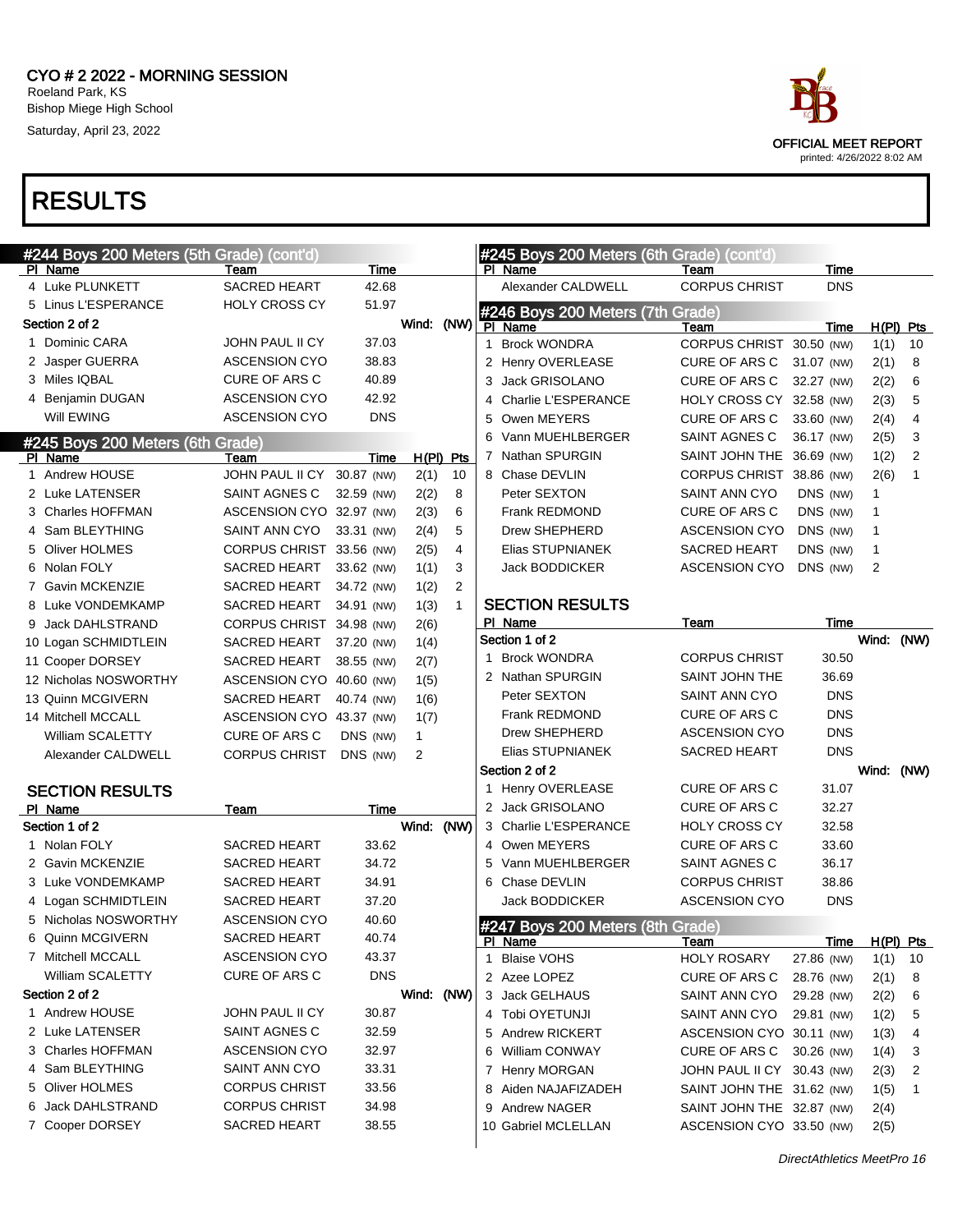

| #247 Boys 200 Meters (8th Grade) (cont'd)  |                                              |                    |            |             |              | #254 Boys 400m SMR (7th Grade)               |                              |                 |                  |
|--------------------------------------------|----------------------------------------------|--------------------|------------|-------------|--------------|----------------------------------------------|------------------------------|-----------------|------------------|
| PI Name                                    | Team                                         | Time               |            | $H(PI)$ Pts |              | PI Team                                      |                              | Time            | Pts              |
| 11 Robert EVANGELIDIS                      | SAINT ANN CYO                                | 35.37 (NW)         | 2(6)       |             |              | 1 SAINT AGNES CYOKS (A)                      |                              | 58.87           | 10               |
|                                            |                                              |                    |            |             |              | 2 SAINT JOHN THE EVANGELIST (A)              |                              | 1:02.73         | 8                |
| <b>SECTION RESULTS</b>                     |                                              |                    |            |             |              |                                              |                              |                 |                  |
| PI Name                                    | Team                                         | Time               |            |             |              | #255 Boys 400m SMR (8th Grade)               |                              |                 |                  |
| Section 1 of 2                             |                                              |                    | Wind:      | (NW)        |              | PI Team                                      |                              | Time            | Pts              |
| 1 Blaise VOHS                              | <b>HOLY ROSARY</b>                           | 27.86              |            |             |              | 1 SAINT AGNES CYOKS (A)                      |                              | 1:05.40         | 10               |
| 2 Tobi OYETUNJI                            | <b>SAINT ANN CYO</b>                         | 29.81              |            |             |              | SAINT JOHN THE EVANGELIST (A)                |                              | <b>DNS</b>      |                  |
| 3 Andrew RICKERT<br>4 William CONWAY       | <b>ASCENSION CYO</b><br><b>CURE OF ARS C</b> | 30.11              |            |             |              |                                              |                              |                 |                  |
|                                            |                                              | 30.26<br>31.62     |            |             |              | #256 Girls 800 Meters (5th Grade)            |                              |                 |                  |
| 5 Aiden NAJAFIZADEH                        | SAINT JOHN THE                               |                    |            |             |              | PI Name<br>Kaitlyn PRINGLE                   | Team<br><b>SACRED HEART</b>  | Time<br>3:15.86 | Pts<br>10        |
| Section 2 of 2<br>1 Azee LOPEZ             |                                              |                    | Wind: (NW) |             | $\mathbf{1}$ | 2 Emma DEVADER                               |                              |                 |                  |
|                                            | <b>CURE OF ARS C</b><br>SAINT ANN CYO        | 28.76              |            |             |              |                                              | <b>CORPUS CHRIST</b>         | 3:25.43         | 8<br>6           |
| 2 Jack GELHAUS                             |                                              | 29.28              |            |             |              | 3 Adelaide SLOEY                             | SAINT AGNES C                | 3:37.27         |                  |
| 3 Henry MORGAN                             | JOHN PAUL II CY                              | 30.43              |            |             |              | Eva ETZEL                                    | SAINT JOHN THE               | <b>DNS</b>      |                  |
| 4 Andrew NAGER                             | <b>SAINT JOHN THE</b>                        | 32.87              |            |             |              | Kaitlynn KELLY                               | <b>SACRED HEART</b>          | <b>DNS</b>      |                  |
| 5 Gabriel MCLELLAN                         | <b>ASCENSION CYO</b>                         | 33.50              |            |             |              |                                              |                              |                 |                  |
| 6 Robert EVANGELIDIS                       | <b>SAINT ANN CYO</b>                         | 35.37              |            |             |              | #257 Girls 800 Meters (6th Grade)            |                              |                 |                  |
| #248 Girls 400m SMR (5th Grade)            |                                              |                    |            |             |              | PI Name<br>1 Mya LEE                         | Team<br><b>ASCENSION CYO</b> | Time<br>2:54.66 | <u>Pts</u><br>10 |
| PI Team                                    |                                              | Time               |            | Pts         |              | 2 Madison ALLEN                              | SAINT AGNES C                | 3:11.98         | 8                |
| 1 SAINT AGNES CYOKS (A)                    |                                              | 1:14.10            |            | 10          |              | 3 Isabel WISDOM                              | <b>CURE OF ARS C</b>         | 3:16.67         | 6                |
| 2 SAINT ANN CYOKS (A)                      |                                              | 1:22.48            |            | 8           |              | 4 Cecilia SIMEK                              | <b>CURE OF ARS C</b>         | 3:22.19         | 5                |
|                                            |                                              |                    |            |             |              |                                              |                              |                 |                  |
| #249 Girls 400m SMR (6th Grade)            |                                              |                    |            |             |              |                                              |                              |                 |                  |
| PI Team<br>1 SAINT AGNES CYOKS (A)         |                                              | Time               |            | Pts<br>10   |              | #258 Girls 800 Meters (7th Grade)<br>PI Name | Team                         | Time            | Pts              |
| 2 SAINT ANN CYOKS (A)                      |                                              | 1:14.41<br>1:19.15 |            | 8           | 1            | Sofia HARPER                                 | <b>CORPUS CHRIST</b>         | 2:57.73         | 10               |
|                                            |                                              |                    |            |             |              | 2 Eleanor NICHOLS                            | <b>SACRED HEART</b>          | 3:14.08         | 8                |
|                                            |                                              |                    |            |             |              | 3 Carys SKAHAN                               | <b>SACRED HEART</b>          | 3:46.14         | 6                |
| #250 Girls 400m SMR (7th Grade)<br>PI Team |                                              | Time               |            | Pts         |              | 4 Joanna MAY                                 | <b>SACRED HEART</b>          | 3:53.90         | 5                |
| 1 SAINT JOHN THE EVANGELIST (A)            |                                              | 1:05.09            |            | 10          |              | Anna MENGHINI                                | <b>ASCENSION CYO</b>         | <b>DNS</b>      |                  |
|                                            |                                              |                    |            |             |              |                                              |                              |                 |                  |
| #251 Girls 400m SMR (8th Grade)            |                                              |                    |            |             |              | #259 Girls 800 Meters (8th Grade)            |                              |                 |                  |
| PI Team                                    |                                              | Time               |            | Pts         |              | PI Name                                      | Team                         | Time            | Pts              |
| 1 SAINT AGNES CYOKS (A)                    |                                              | 1:10.93            |            | 10          |              | 1 Ava FUGATE                                 | <b>CURE OF ARS C</b>         | 3:10.49         | 10               |
|                                            |                                              |                    |            |             |              | 2 Hannah GRACE                               | <b>ASCENSION CYO</b>         | 3:22.44         | 8                |
| #252 Boys 400m SMR (5th Grade)             |                                              |                    |            |             |              | 3 Caitlyn KRATOFIL                           | <b>ASCENSION CYO</b>         | 3:24.34         | 6                |
| PI Team                                    |                                              | Time               |            | Pts         |              | 4 Haven BAUMAN                               | JOHN PAUL II CY              | 3:25.45         | 5                |
| 1 SAINT AGNES CYOKS (A)                    |                                              | 1:18.46            |            | 10          |              | 5 Ainsley HALL                               | <b>ASCENSION CYO</b>         | 3:26.95         | 4                |
|                                            |                                              |                    |            |             |              | 6 Clare DAHLSTRAND                           | <b>CORPUS CHRIST</b>         | 3:29.04         | 3                |
| #253 Boys 400m SMR (6th Grade)             |                                              |                    |            |             |              | 7 Lorelai FERNHOLZ                           | SACRED HEART                 | 3:32.63         | 2                |
| <u>PI Team</u>                             |                                              | <u>Time</u>        |            | <u>Pts</u>  |              | Aubrey MEDER                                 | <b>HOLY ROSARY</b>           | <b>DNS</b>      |                  |
| 1 SAINT ANN CYOKS (A)                      |                                              | 1:09.77            |            | 10          |              |                                              |                              |                 |                  |
| 2 SACRED HEART CYOKS (A)                   |                                              | 1:11.07            |            | 8           |              | #260 Boys 800 Meters (5th Grade)             |                              |                 |                  |
|                                            |                                              |                    |            |             |              | PI Name                                      | Team                         | <b>Time</b>     | <u>Pts</u>       |
|                                            |                                              |                    |            |             |              | 1 Leo BURNS                                  | SACRED HEART                 | 3:17.64         | 10               |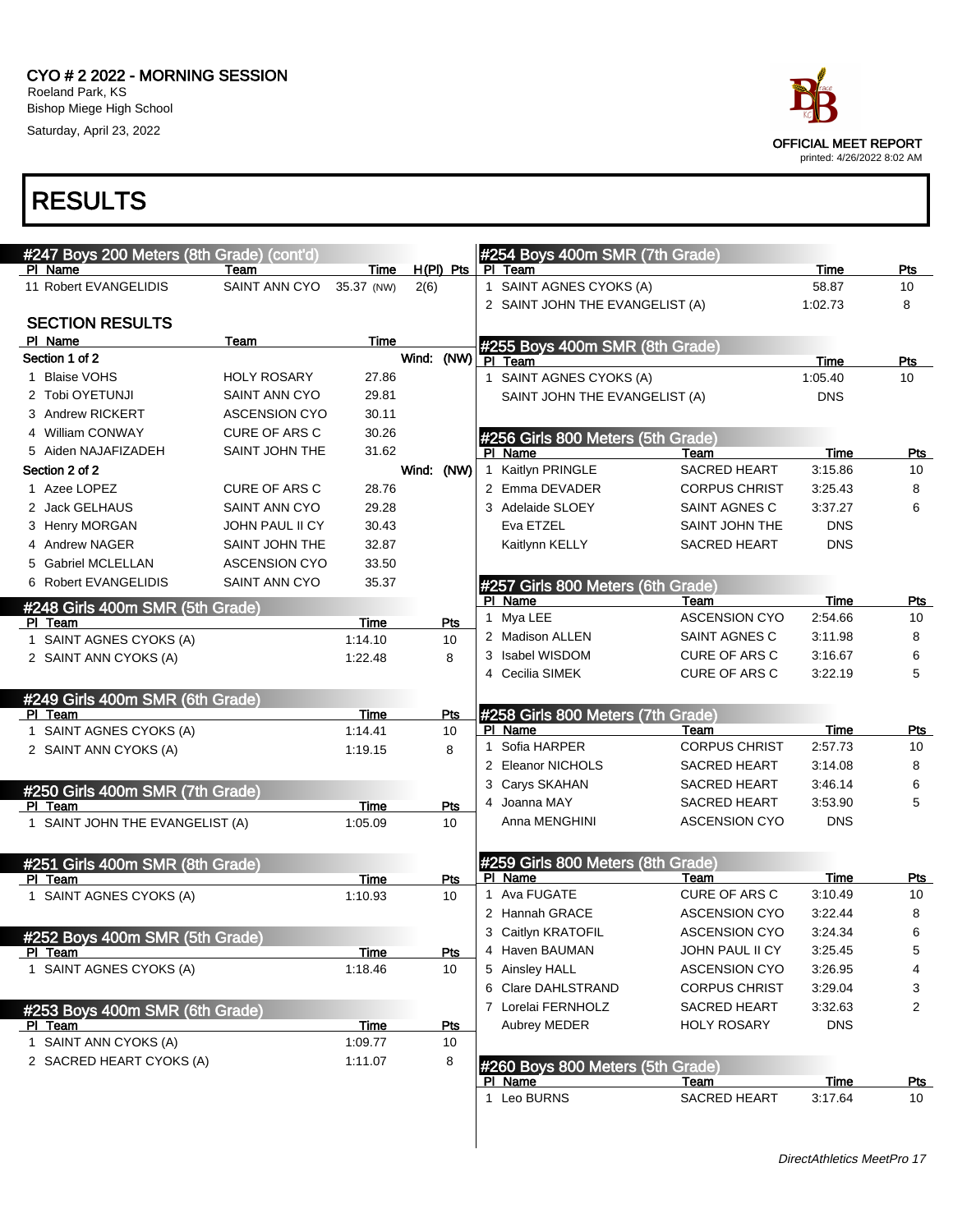

| Time<br>Pts<br>PI Name<br>Team<br>PI Name<br>Time<br>Team<br>1 Nicholas NEWKIRK<br><b>CORPUS CHRIST</b><br>2:55.02<br>11 Ashley RAMOS<br>JOHN PAUL II CY<br>26.69 (NW)<br>1(5)<br>10<br>2 Calvin CARDADOR<br>SAINT AGNES C<br>3:03.13<br>8<br>Reagan MILES<br><b>SACRED HEART</b><br>DNS (NW)<br>$\mathbf{1}$<br>3 Lucas PECK<br><b>SACRED HEART</b><br>3:11.43<br>6<br><b>SECTION RESULTS</b><br>4 Lane CARPENTER<br>5<br><b>SACRED HEART</b><br>3:13.29<br><b>Time</b><br>PI Name<br>Team<br>Section 1 of 2<br>#262 Boys 800 Meters (7th Grade)<br>1 Hayden BAUER<br><b>SACRED HEART</b><br>19.75<br><b>Time</b><br>PI Name<br>Team<br>Pts<br>2 Maggie WOHLETZ<br><b>SACRED HEART</b><br>21.25<br>1 Oliver SCHWARTZ<br>SAINT JOHN THE<br>2:35.00<br>10<br>3 Elise MOHLMAN<br><b>CURE OF ARS C</b><br>23.04<br>8<br>2 John HORNBACK<br><b>SACRED HEART</b><br>2:35.14<br>4 Ella WONDRA<br><b>CORPUS CHRIST</b><br>23.70<br>3 Vincent GRONBERG<br>6<br><b>ASCENSION CYO</b><br>2:37.79<br>5 Ashley RAMOS<br><b>JOHN PAUL II CY</b><br>26.69<br>4 Titus ELLISON<br>5<br><b>HOLY ROSARY</b><br>2:53.09<br><b>DNS</b><br>SACRED HEART<br>Reagan MILES<br>5 Jack GRISOLANO<br>4<br>CURE OF ARS C<br>2:54.73<br>Section 2 of 2<br>6 Eli ROSENDAHL<br>3<br>SACRED HEART<br>3:02.42<br>1 Isla LONG<br>SAINT JOHN THE<br>19.40<br>2<br>7 Paul OLSON<br>3:02.96<br>SAINT AGNES C<br>2 Kaitlyn KELLERMAN<br><b>SAINT ANN CYO</b><br>20.11<br><b>DNS</b><br>Rohan MULHERN<br>SAINT JOHN THE<br>3 Elizabeth FITZSIMMONS<br>SAINT AGNES C<br>21.13<br><b>DNS</b><br>Elias STUPNIANEK<br><b>SACRED HEART</b><br>Zoey DUCKERS<br>SAINT AGNES C<br>21.83<br>4<br>22.24<br><b>Emorey KOEHLER</b><br><b>CURE OF ARS C</b><br>5<br>#263 Boys 800 Meters (8th Grade)<br>6 Annie BROWN<br><b>CURE OF ARS C</b><br>22.37<br>PI Name<br>Team<br>Time<br>Pts<br>1 Blaise VOHS<br><b>HOLY ROSARY</b><br>2:26.34<br>10<br>#266 Girls 120 Meters (7th Grade)<br>8<br>2 James PECK<br>SACRED HEART<br>2:34.07<br>6<br>3 Daniel NEENAN<br>SAINT AGNES C<br>2:36.06<br>PI Name<br>Time<br>Team<br>5<br>4 Eli SHORT<br><b>ASCENSION CYO</b><br>2:48.83<br>Rilla REEL<br>SAINT AGNES C<br>19.01<br>1<br>5 Ethan GREER<br><b>HOLY CROSS CY</b><br>2:57.86<br>4<br>2 Tessa NOVER-ESTES<br>SAINT JOHN THE<br>19.05<br>6 Michael ARICO<br>CURE OF ARS C<br>3<br>3:09.48<br>3 Lillianne BENBEN<br>SAINT AGNES C<br>20.56<br>4 Genevieve MCDANIEL<br><b>CURE OF ARS C</b><br>20.69<br>#264 Girls 120 Meters (5th Grade)<br>Wind: (+0.0) #267 Girls 120 Meters (8th Grade)<br>PI Name<br>Time<br><u>Pts</u><br>Team<br>1 Lauren BURKE<br><b>SACRED HEART</b><br>21.58<br>10<br>PI Name<br>Team<br><b>Time</b><br>2 Eden DESSERT<br>SAINT AGNES C<br>21.85<br>8<br>1 Lauren KINCAID<br><b>SACRED HEART</b><br>19.98<br>3 Molly BRETHORST<br><b>SACRED HEART</b><br>22.49<br>6<br>4 Ella TYLICKI<br>SAINT AGNES C<br>22.55<br>5<br>#268 Boys 120 Meters (5th Grade)<br>4<br>5 Elizabeth CLARK<br>SAINT ANN CYO<br>23.03<br>PI Name<br>Team<br>Time<br>1 Miles IQBAL<br>CURE OF ARS C<br>22.70<br>#265 Girls 120 Meters (6th Grade)<br>H(PI) Pts<br>2 Daniel CRUSE<br>PI Name<br><b>Time</b><br>JOHN PAUL II CY<br>23.35<br>Team<br>1 Isla LONG<br>SAINT JOHN THE 19.40 (NW)<br>2(1)<br>10<br>3 Evan O'NEILL<br>SAINT AGNES C<br>23.67<br>2 Hayden BAUER<br>SACRED HEART<br>19.75 (NW)<br>1(1)<br>8<br>4 Victor COSENTINO<br>CURE OF ARS C<br>23.76<br>3 Kaitlyn KELLERMAN<br>SAINT ANN CYO<br>20.11 (NW)<br>2(2)<br>6<br>5 Felix BELL<br>JOHN PAUL II CY<br>23.89 | $H(PI)$ Pts<br>Wind: (NW)<br>Wind: (NW)<br>Wind: (+0.0)<br><b>Pts</b><br>10<br>8<br>6<br>5<br>Wind: (+0.0)<br>Pts<br>10<br>Wind: (+0.0)<br>Pts<br>10<br>8<br>6<br>5<br>4<br>SAINT AGNES C<br>21.13 (NW)<br>5<br>2(3)<br>6 Colby HOLICK<br>3<br>SACRED HEART<br>24.94<br>SACRED HEART<br>21.25 (NW)<br>4<br>1(2)<br>7 Daniel MEYERS<br>CURE OF ARS C<br>2<br>25.01<br>SAINT AGNES C<br>21.83 (NW)<br>3<br>2(4)<br>8 Xander SLOWIK<br>JOHN PAUL II CY<br>34.82<br>1<br>CURE OF ARS C<br>22.24 (NW)<br>2<br>2(5) | 4 Elizabeth FITZSIMMONS<br>5 Maggie WOHLETZ<br>6 Zoey DUCKERS<br>7 Emorey KOEHLER<br>8 Annie BROWN<br>CURE OF ARS C<br>22.37 (NW)<br>$\mathbf{1}$<br>2(6)<br>9 Elise MOHLMAN<br>CURE OF ARS C<br>23.04 (NW)<br>1(3) | #261 Boys 800 Meters (6th Grade) |  |  | #265 Girls 120 Meters (6th Grade) (cont'd) |  |  |
|--------------------------------------------------------------------------------------------------------------------------------------------------------------------------------------------------------------------------------------------------------------------------------------------------------------------------------------------------------------------------------------------------------------------------------------------------------------------------------------------------------------------------------------------------------------------------------------------------------------------------------------------------------------------------------------------------------------------------------------------------------------------------------------------------------------------------------------------------------------------------------------------------------------------------------------------------------------------------------------------------------------------------------------------------------------------------------------------------------------------------------------------------------------------------------------------------------------------------------------------------------------------------------------------------------------------------------------------------------------------------------------------------------------------------------------------------------------------------------------------------------------------------------------------------------------------------------------------------------------------------------------------------------------------------------------------------------------------------------------------------------------------------------------------------------------------------------------------------------------------------------------------------------------------------------------------------------------------------------------------------------------------------------------------------------------------------------------------------------------------------------------------------------------------------------------------------------------------------------------------------------------------------------------------------------------------------------------------------------------------------------------------------------------------------------------------------------------------------------------------------------------------------------------------------------------------------------------------------------------------------------------------------------------------------------------------------------------------------------------------------------------------------------------------------------------------------------------------------------------------------------------------------------------------------------------------------------------------------------------------------------------------------------------------------------------------------------------------------------------------------------------------------------------------------------------------------------------------------------------------------------------------------------------------------------------------------------------------------------------------------------------------------------------------------------------------------------------------------------------------------------------------------|---------------------------------------------------------------------------------------------------------------------------------------------------------------------------------------------------------------------------------------------------------------------------------------------------------------------------------------------------------------------------------------------------------------------------------------------------------------------------------------------------------------|---------------------------------------------------------------------------------------------------------------------------------------------------------------------------------------------------------------------|----------------------------------|--|--|--------------------------------------------|--|--|
|                                                                                                                                                                                                                                                                                                                                                                                                                                                                                                                                                                                                                                                                                                                                                                                                                                                                                                                                                                                                                                                                                                                                                                                                                                                                                                                                                                                                                                                                                                                                                                                                                                                                                                                                                                                                                                                                                                                                                                                                                                                                                                                                                                                                                                                                                                                                                                                                                                                                                                                                                                                                                                                                                                                                                                                                                                                                                                                                                                                                                                                                                                                                                                                                                                                                                                                                                                                                                                                                                                                          |                                                                                                                                                                                                                                                                                                                                                                                                                                                                                                               |                                                                                                                                                                                                                     |                                  |  |  |                                            |  |  |
|                                                                                                                                                                                                                                                                                                                                                                                                                                                                                                                                                                                                                                                                                                                                                                                                                                                                                                                                                                                                                                                                                                                                                                                                                                                                                                                                                                                                                                                                                                                                                                                                                                                                                                                                                                                                                                                                                                                                                                                                                                                                                                                                                                                                                                                                                                                                                                                                                                                                                                                                                                                                                                                                                                                                                                                                                                                                                                                                                                                                                                                                                                                                                                                                                                                                                                                                                                                                                                                                                                                          |                                                                                                                                                                                                                                                                                                                                                                                                                                                                                                               |                                                                                                                                                                                                                     |                                  |  |  |                                            |  |  |
|                                                                                                                                                                                                                                                                                                                                                                                                                                                                                                                                                                                                                                                                                                                                                                                                                                                                                                                                                                                                                                                                                                                                                                                                                                                                                                                                                                                                                                                                                                                                                                                                                                                                                                                                                                                                                                                                                                                                                                                                                                                                                                                                                                                                                                                                                                                                                                                                                                                                                                                                                                                                                                                                                                                                                                                                                                                                                                                                                                                                                                                                                                                                                                                                                                                                                                                                                                                                                                                                                                                          |                                                                                                                                                                                                                                                                                                                                                                                                                                                                                                               |                                                                                                                                                                                                                     |                                  |  |  |                                            |  |  |
|                                                                                                                                                                                                                                                                                                                                                                                                                                                                                                                                                                                                                                                                                                                                                                                                                                                                                                                                                                                                                                                                                                                                                                                                                                                                                                                                                                                                                                                                                                                                                                                                                                                                                                                                                                                                                                                                                                                                                                                                                                                                                                                                                                                                                                                                                                                                                                                                                                                                                                                                                                                                                                                                                                                                                                                                                                                                                                                                                                                                                                                                                                                                                                                                                                                                                                                                                                                                                                                                                                                          |                                                                                                                                                                                                                                                                                                                                                                                                                                                                                                               |                                                                                                                                                                                                                     |                                  |  |  |                                            |  |  |
|                                                                                                                                                                                                                                                                                                                                                                                                                                                                                                                                                                                                                                                                                                                                                                                                                                                                                                                                                                                                                                                                                                                                                                                                                                                                                                                                                                                                                                                                                                                                                                                                                                                                                                                                                                                                                                                                                                                                                                                                                                                                                                                                                                                                                                                                                                                                                                                                                                                                                                                                                                                                                                                                                                                                                                                                                                                                                                                                                                                                                                                                                                                                                                                                                                                                                                                                                                                                                                                                                                                          |                                                                                                                                                                                                                                                                                                                                                                                                                                                                                                               |                                                                                                                                                                                                                     |                                  |  |  |                                            |  |  |
|                                                                                                                                                                                                                                                                                                                                                                                                                                                                                                                                                                                                                                                                                                                                                                                                                                                                                                                                                                                                                                                                                                                                                                                                                                                                                                                                                                                                                                                                                                                                                                                                                                                                                                                                                                                                                                                                                                                                                                                                                                                                                                                                                                                                                                                                                                                                                                                                                                                                                                                                                                                                                                                                                                                                                                                                                                                                                                                                                                                                                                                                                                                                                                                                                                                                                                                                                                                                                                                                                                                          |                                                                                                                                                                                                                                                                                                                                                                                                                                                                                                               |                                                                                                                                                                                                                     |                                  |  |  |                                            |  |  |
|                                                                                                                                                                                                                                                                                                                                                                                                                                                                                                                                                                                                                                                                                                                                                                                                                                                                                                                                                                                                                                                                                                                                                                                                                                                                                                                                                                                                                                                                                                                                                                                                                                                                                                                                                                                                                                                                                                                                                                                                                                                                                                                                                                                                                                                                                                                                                                                                                                                                                                                                                                                                                                                                                                                                                                                                                                                                                                                                                                                                                                                                                                                                                                                                                                                                                                                                                                                                                                                                                                                          |                                                                                                                                                                                                                                                                                                                                                                                                                                                                                                               |                                                                                                                                                                                                                     |                                  |  |  |                                            |  |  |
|                                                                                                                                                                                                                                                                                                                                                                                                                                                                                                                                                                                                                                                                                                                                                                                                                                                                                                                                                                                                                                                                                                                                                                                                                                                                                                                                                                                                                                                                                                                                                                                                                                                                                                                                                                                                                                                                                                                                                                                                                                                                                                                                                                                                                                                                                                                                                                                                                                                                                                                                                                                                                                                                                                                                                                                                                                                                                                                                                                                                                                                                                                                                                                                                                                                                                                                                                                                                                                                                                                                          |                                                                                                                                                                                                                                                                                                                                                                                                                                                                                                               |                                                                                                                                                                                                                     |                                  |  |  |                                            |  |  |
|                                                                                                                                                                                                                                                                                                                                                                                                                                                                                                                                                                                                                                                                                                                                                                                                                                                                                                                                                                                                                                                                                                                                                                                                                                                                                                                                                                                                                                                                                                                                                                                                                                                                                                                                                                                                                                                                                                                                                                                                                                                                                                                                                                                                                                                                                                                                                                                                                                                                                                                                                                                                                                                                                                                                                                                                                                                                                                                                                                                                                                                                                                                                                                                                                                                                                                                                                                                                                                                                                                                          |                                                                                                                                                                                                                                                                                                                                                                                                                                                                                                               |                                                                                                                                                                                                                     |                                  |  |  |                                            |  |  |
|                                                                                                                                                                                                                                                                                                                                                                                                                                                                                                                                                                                                                                                                                                                                                                                                                                                                                                                                                                                                                                                                                                                                                                                                                                                                                                                                                                                                                                                                                                                                                                                                                                                                                                                                                                                                                                                                                                                                                                                                                                                                                                                                                                                                                                                                                                                                                                                                                                                                                                                                                                                                                                                                                                                                                                                                                                                                                                                                                                                                                                                                                                                                                                                                                                                                                                                                                                                                                                                                                                                          |                                                                                                                                                                                                                                                                                                                                                                                                                                                                                                               |                                                                                                                                                                                                                     |                                  |  |  |                                            |  |  |
|                                                                                                                                                                                                                                                                                                                                                                                                                                                                                                                                                                                                                                                                                                                                                                                                                                                                                                                                                                                                                                                                                                                                                                                                                                                                                                                                                                                                                                                                                                                                                                                                                                                                                                                                                                                                                                                                                                                                                                                                                                                                                                                                                                                                                                                                                                                                                                                                                                                                                                                                                                                                                                                                                                                                                                                                                                                                                                                                                                                                                                                                                                                                                                                                                                                                                                                                                                                                                                                                                                                          |                                                                                                                                                                                                                                                                                                                                                                                                                                                                                                               |                                                                                                                                                                                                                     |                                  |  |  |                                            |  |  |
|                                                                                                                                                                                                                                                                                                                                                                                                                                                                                                                                                                                                                                                                                                                                                                                                                                                                                                                                                                                                                                                                                                                                                                                                                                                                                                                                                                                                                                                                                                                                                                                                                                                                                                                                                                                                                                                                                                                                                                                                                                                                                                                                                                                                                                                                                                                                                                                                                                                                                                                                                                                                                                                                                                                                                                                                                                                                                                                                                                                                                                                                                                                                                                                                                                                                                                                                                                                                                                                                                                                          |                                                                                                                                                                                                                                                                                                                                                                                                                                                                                                               |                                                                                                                                                                                                                     |                                  |  |  |                                            |  |  |
|                                                                                                                                                                                                                                                                                                                                                                                                                                                                                                                                                                                                                                                                                                                                                                                                                                                                                                                                                                                                                                                                                                                                                                                                                                                                                                                                                                                                                                                                                                                                                                                                                                                                                                                                                                                                                                                                                                                                                                                                                                                                                                                                                                                                                                                                                                                                                                                                                                                                                                                                                                                                                                                                                                                                                                                                                                                                                                                                                                                                                                                                                                                                                                                                                                                                                                                                                                                                                                                                                                                          |                                                                                                                                                                                                                                                                                                                                                                                                                                                                                                               |                                                                                                                                                                                                                     |                                  |  |  |                                            |  |  |
|                                                                                                                                                                                                                                                                                                                                                                                                                                                                                                                                                                                                                                                                                                                                                                                                                                                                                                                                                                                                                                                                                                                                                                                                                                                                                                                                                                                                                                                                                                                                                                                                                                                                                                                                                                                                                                                                                                                                                                                                                                                                                                                                                                                                                                                                                                                                                                                                                                                                                                                                                                                                                                                                                                                                                                                                                                                                                                                                                                                                                                                                                                                                                                                                                                                                                                                                                                                                                                                                                                                          |                                                                                                                                                                                                                                                                                                                                                                                                                                                                                                               |                                                                                                                                                                                                                     |                                  |  |  |                                            |  |  |
|                                                                                                                                                                                                                                                                                                                                                                                                                                                                                                                                                                                                                                                                                                                                                                                                                                                                                                                                                                                                                                                                                                                                                                                                                                                                                                                                                                                                                                                                                                                                                                                                                                                                                                                                                                                                                                                                                                                                                                                                                                                                                                                                                                                                                                                                                                                                                                                                                                                                                                                                                                                                                                                                                                                                                                                                                                                                                                                                                                                                                                                                                                                                                                                                                                                                                                                                                                                                                                                                                                                          |                                                                                                                                                                                                                                                                                                                                                                                                                                                                                                               |                                                                                                                                                                                                                     |                                  |  |  |                                            |  |  |
|                                                                                                                                                                                                                                                                                                                                                                                                                                                                                                                                                                                                                                                                                                                                                                                                                                                                                                                                                                                                                                                                                                                                                                                                                                                                                                                                                                                                                                                                                                                                                                                                                                                                                                                                                                                                                                                                                                                                                                                                                                                                                                                                                                                                                                                                                                                                                                                                                                                                                                                                                                                                                                                                                                                                                                                                                                                                                                                                                                                                                                                                                                                                                                                                                                                                                                                                                                                                                                                                                                                          |                                                                                                                                                                                                                                                                                                                                                                                                                                                                                                               |                                                                                                                                                                                                                     |                                  |  |  |                                            |  |  |
|                                                                                                                                                                                                                                                                                                                                                                                                                                                                                                                                                                                                                                                                                                                                                                                                                                                                                                                                                                                                                                                                                                                                                                                                                                                                                                                                                                                                                                                                                                                                                                                                                                                                                                                                                                                                                                                                                                                                                                                                                                                                                                                                                                                                                                                                                                                                                                                                                                                                                                                                                                                                                                                                                                                                                                                                                                                                                                                                                                                                                                                                                                                                                                                                                                                                                                                                                                                                                                                                                                                          |                                                                                                                                                                                                                                                                                                                                                                                                                                                                                                               |                                                                                                                                                                                                                     |                                  |  |  |                                            |  |  |
|                                                                                                                                                                                                                                                                                                                                                                                                                                                                                                                                                                                                                                                                                                                                                                                                                                                                                                                                                                                                                                                                                                                                                                                                                                                                                                                                                                                                                                                                                                                                                                                                                                                                                                                                                                                                                                                                                                                                                                                                                                                                                                                                                                                                                                                                                                                                                                                                                                                                                                                                                                                                                                                                                                                                                                                                                                                                                                                                                                                                                                                                                                                                                                                                                                                                                                                                                                                                                                                                                                                          |                                                                                                                                                                                                                                                                                                                                                                                                                                                                                                               |                                                                                                                                                                                                                     |                                  |  |  |                                            |  |  |
|                                                                                                                                                                                                                                                                                                                                                                                                                                                                                                                                                                                                                                                                                                                                                                                                                                                                                                                                                                                                                                                                                                                                                                                                                                                                                                                                                                                                                                                                                                                                                                                                                                                                                                                                                                                                                                                                                                                                                                                                                                                                                                                                                                                                                                                                                                                                                                                                                                                                                                                                                                                                                                                                                                                                                                                                                                                                                                                                                                                                                                                                                                                                                                                                                                                                                                                                                                                                                                                                                                                          |                                                                                                                                                                                                                                                                                                                                                                                                                                                                                                               |                                                                                                                                                                                                                     |                                  |  |  |                                            |  |  |
|                                                                                                                                                                                                                                                                                                                                                                                                                                                                                                                                                                                                                                                                                                                                                                                                                                                                                                                                                                                                                                                                                                                                                                                                                                                                                                                                                                                                                                                                                                                                                                                                                                                                                                                                                                                                                                                                                                                                                                                                                                                                                                                                                                                                                                                                                                                                                                                                                                                                                                                                                                                                                                                                                                                                                                                                                                                                                                                                                                                                                                                                                                                                                                                                                                                                                                                                                                                                                                                                                                                          |                                                                                                                                                                                                                                                                                                                                                                                                                                                                                                               |                                                                                                                                                                                                                     |                                  |  |  |                                            |  |  |
|                                                                                                                                                                                                                                                                                                                                                                                                                                                                                                                                                                                                                                                                                                                                                                                                                                                                                                                                                                                                                                                                                                                                                                                                                                                                                                                                                                                                                                                                                                                                                                                                                                                                                                                                                                                                                                                                                                                                                                                                                                                                                                                                                                                                                                                                                                                                                                                                                                                                                                                                                                                                                                                                                                                                                                                                                                                                                                                                                                                                                                                                                                                                                                                                                                                                                                                                                                                                                                                                                                                          |                                                                                                                                                                                                                                                                                                                                                                                                                                                                                                               |                                                                                                                                                                                                                     |                                  |  |  |                                            |  |  |
|                                                                                                                                                                                                                                                                                                                                                                                                                                                                                                                                                                                                                                                                                                                                                                                                                                                                                                                                                                                                                                                                                                                                                                                                                                                                                                                                                                                                                                                                                                                                                                                                                                                                                                                                                                                                                                                                                                                                                                                                                                                                                                                                                                                                                                                                                                                                                                                                                                                                                                                                                                                                                                                                                                                                                                                                                                                                                                                                                                                                                                                                                                                                                                                                                                                                                                                                                                                                                                                                                                                          |                                                                                                                                                                                                                                                                                                                                                                                                                                                                                                               |                                                                                                                                                                                                                     |                                  |  |  |                                            |  |  |
|                                                                                                                                                                                                                                                                                                                                                                                                                                                                                                                                                                                                                                                                                                                                                                                                                                                                                                                                                                                                                                                                                                                                                                                                                                                                                                                                                                                                                                                                                                                                                                                                                                                                                                                                                                                                                                                                                                                                                                                                                                                                                                                                                                                                                                                                                                                                                                                                                                                                                                                                                                                                                                                                                                                                                                                                                                                                                                                                                                                                                                                                                                                                                                                                                                                                                                                                                                                                                                                                                                                          |                                                                                                                                                                                                                                                                                                                                                                                                                                                                                                               |                                                                                                                                                                                                                     |                                  |  |  |                                            |  |  |
|                                                                                                                                                                                                                                                                                                                                                                                                                                                                                                                                                                                                                                                                                                                                                                                                                                                                                                                                                                                                                                                                                                                                                                                                                                                                                                                                                                                                                                                                                                                                                                                                                                                                                                                                                                                                                                                                                                                                                                                                                                                                                                                                                                                                                                                                                                                                                                                                                                                                                                                                                                                                                                                                                                                                                                                                                                                                                                                                                                                                                                                                                                                                                                                                                                                                                                                                                                                                                                                                                                                          |                                                                                                                                                                                                                                                                                                                                                                                                                                                                                                               |                                                                                                                                                                                                                     |                                  |  |  |                                            |  |  |
|                                                                                                                                                                                                                                                                                                                                                                                                                                                                                                                                                                                                                                                                                                                                                                                                                                                                                                                                                                                                                                                                                                                                                                                                                                                                                                                                                                                                                                                                                                                                                                                                                                                                                                                                                                                                                                                                                                                                                                                                                                                                                                                                                                                                                                                                                                                                                                                                                                                                                                                                                                                                                                                                                                                                                                                                                                                                                                                                                                                                                                                                                                                                                                                                                                                                                                                                                                                                                                                                                                                          |                                                                                                                                                                                                                                                                                                                                                                                                                                                                                                               |                                                                                                                                                                                                                     |                                  |  |  |                                            |  |  |
|                                                                                                                                                                                                                                                                                                                                                                                                                                                                                                                                                                                                                                                                                                                                                                                                                                                                                                                                                                                                                                                                                                                                                                                                                                                                                                                                                                                                                                                                                                                                                                                                                                                                                                                                                                                                                                                                                                                                                                                                                                                                                                                                                                                                                                                                                                                                                                                                                                                                                                                                                                                                                                                                                                                                                                                                                                                                                                                                                                                                                                                                                                                                                                                                                                                                                                                                                                                                                                                                                                                          |                                                                                                                                                                                                                                                                                                                                                                                                                                                                                                               |                                                                                                                                                                                                                     |                                  |  |  |                                            |  |  |
|                                                                                                                                                                                                                                                                                                                                                                                                                                                                                                                                                                                                                                                                                                                                                                                                                                                                                                                                                                                                                                                                                                                                                                                                                                                                                                                                                                                                                                                                                                                                                                                                                                                                                                                                                                                                                                                                                                                                                                                                                                                                                                                                                                                                                                                                                                                                                                                                                                                                                                                                                                                                                                                                                                                                                                                                                                                                                                                                                                                                                                                                                                                                                                                                                                                                                                                                                                                                                                                                                                                          |                                                                                                                                                                                                                                                                                                                                                                                                                                                                                                               |                                                                                                                                                                                                                     |                                  |  |  |                                            |  |  |
|                                                                                                                                                                                                                                                                                                                                                                                                                                                                                                                                                                                                                                                                                                                                                                                                                                                                                                                                                                                                                                                                                                                                                                                                                                                                                                                                                                                                                                                                                                                                                                                                                                                                                                                                                                                                                                                                                                                                                                                                                                                                                                                                                                                                                                                                                                                                                                                                                                                                                                                                                                                                                                                                                                                                                                                                                                                                                                                                                                                                                                                                                                                                                                                                                                                                                                                                                                                                                                                                                                                          |                                                                                                                                                                                                                                                                                                                                                                                                                                                                                                               |                                                                                                                                                                                                                     |                                  |  |  |                                            |  |  |
|                                                                                                                                                                                                                                                                                                                                                                                                                                                                                                                                                                                                                                                                                                                                                                                                                                                                                                                                                                                                                                                                                                                                                                                                                                                                                                                                                                                                                                                                                                                                                                                                                                                                                                                                                                                                                                                                                                                                                                                                                                                                                                                                                                                                                                                                                                                                                                                                                                                                                                                                                                                                                                                                                                                                                                                                                                                                                                                                                                                                                                                                                                                                                                                                                                                                                                                                                                                                                                                                                                                          |                                                                                                                                                                                                                                                                                                                                                                                                                                                                                                               |                                                                                                                                                                                                                     |                                  |  |  |                                            |  |  |
|                                                                                                                                                                                                                                                                                                                                                                                                                                                                                                                                                                                                                                                                                                                                                                                                                                                                                                                                                                                                                                                                                                                                                                                                                                                                                                                                                                                                                                                                                                                                                                                                                                                                                                                                                                                                                                                                                                                                                                                                                                                                                                                                                                                                                                                                                                                                                                                                                                                                                                                                                                                                                                                                                                                                                                                                                                                                                                                                                                                                                                                                                                                                                                                                                                                                                                                                                                                                                                                                                                                          |                                                                                                                                                                                                                                                                                                                                                                                                                                                                                                               |                                                                                                                                                                                                                     |                                  |  |  |                                            |  |  |
|                                                                                                                                                                                                                                                                                                                                                                                                                                                                                                                                                                                                                                                                                                                                                                                                                                                                                                                                                                                                                                                                                                                                                                                                                                                                                                                                                                                                                                                                                                                                                                                                                                                                                                                                                                                                                                                                                                                                                                                                                                                                                                                                                                                                                                                                                                                                                                                                                                                                                                                                                                                                                                                                                                                                                                                                                                                                                                                                                                                                                                                                                                                                                                                                                                                                                                                                                                                                                                                                                                                          |                                                                                                                                                                                                                                                                                                                                                                                                                                                                                                               |                                                                                                                                                                                                                     |                                  |  |  |                                            |  |  |
|                                                                                                                                                                                                                                                                                                                                                                                                                                                                                                                                                                                                                                                                                                                                                                                                                                                                                                                                                                                                                                                                                                                                                                                                                                                                                                                                                                                                                                                                                                                                                                                                                                                                                                                                                                                                                                                                                                                                                                                                                                                                                                                                                                                                                                                                                                                                                                                                                                                                                                                                                                                                                                                                                                                                                                                                                                                                                                                                                                                                                                                                                                                                                                                                                                                                                                                                                                                                                                                                                                                          |                                                                                                                                                                                                                                                                                                                                                                                                                                                                                                               |                                                                                                                                                                                                                     |                                  |  |  |                                            |  |  |
|                                                                                                                                                                                                                                                                                                                                                                                                                                                                                                                                                                                                                                                                                                                                                                                                                                                                                                                                                                                                                                                                                                                                                                                                                                                                                                                                                                                                                                                                                                                                                                                                                                                                                                                                                                                                                                                                                                                                                                                                                                                                                                                                                                                                                                                                                                                                                                                                                                                                                                                                                                                                                                                                                                                                                                                                                                                                                                                                                                                                                                                                                                                                                                                                                                                                                                                                                                                                                                                                                                                          |                                                                                                                                                                                                                                                                                                                                                                                                                                                                                                               |                                                                                                                                                                                                                     |                                  |  |  |                                            |  |  |
|                                                                                                                                                                                                                                                                                                                                                                                                                                                                                                                                                                                                                                                                                                                                                                                                                                                                                                                                                                                                                                                                                                                                                                                                                                                                                                                                                                                                                                                                                                                                                                                                                                                                                                                                                                                                                                                                                                                                                                                                                                                                                                                                                                                                                                                                                                                                                                                                                                                                                                                                                                                                                                                                                                                                                                                                                                                                                                                                                                                                                                                                                                                                                                                                                                                                                                                                                                                                                                                                                                                          |                                                                                                                                                                                                                                                                                                                                                                                                                                                                                                               |                                                                                                                                                                                                                     |                                  |  |  |                                            |  |  |
|                                                                                                                                                                                                                                                                                                                                                                                                                                                                                                                                                                                                                                                                                                                                                                                                                                                                                                                                                                                                                                                                                                                                                                                                                                                                                                                                                                                                                                                                                                                                                                                                                                                                                                                                                                                                                                                                                                                                                                                                                                                                                                                                                                                                                                                                                                                                                                                                                                                                                                                                                                                                                                                                                                                                                                                                                                                                                                                                                                                                                                                                                                                                                                                                                                                                                                                                                                                                                                                                                                                          |                                                                                                                                                                                                                                                                                                                                                                                                                                                                                                               |                                                                                                                                                                                                                     |                                  |  |  |                                            |  |  |
|                                                                                                                                                                                                                                                                                                                                                                                                                                                                                                                                                                                                                                                                                                                                                                                                                                                                                                                                                                                                                                                                                                                                                                                                                                                                                                                                                                                                                                                                                                                                                                                                                                                                                                                                                                                                                                                                                                                                                                                                                                                                                                                                                                                                                                                                                                                                                                                                                                                                                                                                                                                                                                                                                                                                                                                                                                                                                                                                                                                                                                                                                                                                                                                                                                                                                                                                                                                                                                                                                                                          |                                                                                                                                                                                                                                                                                                                                                                                                                                                                                                               |                                                                                                                                                                                                                     |                                  |  |  |                                            |  |  |
|                                                                                                                                                                                                                                                                                                                                                                                                                                                                                                                                                                                                                                                                                                                                                                                                                                                                                                                                                                                                                                                                                                                                                                                                                                                                                                                                                                                                                                                                                                                                                                                                                                                                                                                                                                                                                                                                                                                                                                                                                                                                                                                                                                                                                                                                                                                                                                                                                                                                                                                                                                                                                                                                                                                                                                                                                                                                                                                                                                                                                                                                                                                                                                                                                                                                                                                                                                                                                                                                                                                          |                                                                                                                                                                                                                                                                                                                                                                                                                                                                                                               |                                                                                                                                                                                                                     |                                  |  |  |                                            |  |  |
|                                                                                                                                                                                                                                                                                                                                                                                                                                                                                                                                                                                                                                                                                                                                                                                                                                                                                                                                                                                                                                                                                                                                                                                                                                                                                                                                                                                                                                                                                                                                                                                                                                                                                                                                                                                                                                                                                                                                                                                                                                                                                                                                                                                                                                                                                                                                                                                                                                                                                                                                                                                                                                                                                                                                                                                                                                                                                                                                                                                                                                                                                                                                                                                                                                                                                                                                                                                                                                                                                                                          |                                                                                                                                                                                                                                                                                                                                                                                                                                                                                                               |                                                                                                                                                                                                                     |                                  |  |  |                                            |  |  |
|                                                                                                                                                                                                                                                                                                                                                                                                                                                                                                                                                                                                                                                                                                                                                                                                                                                                                                                                                                                                                                                                                                                                                                                                                                                                                                                                                                                                                                                                                                                                                                                                                                                                                                                                                                                                                                                                                                                                                                                                                                                                                                                                                                                                                                                                                                                                                                                                                                                                                                                                                                                                                                                                                                                                                                                                                                                                                                                                                                                                                                                                                                                                                                                                                                                                                                                                                                                                                                                                                                                          |                                                                                                                                                                                                                                                                                                                                                                                                                                                                                                               |                                                                                                                                                                                                                     |                                  |  |  |                                            |  |  |
|                                                                                                                                                                                                                                                                                                                                                                                                                                                                                                                                                                                                                                                                                                                                                                                                                                                                                                                                                                                                                                                                                                                                                                                                                                                                                                                                                                                                                                                                                                                                                                                                                                                                                                                                                                                                                                                                                                                                                                                                                                                                                                                                                                                                                                                                                                                                                                                                                                                                                                                                                                                                                                                                                                                                                                                                                                                                                                                                                                                                                                                                                                                                                                                                                                                                                                                                                                                                                                                                                                                          |                                                                                                                                                                                                                                                                                                                                                                                                                                                                                                               |                                                                                                                                                                                                                     |                                  |  |  |                                            |  |  |
|                                                                                                                                                                                                                                                                                                                                                                                                                                                                                                                                                                                                                                                                                                                                                                                                                                                                                                                                                                                                                                                                                                                                                                                                                                                                                                                                                                                                                                                                                                                                                                                                                                                                                                                                                                                                                                                                                                                                                                                                                                                                                                                                                                                                                                                                                                                                                                                                                                                                                                                                                                                                                                                                                                                                                                                                                                                                                                                                                                                                                                                                                                                                                                                                                                                                                                                                                                                                                                                                                                                          |                                                                                                                                                                                                                                                                                                                                                                                                                                                                                                               |                                                                                                                                                                                                                     |                                  |  |  |                                            |  |  |
|                                                                                                                                                                                                                                                                                                                                                                                                                                                                                                                                                                                                                                                                                                                                                                                                                                                                                                                                                                                                                                                                                                                                                                                                                                                                                                                                                                                                                                                                                                                                                                                                                                                                                                                                                                                                                                                                                                                                                                                                                                                                                                                                                                                                                                                                                                                                                                                                                                                                                                                                                                                                                                                                                                                                                                                                                                                                                                                                                                                                                                                                                                                                                                                                                                                                                                                                                                                                                                                                                                                          |                                                                                                                                                                                                                                                                                                                                                                                                                                                                                                               |                                                                                                                                                                                                                     |                                  |  |  |                                            |  |  |
|                                                                                                                                                                                                                                                                                                                                                                                                                                                                                                                                                                                                                                                                                                                                                                                                                                                                                                                                                                                                                                                                                                                                                                                                                                                                                                                                                                                                                                                                                                                                                                                                                                                                                                                                                                                                                                                                                                                                                                                                                                                                                                                                                                                                                                                                                                                                                                                                                                                                                                                                                                                                                                                                                                                                                                                                                                                                                                                                                                                                                                                                                                                                                                                                                                                                                                                                                                                                                                                                                                                          |                                                                                                                                                                                                                                                                                                                                                                                                                                                                                                               |                                                                                                                                                                                                                     |                                  |  |  |                                            |  |  |
|                                                                                                                                                                                                                                                                                                                                                                                                                                                                                                                                                                                                                                                                                                                                                                                                                                                                                                                                                                                                                                                                                                                                                                                                                                                                                                                                                                                                                                                                                                                                                                                                                                                                                                                                                                                                                                                                                                                                                                                                                                                                                                                                                                                                                                                                                                                                                                                                                                                                                                                                                                                                                                                                                                                                                                                                                                                                                                                                                                                                                                                                                                                                                                                                                                                                                                                                                                                                                                                                                                                          |                                                                                                                                                                                                                                                                                                                                                                                                                                                                                                               |                                                                                                                                                                                                                     |                                  |  |  |                                            |  |  |
|                                                                                                                                                                                                                                                                                                                                                                                                                                                                                                                                                                                                                                                                                                                                                                                                                                                                                                                                                                                                                                                                                                                                                                                                                                                                                                                                                                                                                                                                                                                                                                                                                                                                                                                                                                                                                                                                                                                                                                                                                                                                                                                                                                                                                                                                                                                                                                                                                                                                                                                                                                                                                                                                                                                                                                                                                                                                                                                                                                                                                                                                                                                                                                                                                                                                                                                                                                                                                                                                                                                          |                                                                                                                                                                                                                                                                                                                                                                                                                                                                                                               |                                                                                                                                                                                                                     |                                  |  |  |                                            |  |  |
|                                                                                                                                                                                                                                                                                                                                                                                                                                                                                                                                                                                                                                                                                                                                                                                                                                                                                                                                                                                                                                                                                                                                                                                                                                                                                                                                                                                                                                                                                                                                                                                                                                                                                                                                                                                                                                                                                                                                                                                                                                                                                                                                                                                                                                                                                                                                                                                                                                                                                                                                                                                                                                                                                                                                                                                                                                                                                                                                                                                                                                                                                                                                                                                                                                                                                                                                                                                                                                                                                                                          |                                                                                                                                                                                                                                                                                                                                                                                                                                                                                                               |                                                                                                                                                                                                                     |                                  |  |  |                                            |  |  |
|                                                                                                                                                                                                                                                                                                                                                                                                                                                                                                                                                                                                                                                                                                                                                                                                                                                                                                                                                                                                                                                                                                                                                                                                                                                                                                                                                                                                                                                                                                                                                                                                                                                                                                                                                                                                                                                                                                                                                                                                                                                                                                                                                                                                                                                                                                                                                                                                                                                                                                                                                                                                                                                                                                                                                                                                                                                                                                                                                                                                                                                                                                                                                                                                                                                                                                                                                                                                                                                                                                                          |                                                                                                                                                                                                                                                                                                                                                                                                                                                                                                               | 10 Ella WONDRA<br>CORPUS CHRIST 23.70 (NW)<br>1(4)                                                                                                                                                                  |                                  |  |  |                                            |  |  |